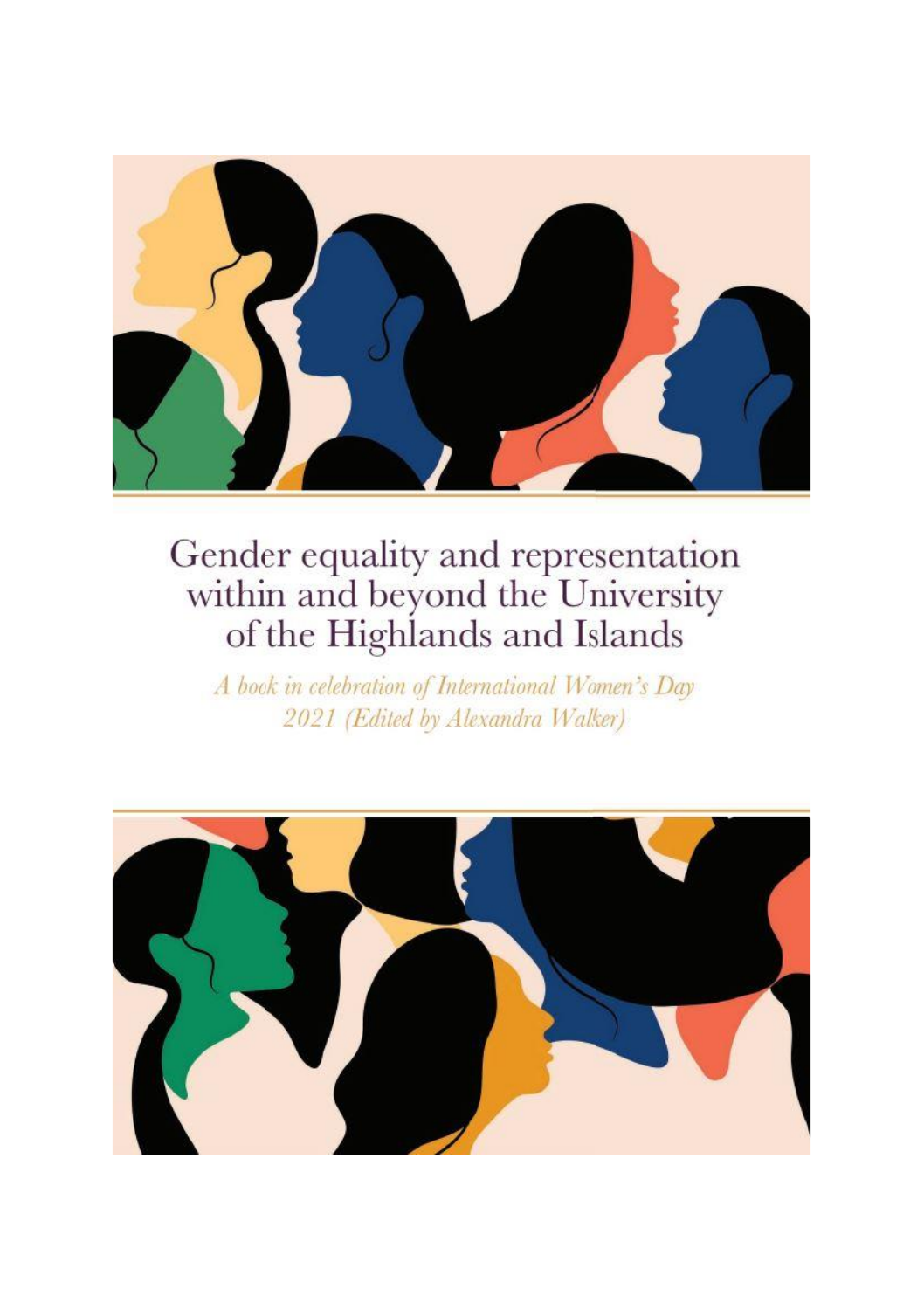## **Promoting autistic women in science: benefits for their own dedicated society**

A. Jay van der Reijden | [jayvdr@gmail.com](mailto:jayvdr@gmail.com) Archaeology Institute, Orkney College UHI University of the Highlands and Islands

#### **Abstract**

Autistic researchers clearly add to academic knowledge through their insightful and deep interest in specific subjects, yet they are significantly underrepresented. Further, autistic women scientists can be seen to be additionally disadvantaged when systemic discrimination against women and nonbinary STEM individuals intersects. There is, however, no professional association or learned society dedicated to supporting and promoting them, actionable by affecting policy changes. There are currently a few informal groups, but professional organisations wield power, inaccessible to informal groups, to advocate for their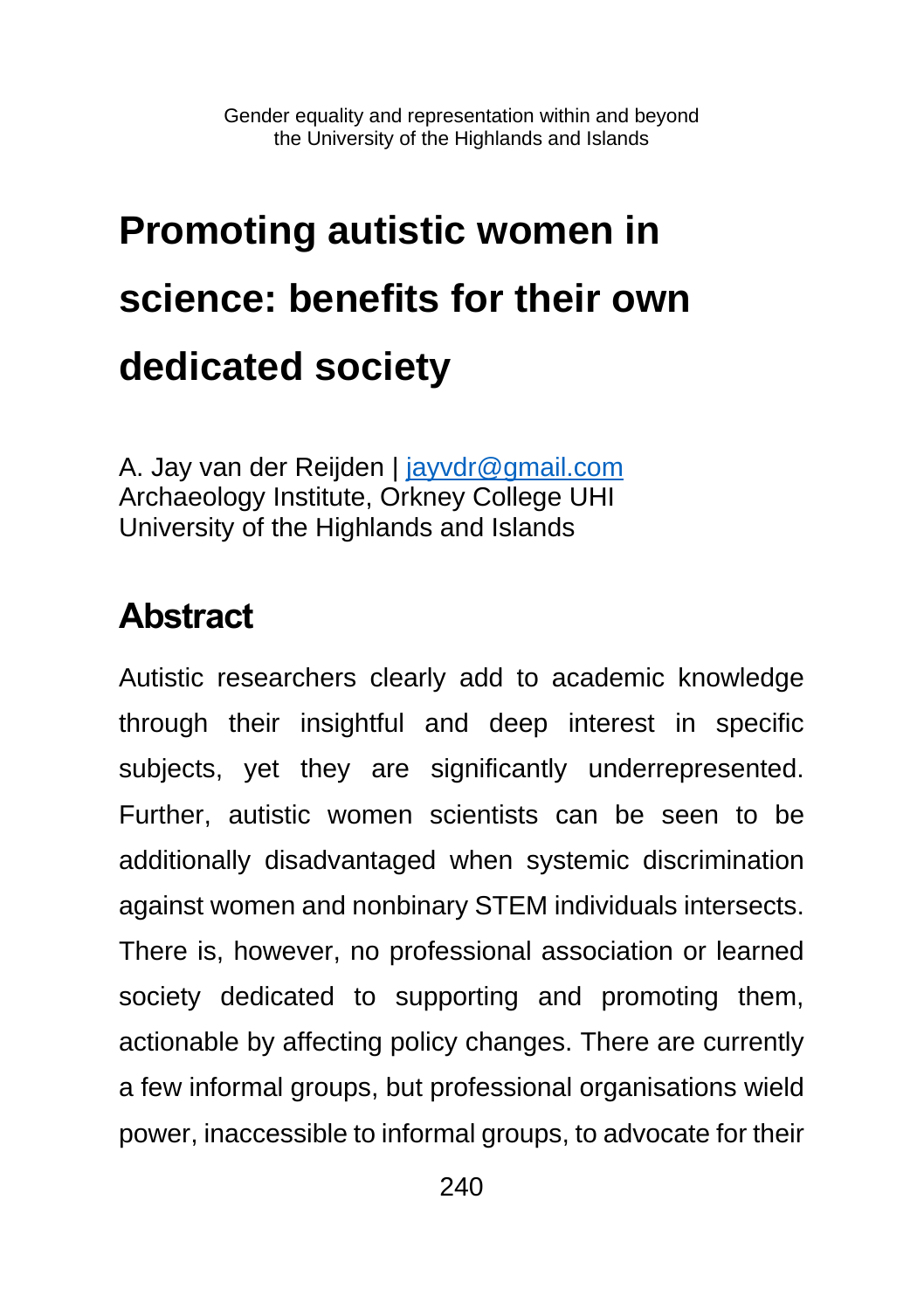members. This chapter, thus, investigates and discusses why autistic women scientists form their own marginalised intersectionality and how they and everyone else could benefit if such an association existed.

**Keywords:** Autism, professional organisation, women, STEM, advocacy, intersectionality

### **Introduction**

The intention of this chapter is to discuss why autistic women scientists compose their own disadvantaged group (Fig. 7.1) and, therefore, should have their own professional organisation for support. I am mature, cisgender, female<sup>1</sup> archaeology postgraduate student with two Masters of

<sup>1</sup> In this article terms of *sex identity* are used by chromosomal assignment (*female* as XX and *male* as XY), terms of *gender identity* (*woman*, *man*) are used by an individual's self-identification. Third sex and third gender persons are for the moment included under *women* as a gender-marginalized group, while actively acknowledging this is an overly simplistic characterisation.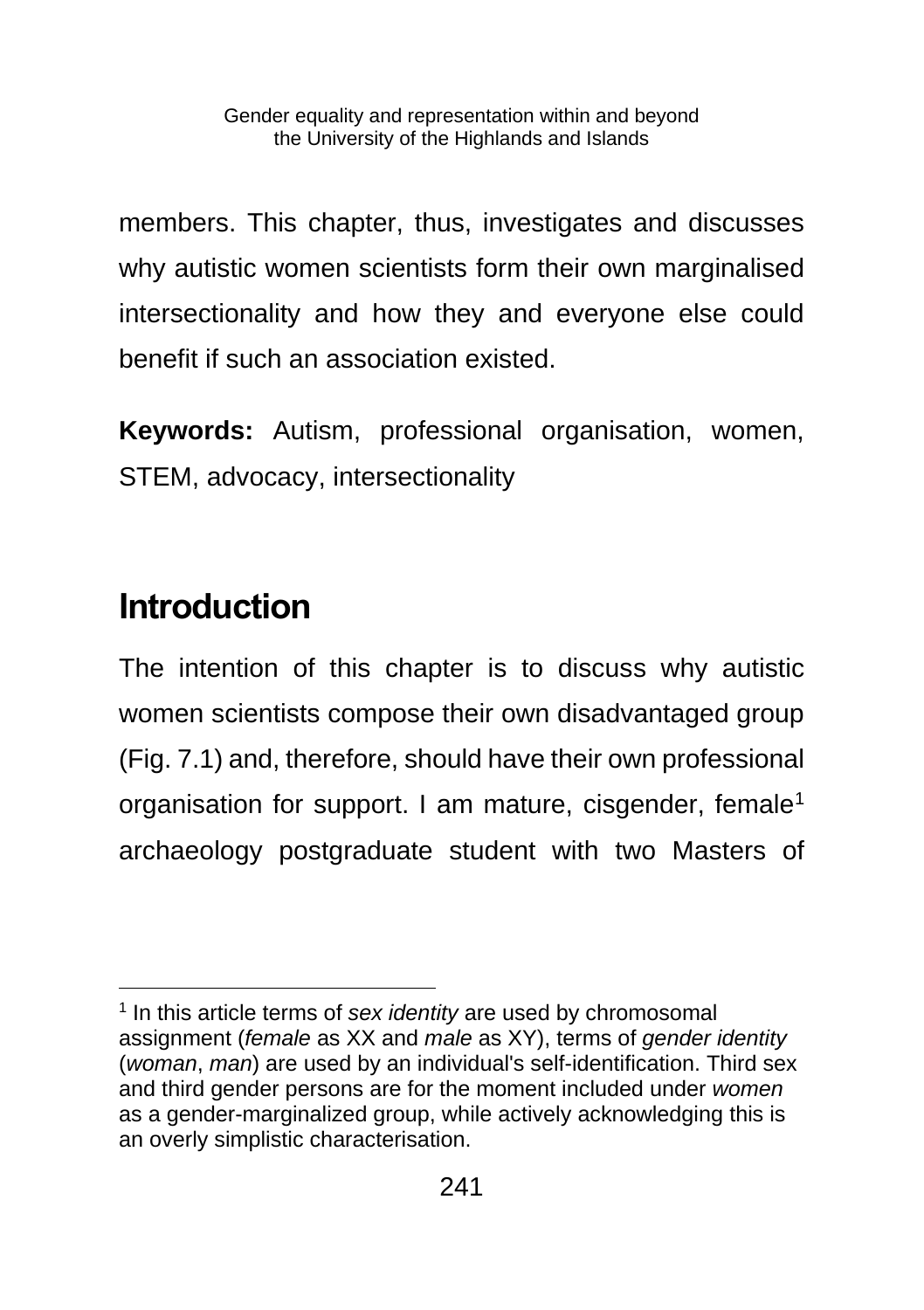Science. I am also autistic.<sup>2</sup> I abandoned continuing both of my previous studies because of negative social-based academic experiences. When I was identified as autistic five years ago at the age of 46, I realised these negative experiences were connected to my autism and sex, and, more importantly, that I would have greatly benefited, perhaps succeeded, if there had been a professional organisation to turn to for support. Although I now receive assistance with university disability services, it is a shortfall that there is still no learned society dedicated to me and my peers. The creation of such would benefit both autistic women in STEM and the general population by an association's power to influence societal understandings and policy improvements.

<sup>&</sup>lt;sup>2</sup> Self-identification for illnesses are preferentially given in person-first language by patients—I have diabetes—as opposed to identity-first—I am diabetic. In contrast, many individuals with an ASD diagnosis do not see their autism as separated from whom they are, and prefer identity-first terms. It continues to be a debated subject (Botha et al. 2021).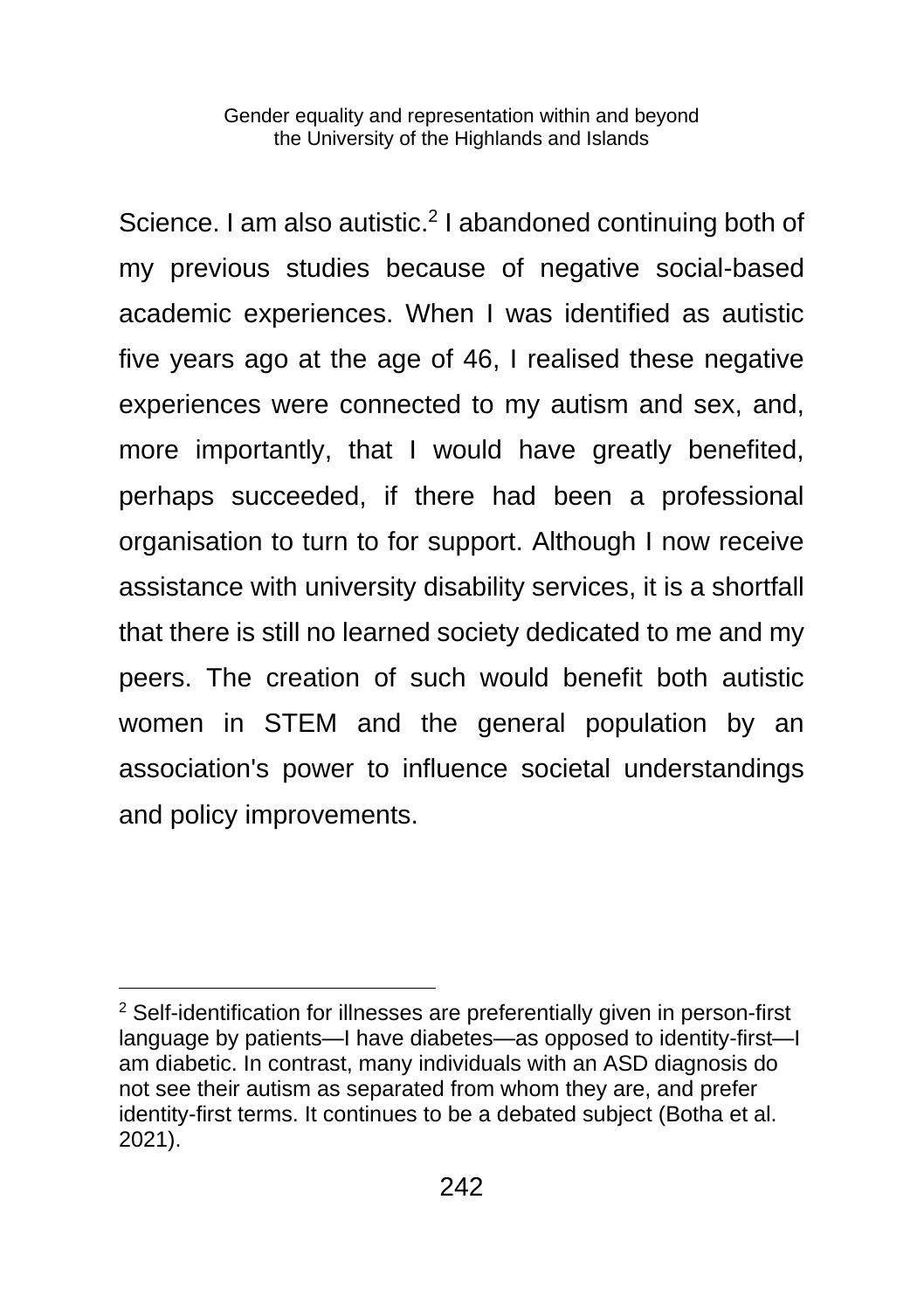

The intersectionality of autism, womanhood and scientific interests displayed as an 'anti'-Venn diagram, rather than overlaps excluding the wider experiences they are added on top of those

First, though, what is autism? What autism *is* is an amalgam circling around 3Ds: it's a curable disease, it's a disability disorder, it's a cognitive diversity. The latest medical diagnostic regulations of the EU (ICD-11) and US (DSM-5) subsume several previous categories under Autism Spectrum Disorder (ASD). ASD is then divided into 'levels' that appear not to correspond to metadata clusters of lived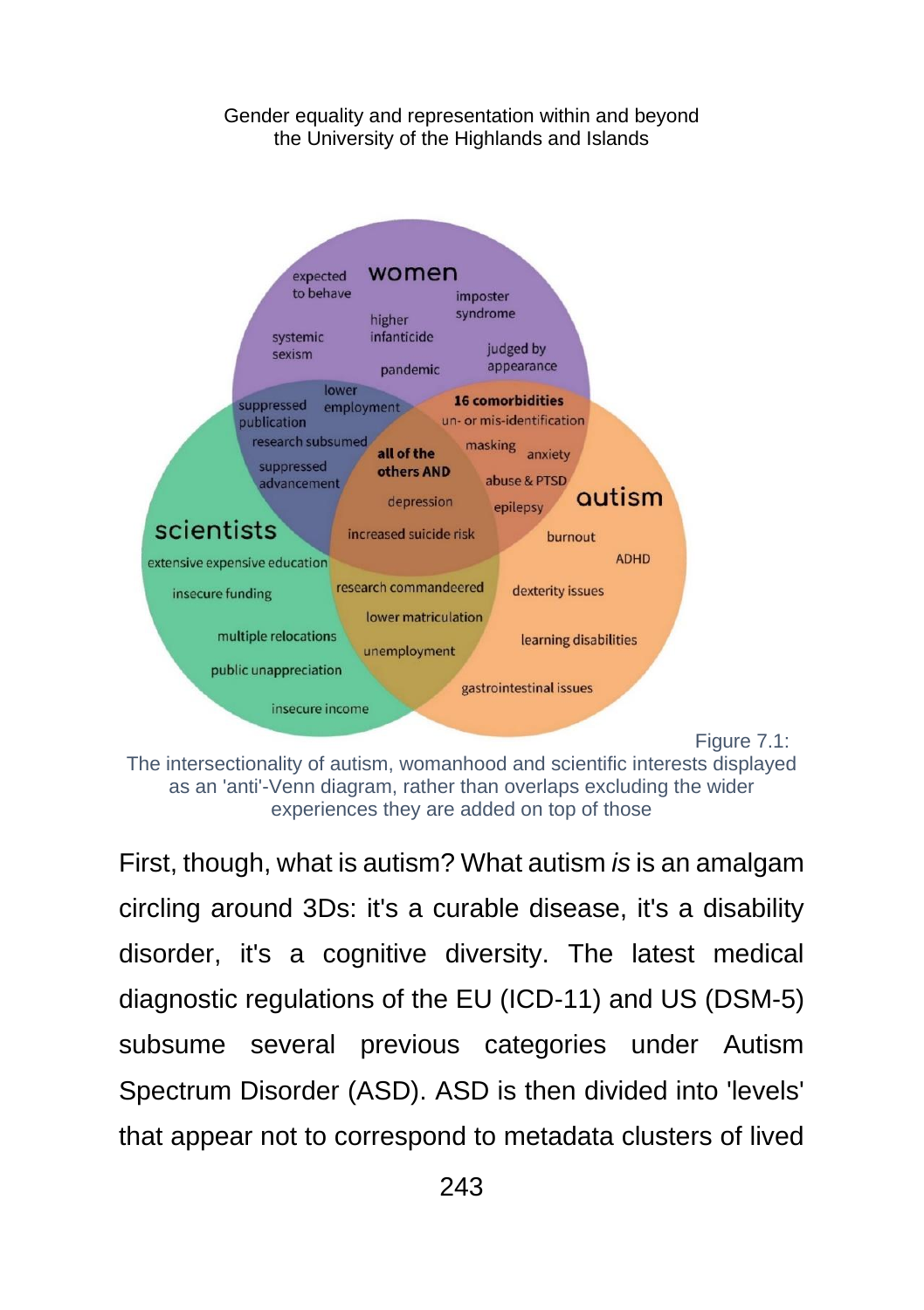experiences (Lai et al. 2013a; Silleresi et al. 2020). Asperger's, the term often used previously for 'highfunctioning' autistic academics, now under the ASD umbrella, is more accurately described as "adults without cognitive impairment [who] are able to function independently" (Lewis 2017: 2410). Many autistics themselves feel ASD is a label, rather than a way of being, and in their dialogues it is rarely used (Beardon 2017: 64; Botha et al. 2021). Here it is considered as a different cognitive processing method, arising from variable genes and experiences (Lord et al. 2020), as different from the main population—neurotypicals—as a natural variable in neurodiversity (Singer 1999).

Autism expresses as sensory, emotional and socialinteraction difficulties ranging in quality and quantity across individuals (Skuse 2020). Unfortunately, these difficulties have led many neurotypicals to negatively view those whom they have been told are autistic (Sasson et al. 2017; DeBrabander et al. 2019). Not only is this an *unjust -ism* (Roark 1987: 367; Krieger 2020), it denies the advantages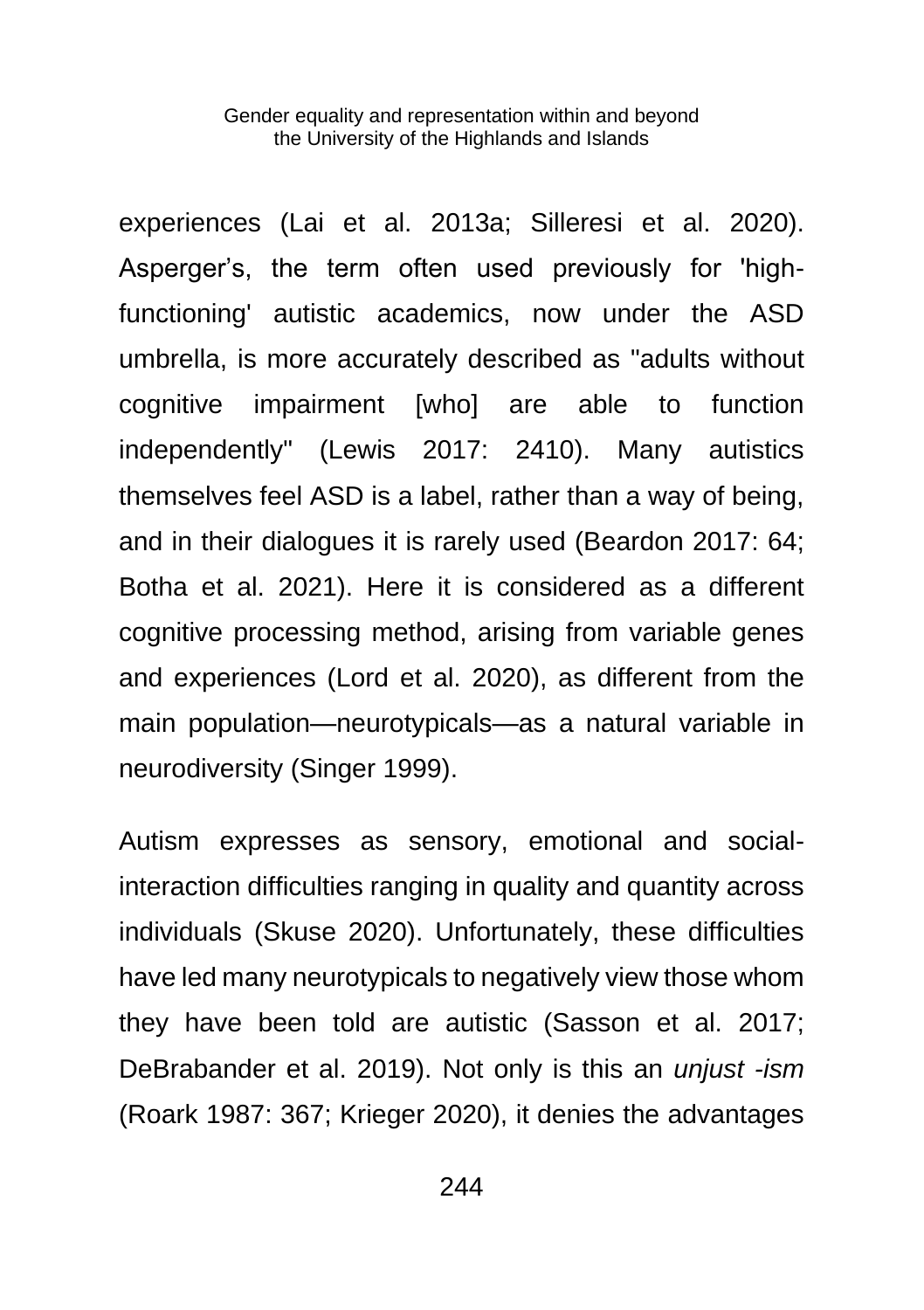of these 'differences', especially the cognitive wiring crucial to autistics' scientific breakthroughs, as "information evolves through the force of alternative visions" (Camila Pang in NAS 2020a: ¶13).

Pattern-orientated neurological wiring means 'things' blatant to autistics are apparently hidden to others until communicated via words (Happé 1999). Their viewpoints bring novel outlooks unseen by neurotypicals, through "their, often intense, emotional relations to 'natural' things and places … with the wider more-than-human world" (Davidson and Smith 2009: 898). However, other aspects that come along for the ride with autistic wiring result in low self-esteem and/or poor communication skills. Therefore, the insights of autistics are often rejected, side-lined, subsumed or stolen (Rose 2015: 316). When adding these social issues to already oppressed STEM women, it can be imagined that there is a large body of untapped knowledge languishing, remaining unpublished.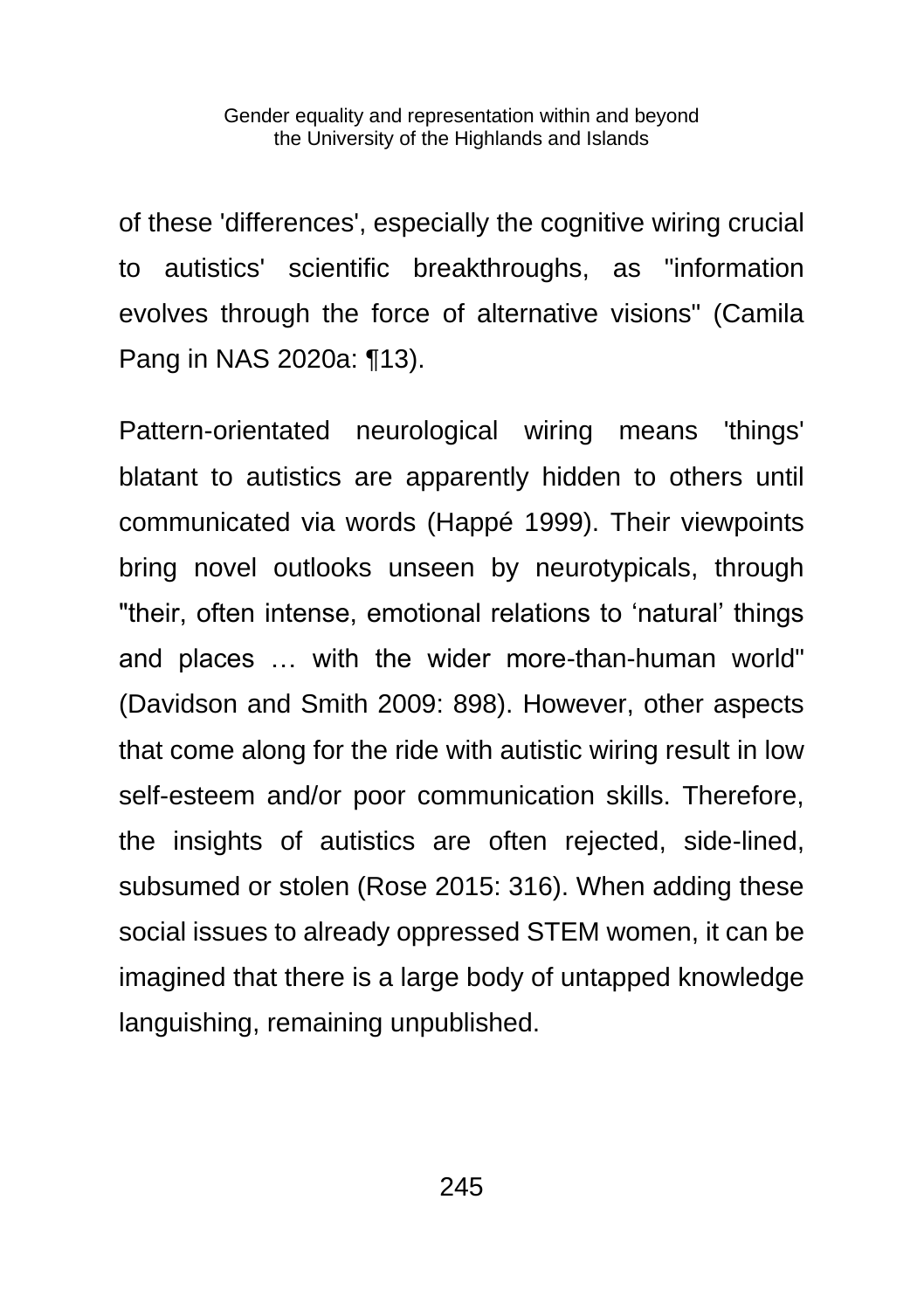Autistics' multiple non-normative behaviours make professional fields overwhelmingly difficult to enter into and succeed within (Hurlbutt and Chalmers 2004: 218-9; Scott et al. 2020: 870). There is a dearth of professional societies for autistic members themselves. The specialised accommodations<sup>3</sup> needed call for a dedicated association for autistic women in science to provide a mutually supportive environment and advocacy program. It would also provide a genuine resource for the whole scientific community to gather a more nuanced understanding of their autistic women colleagues.

### **Expressions of autism in women**

Earlier, nigh all datasets of identifiable outward expressions were derived only from men, giving the impression of a male condition, missing the female experiences (Bargelia et al. 2016: 3282). Recently research is highlighting that the female expressions of autism are significantly different than

<sup>3</sup> 'Accommodation' is a disability-services term for extra measures granted for individuals to function equally with the main population (e.g. Hurlbutt & Chalmers 2004: 220; Zener 2019b: 149).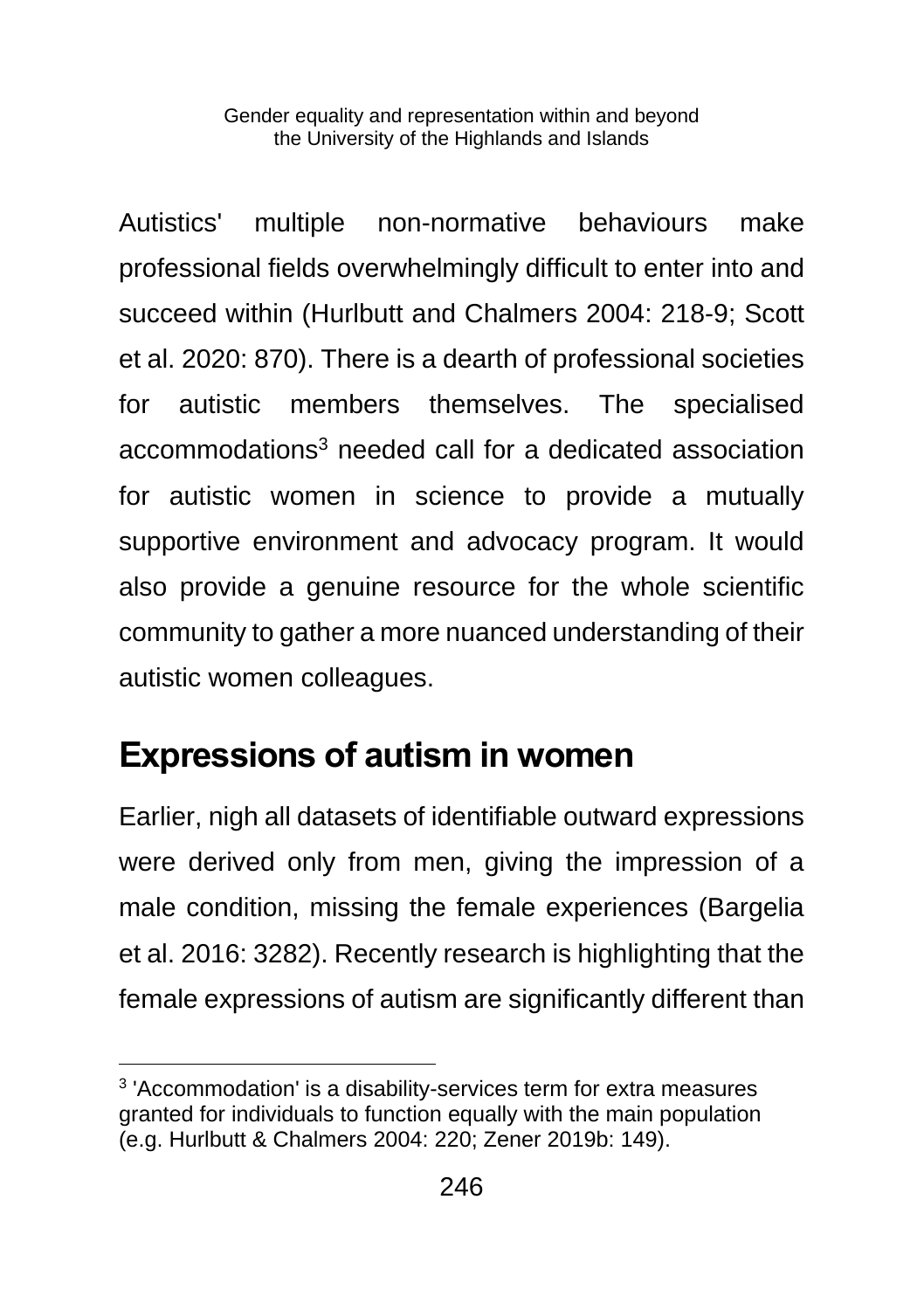males. Considered research is showing that the commonlyquoted ratio of autistic women to men as 1:4 is probably actually 1:2 (Loomes et al. 2017) or even 1:1.5 when women without clinical diagnoses are included (Bargelia et al. 2016: 3281, note that many autistic women avoid diagnoses purposefully).

Lai et al. (2013b; 2015) steered early approaches to diagnostically identify female autistics by characterising three areas of differences to males: neurological, genetic and societal. For example, autistic females use different neural pathways to solve, within the same time, the same exercise in object rotation as autistic males (Stevenson and Nonack 2018). Medically however, far higher comorbidities are being diagnosed amongst female autistics, 7% comparatively to male autistics and neurotypical females (Kassee et al. 2020), with a significantly different mean of sixteen conditions to male's ten (Jones et al. 2016).

Behaviourally, probably the greatest difference is the autistic females' increased worries regarding social

247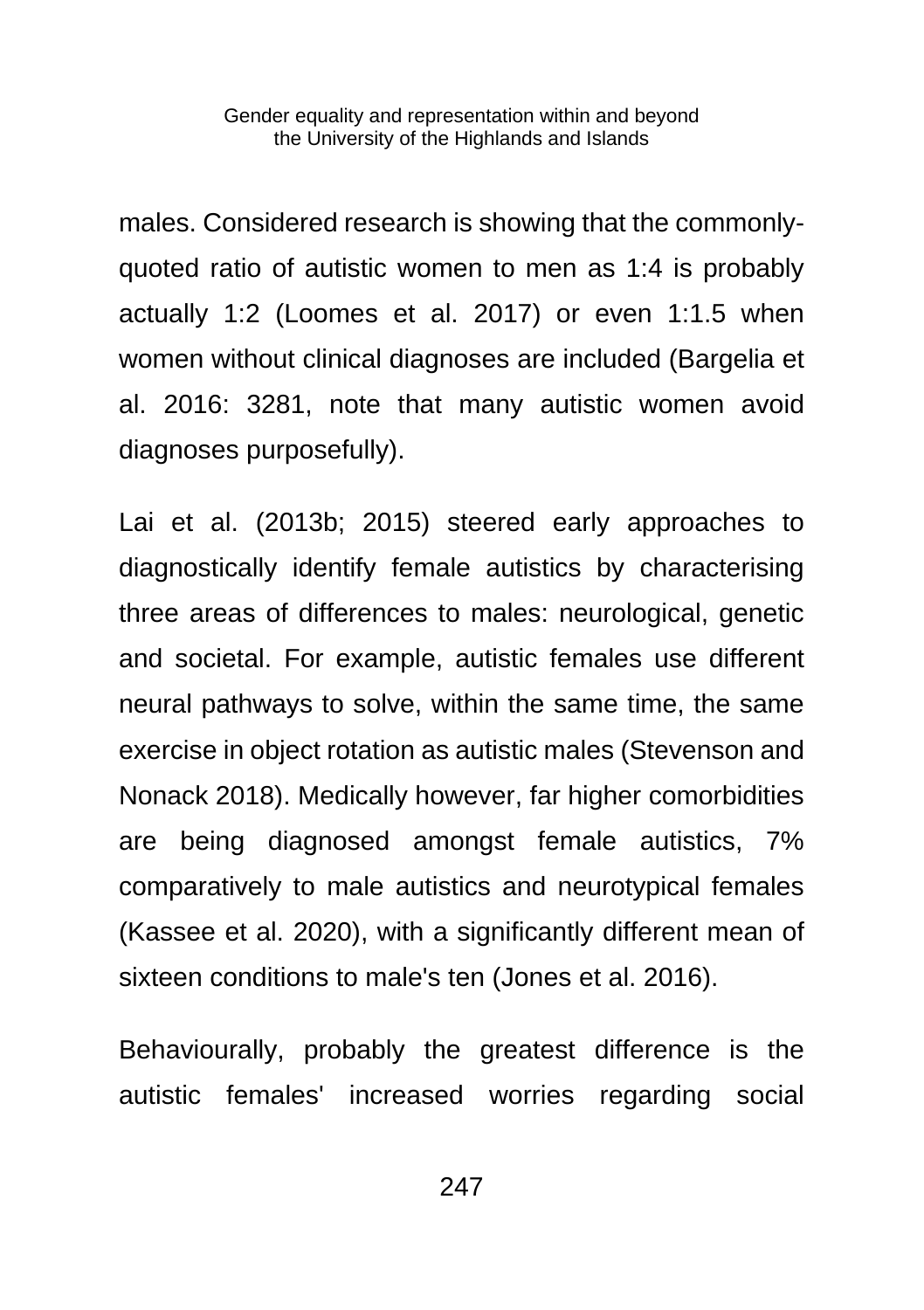interactions, again to both autistic males and neurotypical females (Song et al. 2020). They are significantly more concerned to socialize correctly, but analyse situations using external comparisons (they/them) rather than inclusive (us/we). Tony Attwood describes this, in an interview, as two key childhood differences,

> "one is how girls react to being different. The other is the different expectations in society for girls. In terms of how girls react, I think one of the common ways is to observe, analyse and imitate and create a mask, which delays diagnosis for decades until the wheels fall off" (James 2017: 32-33).

Thus it is not surprising that a major reason women have been under-identified is their successful imitation of neurotypical interactions, the intentional learned behaviour of camouflaging (Hull et al. 2017; Lai et al. 2017). This functions by mimicking others' behaviours, as a set of rules, to appear "hypernormal" (May 2018: 62). Even though social behaviours may be successfully mimicked, the underlying cognitive functioning, most importantly, is still autistic (Livingston and Happé 2017).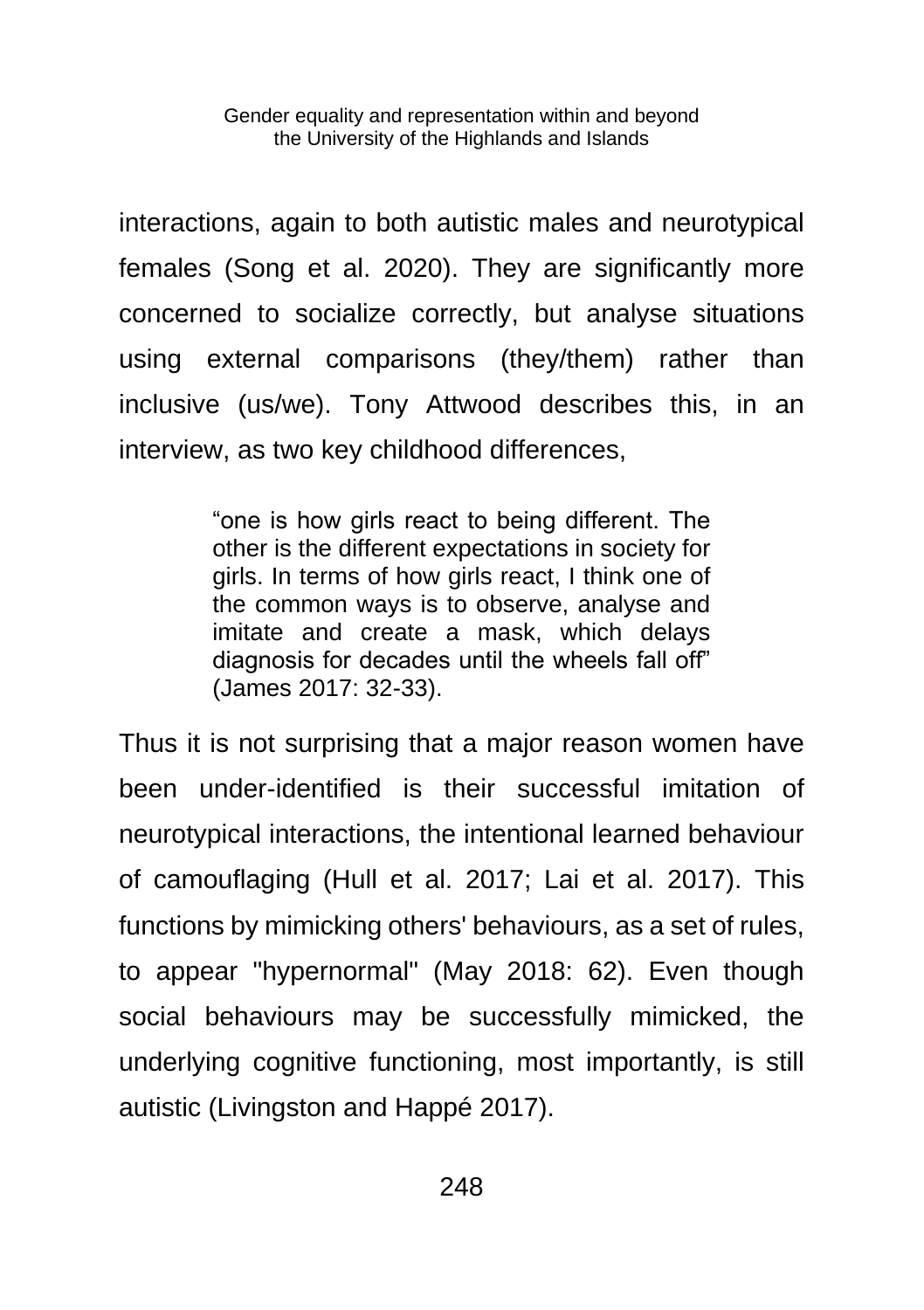This masking is additionally enforced by Western society's demands that women behave agreeably (Lai and Szatmari  $2020$ ). Aspergirls<sup>4</sup> suffer more and remain unidentified because, with their ethical natures, "good girls are invisible" (Kim 2015: 20). The inflexibility of this submissive expectation is seen especially clearly through women identified as autistic late-in-life (aged 35+). Katherine May (2018: 61) describes her pre-identification abilities as, "I was a master, by then, of the surface appearance. I had watched, carefully, the way that other people behaved, I mimicked it precisely. I had all the social airs and graces – the encouraging smiles and the kind inquiries – and I could chase the lineage of each one of them back to the person I stole them from." Or more starkly by Navah Paskowitz-Asner as, "I was forced to adapt. I would have become a casualty if I hadn't" (2018: xi).

<sup>4</sup> 'Aspergirls' is a term coined by Rudy Simone by the title of her 2010 book: *Aspergirls: Empowering Females with Asperger Syndrome*. The term was extended to 'Asperkids' by Jennifer Cook O'Toole with two books in 2012.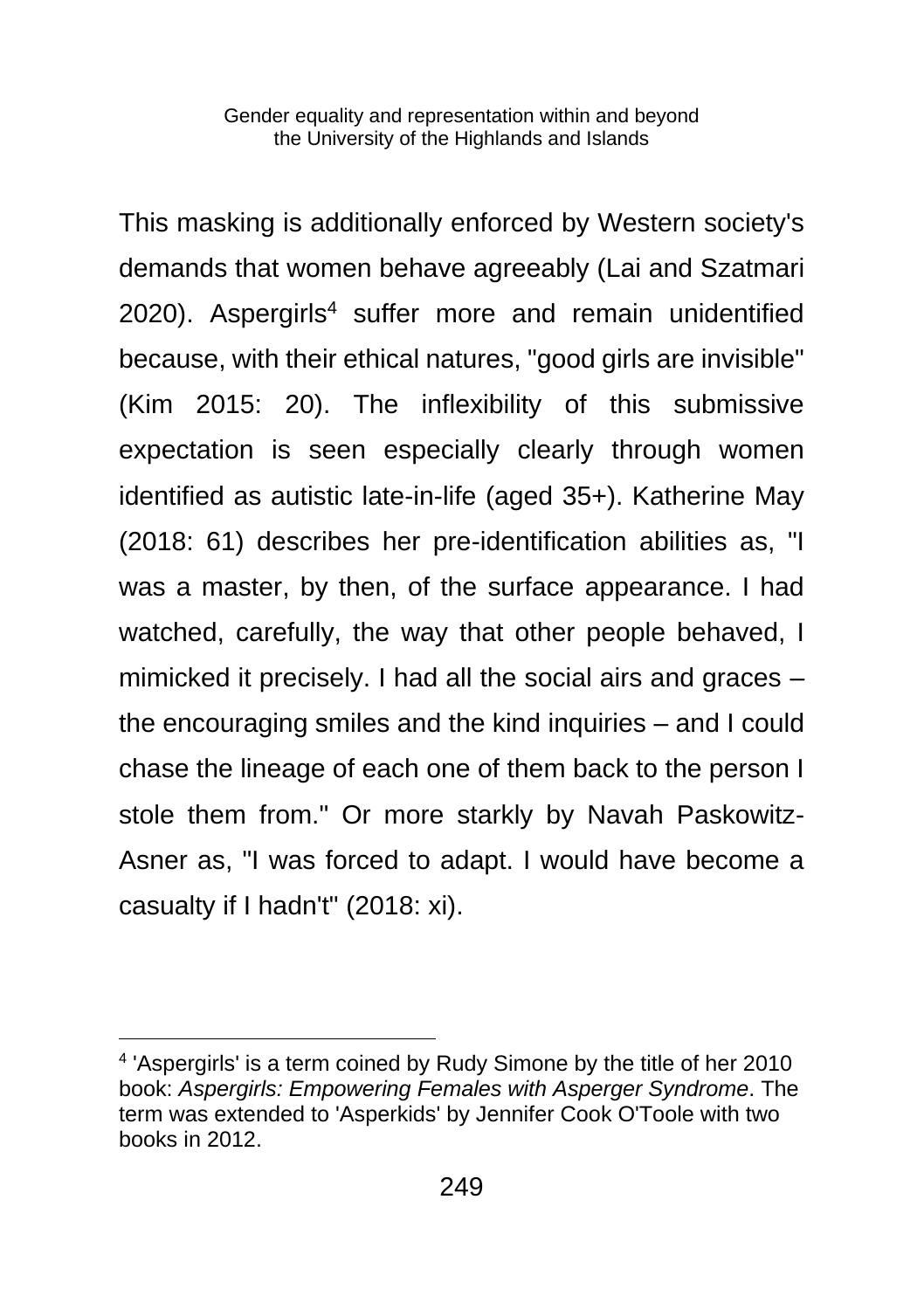A non-vocal aspect of camouflaging is hiding stimming comforting repetitive movements (e.g. hair twirling, knee jerking, humming) which actively reduces stress (Grogan 2015: 9; Suckle 2021: 755). The significance of having to hide these behaviours in the past is apparent when Dawn Prince-Hughes, two pages into one of the earliest memoirs of a late-in-life diagnosed woman, explains hiding her stress-induced stimming by "curling my toes over and over while I am talking to someone" (Prince-Hughes 2004: 2). Similarly, I 'flap' my toes alternately.

The need to appear normal is an overwhelming drive, but the costs of masking, burning enormous energetic resources, are associated with lower states of mental health (Hull et al. 2017), including increased suicide risk in undergraduates (Cassidy et al. 2020). Although, it should be remembered that the adoption of masking, in the first place, is as a coping mechanism (Kim 2015: 86); for Aspergirls "their social survival depends on it" (Kim 2015: 24). Camouflaging abilities, however, do a disservice both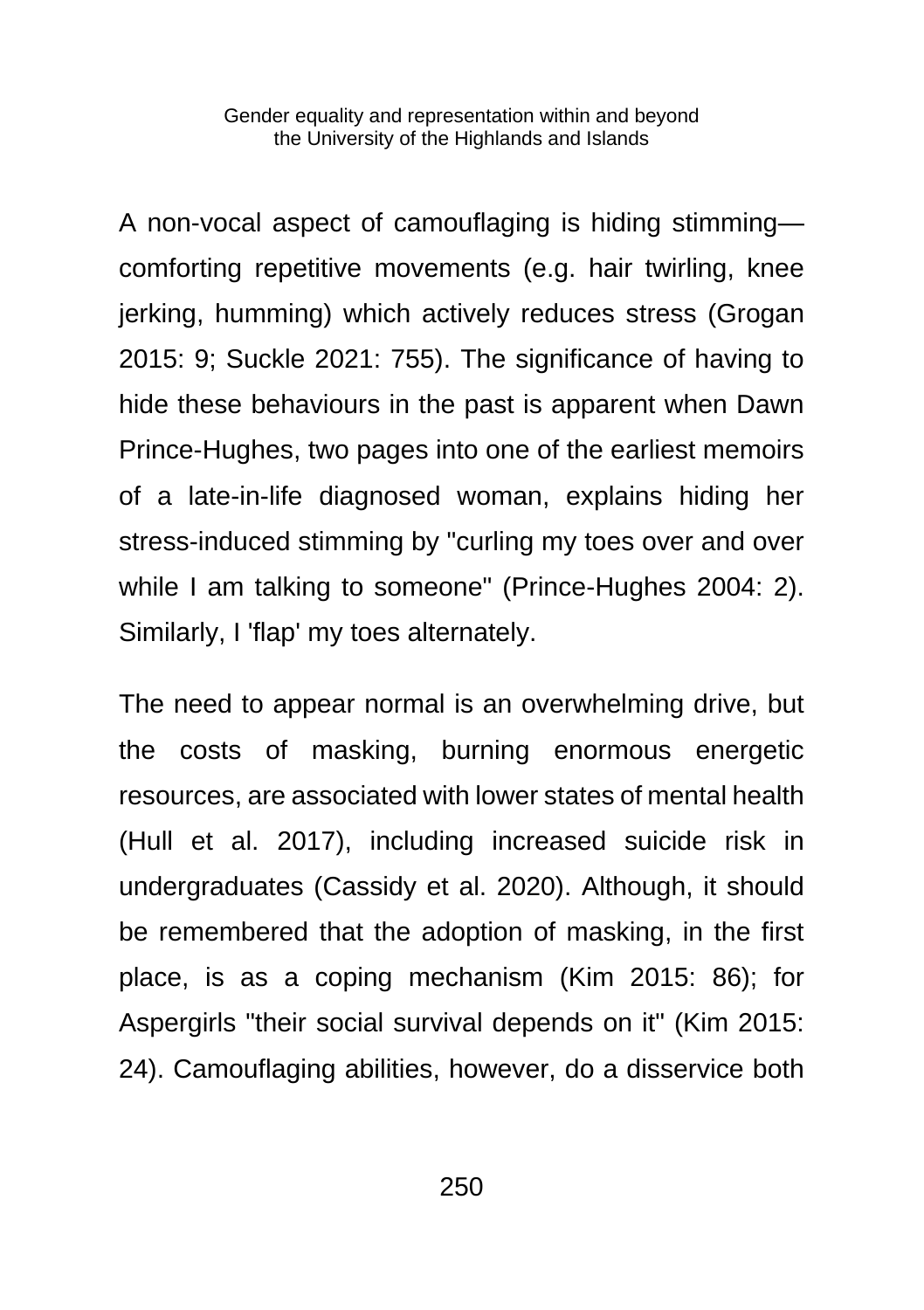for women to be identified as autistic and for them to access and/or be offered help when they need accommodations.

Successful masking means many autistic women are not identified until well into adulthood; often through selfidentification, later confirmed medically. Societal judgements are the cause of many self-identified autistic women refusing a clinical diagnosis (James 2017: 151), and there are negatives encountered with disclosure (Thompson-Hodgetts et al. 2020). But many late-in-life identified women glory in the relief of an answer to the difficulties experienced throughout their prior lives (O'Toole 2018: 11; Pellicano et al. 2020). An initial and eternal benefit for most is the knowledge that 'it's not just me' (Bargelia et al. 2016: 3289) and undoing the beliefs of being "mad, bad or sad" (James 2017: 8; see also Arnold et al. 2020; Leedham et al. 2020), allowing positive selfidentifications through 'belonging' to the autistic community (Kim 2015: 19; Campbell 2018: 30).<sup>5</sup> With better

<sup>5</sup> LGBTQIA+ examples have similar experiences (Dale 2019; Hillier et al. 2020; Kung 2020).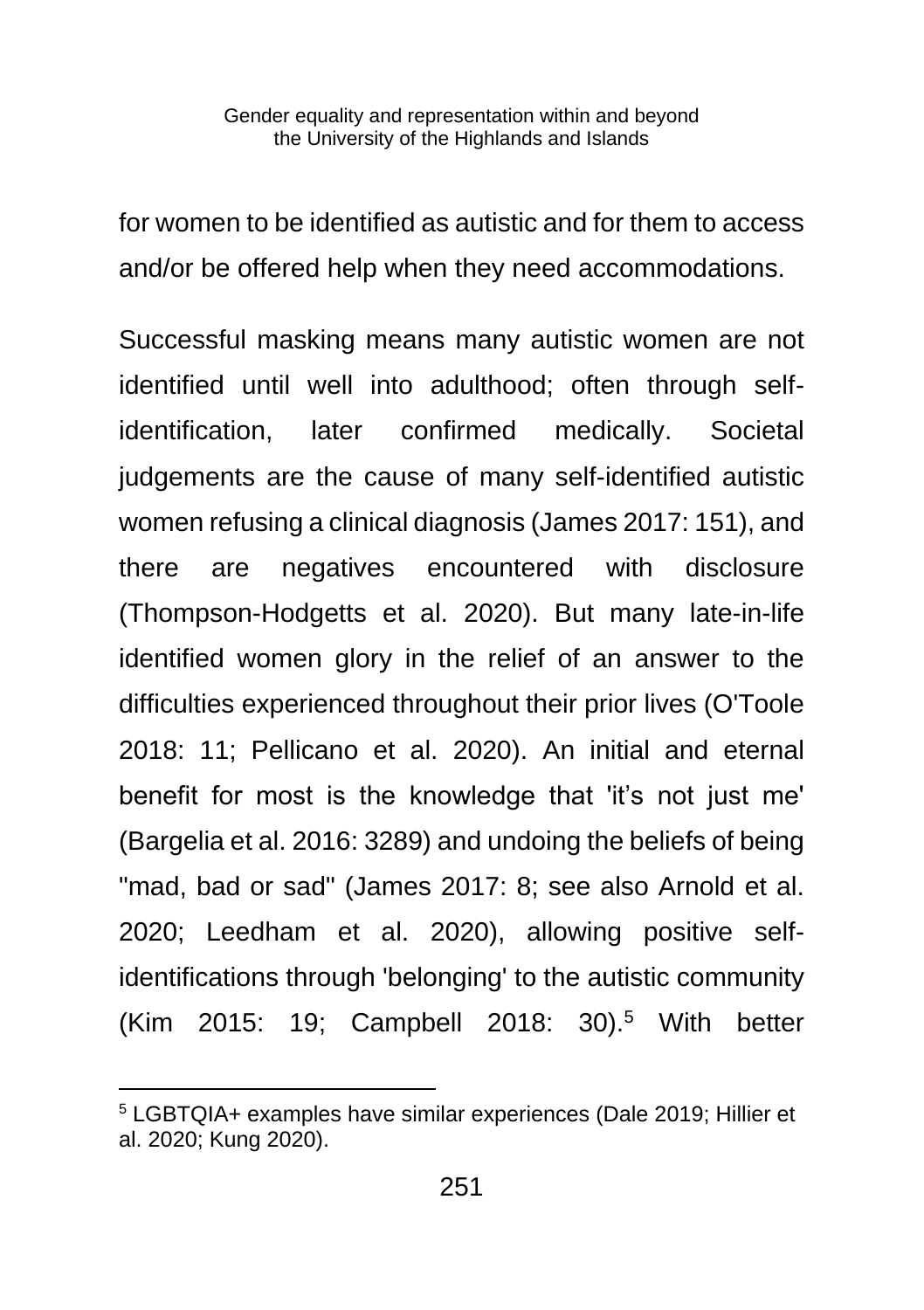characterisation we can well expect the number of women identified to increase as their constellation of presentations are better understood in the medical and educational sectors.

My own experience is that when I tell neurotypicals I am autistic, it leads to rapid and greater acceptance in comparison to my pre-diagnosis life when I was simply categorized and shunned as 'weird' (see also Sasson and Morrison 2019). Many autistics who have my experience are happy to abandon masking and adamantly declare they do not wish to be neurotypical but celebrated for their differential thinking (e.g. Temple Grandin in Worsham and Olson 2012: 55). "My brain is a jewel. I am in awe of the mind that I have. I and my experience of life is not inferior, and may be *superior*, to the NT [neurotypical] experience" (Muskie in Connor 2013: 8; emphasis original). As the experiences of autistic women become better described and understood, the crippling nature of successful camouflaging, not appearing to be difficult or different, can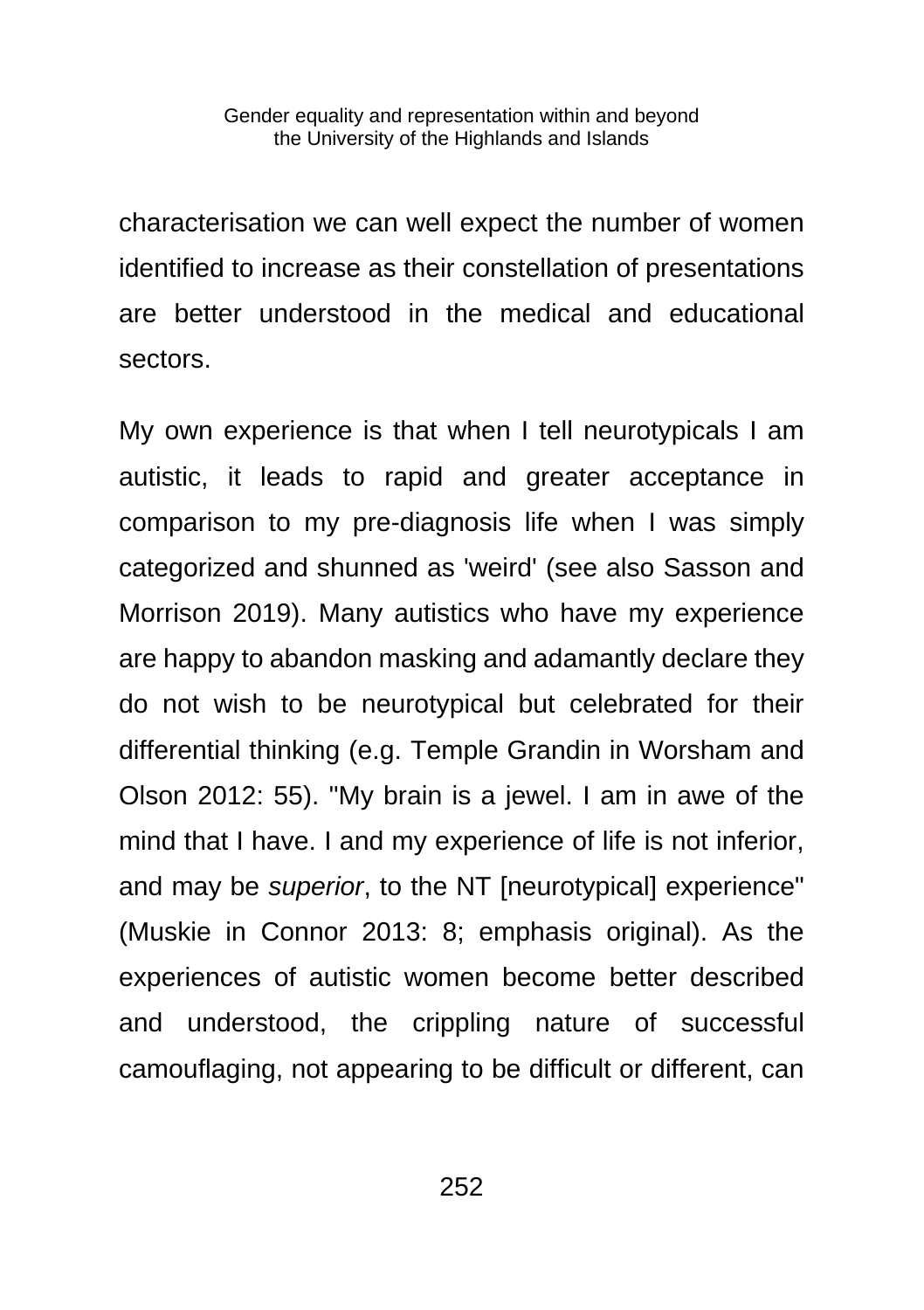be abandoned to allow it to be seen that they have specific needs (Mandy 2019: 1880; Zener 2019a: 10).

### **The Venn diagram intersection that is autistic women scientists**

The benefits of autistics to STEM development and advancements are beyond a doubt (Mottron 2011: 33). In addition to the autistic mind wiring by pattern associations, it also experiences lowered delusions of reality (e.g. Bertrams 2021), the cognitive dissonance of neurotypicals. Their observations are more precise without societal sways (Mottron 2011: 35; Grandin and Panek 2013: 131) because they 'see what is actually there' (Langdell 1978: 266; Silberman 2019: 10). With a decreased suggestibility to false memories (Griego et al. 2019: 1471), their novel findings are more genuine and reality-based—the core principle of the scientific method. They are also usually unerringly ethical (Purkis 2018: 135), autonomously generating good science. Their dedicated narrow focus is ideal to advanced scientific research (Beardon 2017: 78).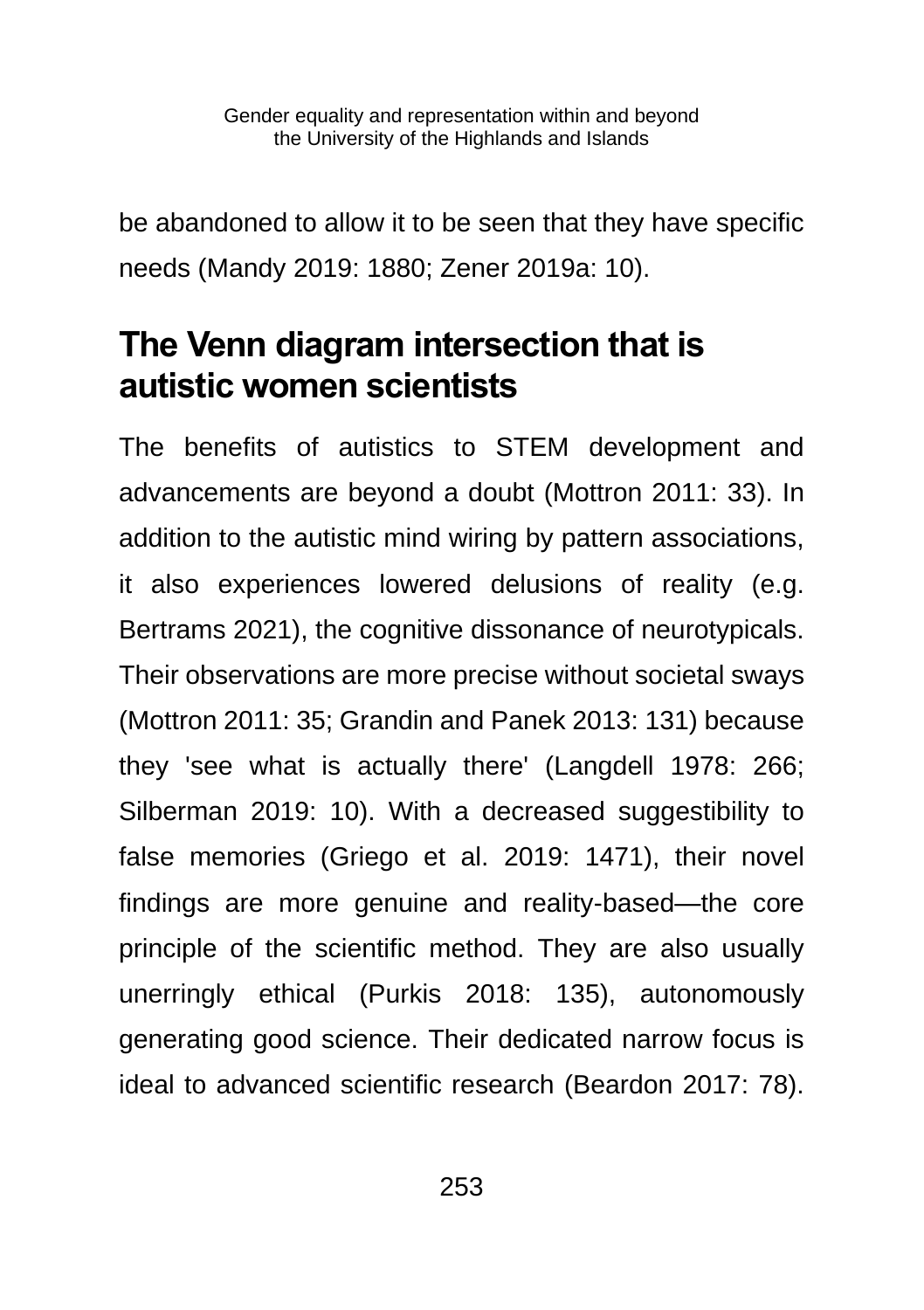Clearly, their ideas should be taken seriously, and their work and achievements promoted from the outset.

However, there is a significant paucity of autistic women scientists, unequivocally magnified by the intersectionality of autism, womanhood and science (Fig. 7.2). Autistics, especially women, are overrepresented within nonmatriculated school-leavers, the unemployed, and in lowskilled positions (Taylor and Mailick 2014). The main autistic emotion is fear (Grandin 2015: 9; Hanify 2016: 35- 6; James 2017: 174; O'Toole 2018: 117). Autistics are remarkably dedicated and passionate about their specialties but will abandon research projects and/or academia to escape negative social environments (Attwood 2008: 294). Frequent neurotypical-autistic miscommunications and the cognitively-innate social insecurity of autistics (e.g. Fig. 7.2) can generate unendurable, unworkable environments (Harmuth et al. 2018: 36; Purkis 2018: 136-9).

254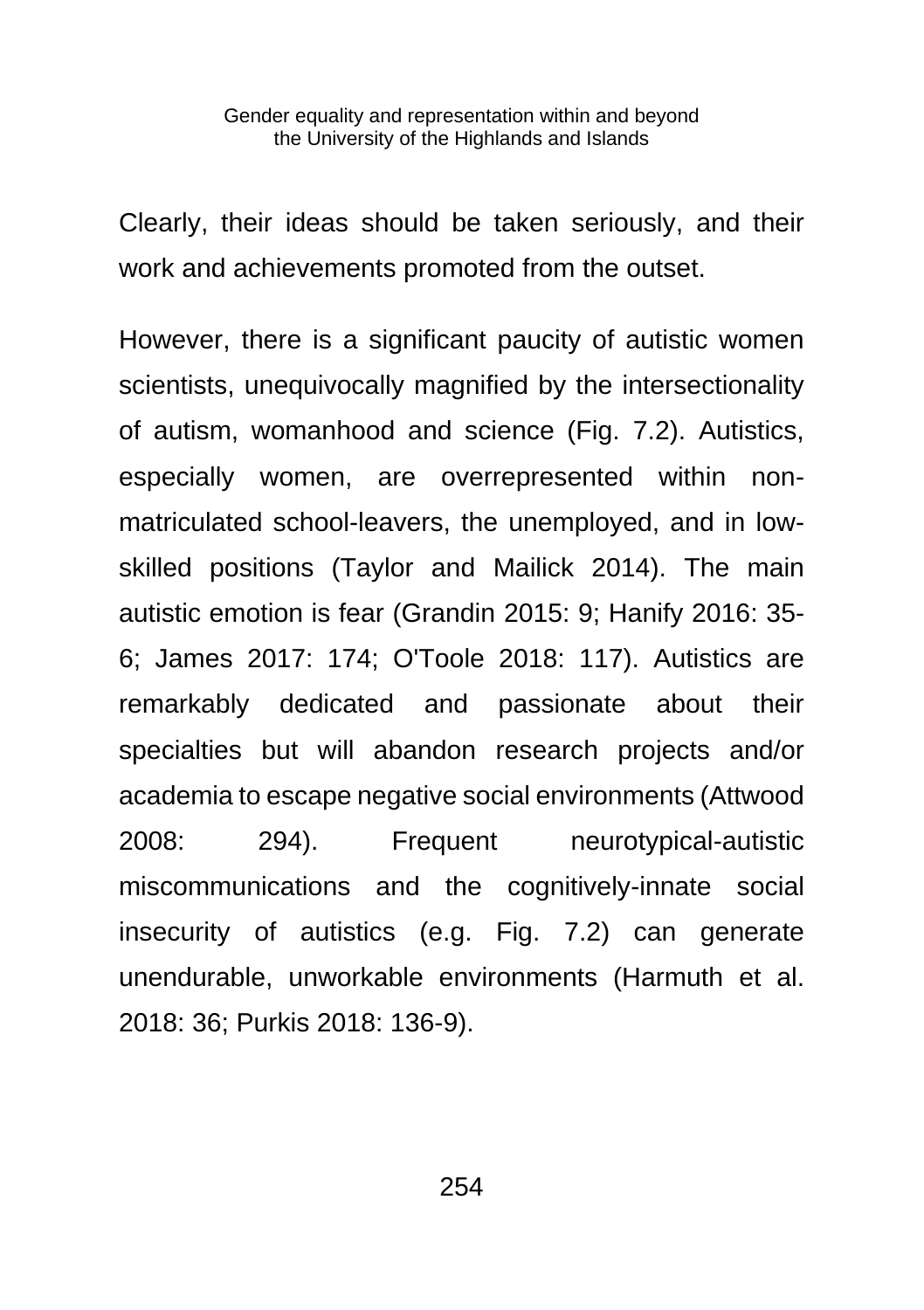Being asked even supposedly simple questions can be the cause of all sorts of issues. For example, a common greeting such as 'How are you?' may elicit feelings of fear and inadequacy in the autistic person. What does this mean, she may ponder. In how much detail am I supposed to answer? Do you really want to know how I am, or is this simply another example of what I regard as meaningless verbal interaction – and, if so, how am I supposed to grit my teeth and lie to you? Last time I answered honestly (I was having a bad day, and I told you all about it), I got the distinct impression that I was telling you too much - but all I was doing was being honest in answering the question. And if you don't really want to know, why on earth are you asking? I know some kind of reciprocity is required here, but what is the desired response? Am I supposed to ask you in turn how you are, even though I am not in the least bit interested? I know that whatever I say, I'll spend the rest of the day worrying about it, and stressed about whether I have done the 'right' thing or  $not \dots$ 

Or 'It's a lovely day, isn't it?' No, actually, it is not a lovely day. I have a terrible headache, I am dehydrated because it is so hot, the sun is making my head worse and I feel like vomiting. If you ask me, you are not only an idiot for thinking that there is a correlation between the sun shining and general loveliness, you are also highly patronizing in your belief that just because you are feeling that the day is lovely then I will be sharing in your own ideal. An honest and logical response, of course - but does it go down at all well? Most likely, no.

Figure 7.2: Extract of Luke Beardon's Autism and Asperger Syndrome in Adults providing an example of the autistic thought process when asked, 'How are you?' (from Beardon 2017: 26; image used with permission of John Murray Press)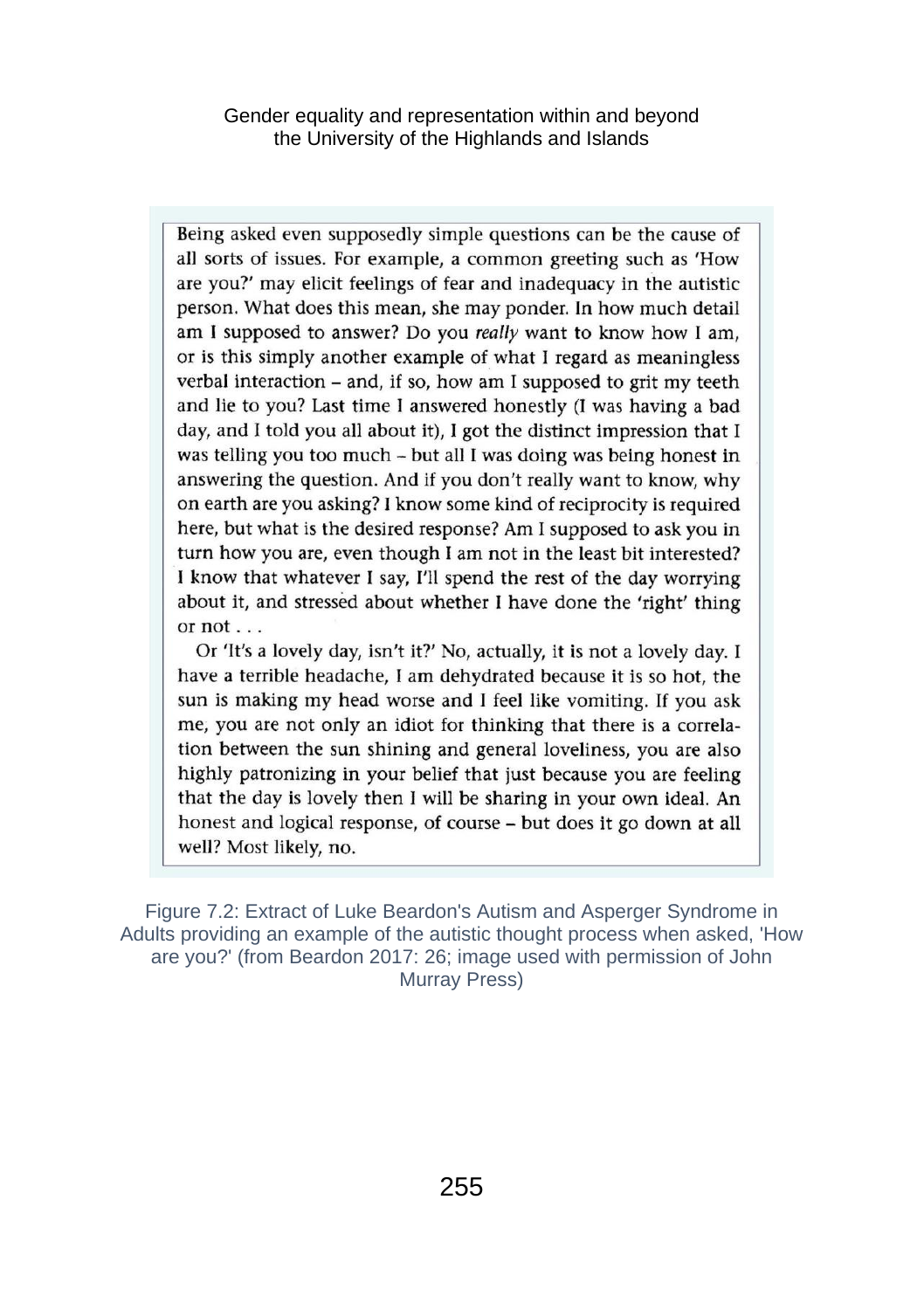The paucity of STEM women is well-acknowledged (UNESCO 2017). Within archaeology $6$ , the latest statistics show that although 50% studentship has been reached, numbers in the profession are not equitable (Overholtzer and Jalbert 2021) and that gender harassment and sexual abuse is systemic (Voss 2021). Throughout STEM careers, women's postdoctoral employment (Stockard et al. 2021) and their publications are oppressed at all stages (Hagan et al. 2020). Further, women are statistically missing from late-career stages and on editorial boards (James et al. 2019; Rushworth et al. 2021). The pandemic is only making this situation worse (Buckee et al. 2020; Rakhmani et al. 2021), reflected in the March 2021 report that the years needed to achieve global gender equality has widened from 99.5 pre-pandemic to 135.6 years—an entire generation (WEF 2021: 40).

Women in positions of power can often struggle with imposter syndrome (Fig. 7.3) which "many women are

<sup>&</sup>lt;sup>6</sup> Modern archaeological techniques have advanced Archaeology to be a STEM subject (Schofield 2021: ¶8).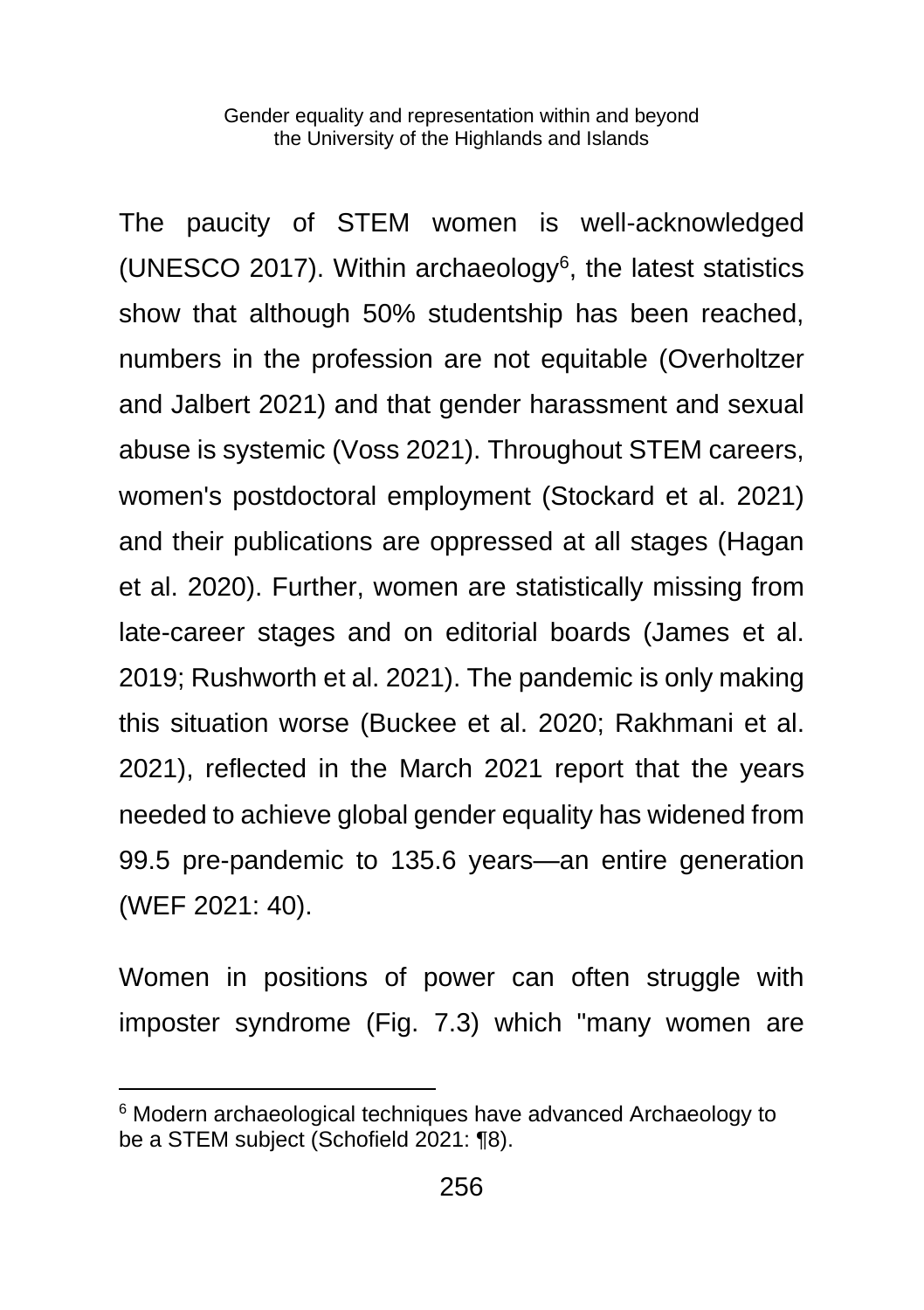socially conditioned to feel; the idea that we should be grateful to have space on this earth and that we should, ideally, stay in our lanes and not cause too much trouble for the important people who are out there running things" (Day 2020: 115). Even though originally described by Clance and Imes in 1978, this still-understudied universal remark seems, according to Catherine Bennett (2020), only to be made by women, implying men simply do not experience this. The experience of imposter syndrome in women autistics seems equally unrecognised. Within the autistic literature only three autobiographies mention it, and only in passing (Abbott 2019: vi; Critchley and Critchley 2019: 57; Mendes and Harris 2019: 57).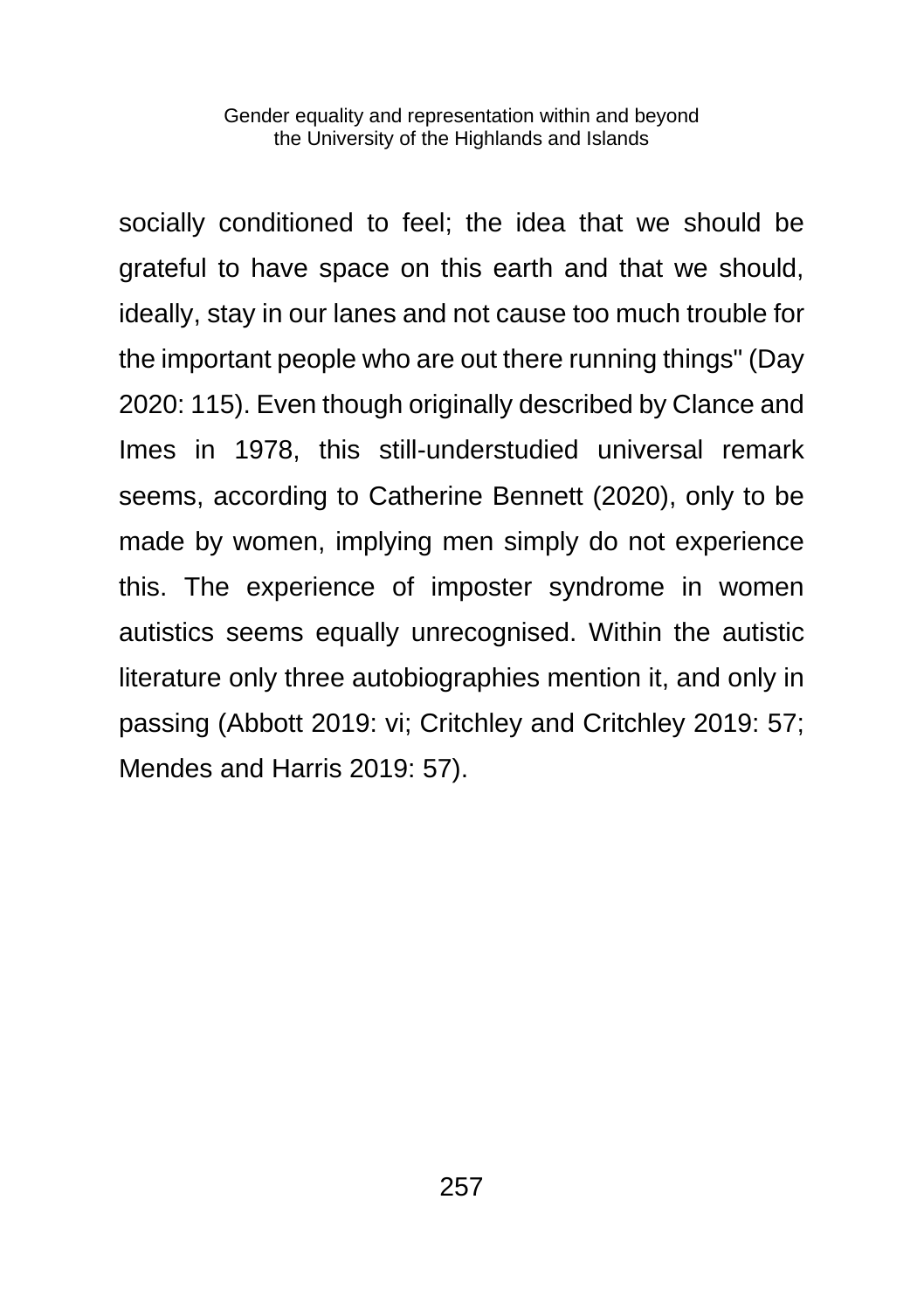

Figure 7.3: UHI scientific educational experiences create word clouds seesawing between strong positive and negative states (Image: Sourced from Prezi. 'Being a UHI Student'. Stuart Bence and Sarah Pohlschneider, 2016. Reproduced with permissions of Sarah Pohlschneider. Available at [https://prezi.com/su0ow54a2gyv/being-a-uhi-student/\)](https://prezi.com/su0ow54a2gyv/being-a-uhi-student/)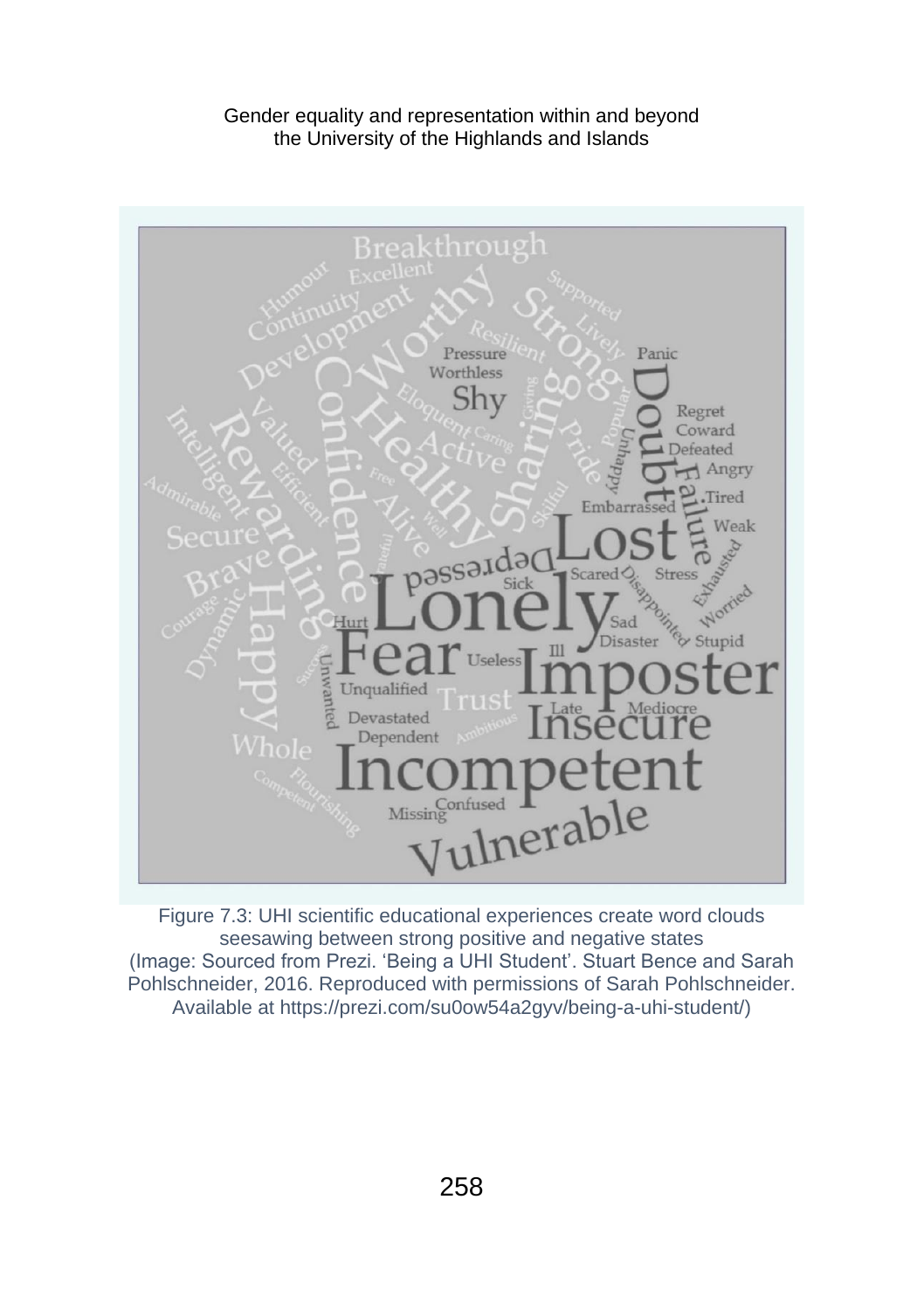#### **The benefits and abilities of a learned society**

Everyone could be significantly assisted by a dedicated society providing support for autistic women scientists and, equally, resources for neurotypicals to understand their colleagues. It could advocate policy changes while also being a source for genuine information. Learned societies are defined as when 'communities of practice'—a group that shares experiences—advances their learnings to the next generation (Lave and Wagner 1991). They are also key to reaching academic gender equality (Potvin et al. 2018).

A learned society could provide role models, mentors and collaborators (Glaze-Crampes 2020). For autistics to approach a known autistic lowers social interaction fears; the stressors of successful normative interactions are removed—masking is unnecessary; interactions are significantly more successful than autistic-neurotypical ones (Crompton et al. 2020). This would provide a safe space for conversation and collaboration between autistic women in STEM. Aspergirls could access real-life role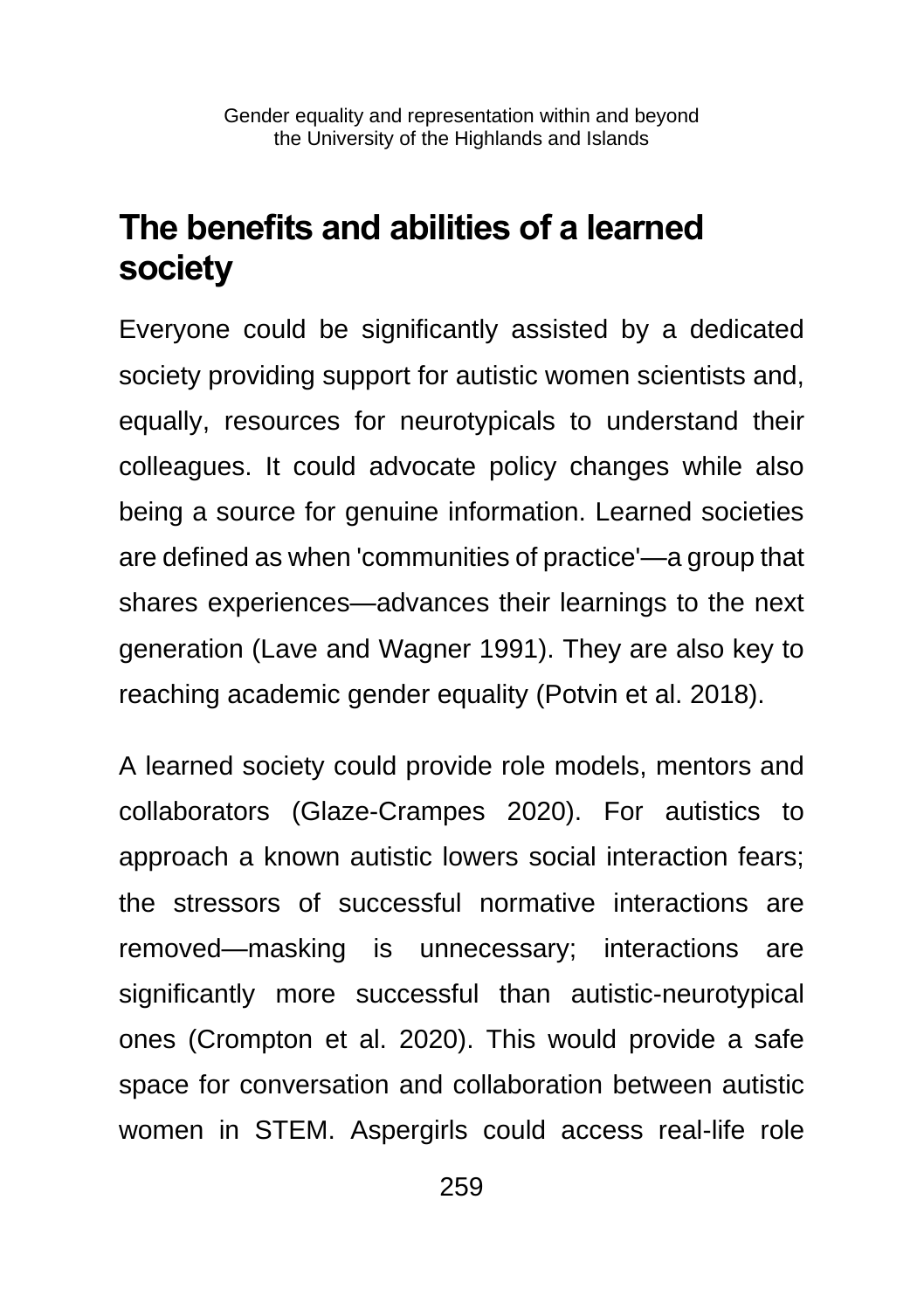models and also engage in pre-HE research projects and pre- or early-career publications. Late-in-life identified autistic women would have a source to rethink their life goals, possibly changing career directions.

Another benefit of this society would be to remove the invisibility of this marginalised group. Internet searches for 'autistic women who are scientists' across multiple platforms return only Temple Grandin as formallydiagnosed, or occasionally include Michelle Dawson. All other search results do not answer this query. This invisibility is seen further with autism neurodiversity missing from academic biographies. Autism of scientific lay authors also goes unacknowledged. For example, the cover of astrophysicist Sara Seager's 2020 autobiography never mentions autism, while this subject is prominent in her interviews (e.g. Lourenco 2020, Szeps 2020). Only four of fourteen autobiographies by autistic women are scientists. In contrast to the above invisibilities, they explain how autism assisted their research and, as so, are a wonderful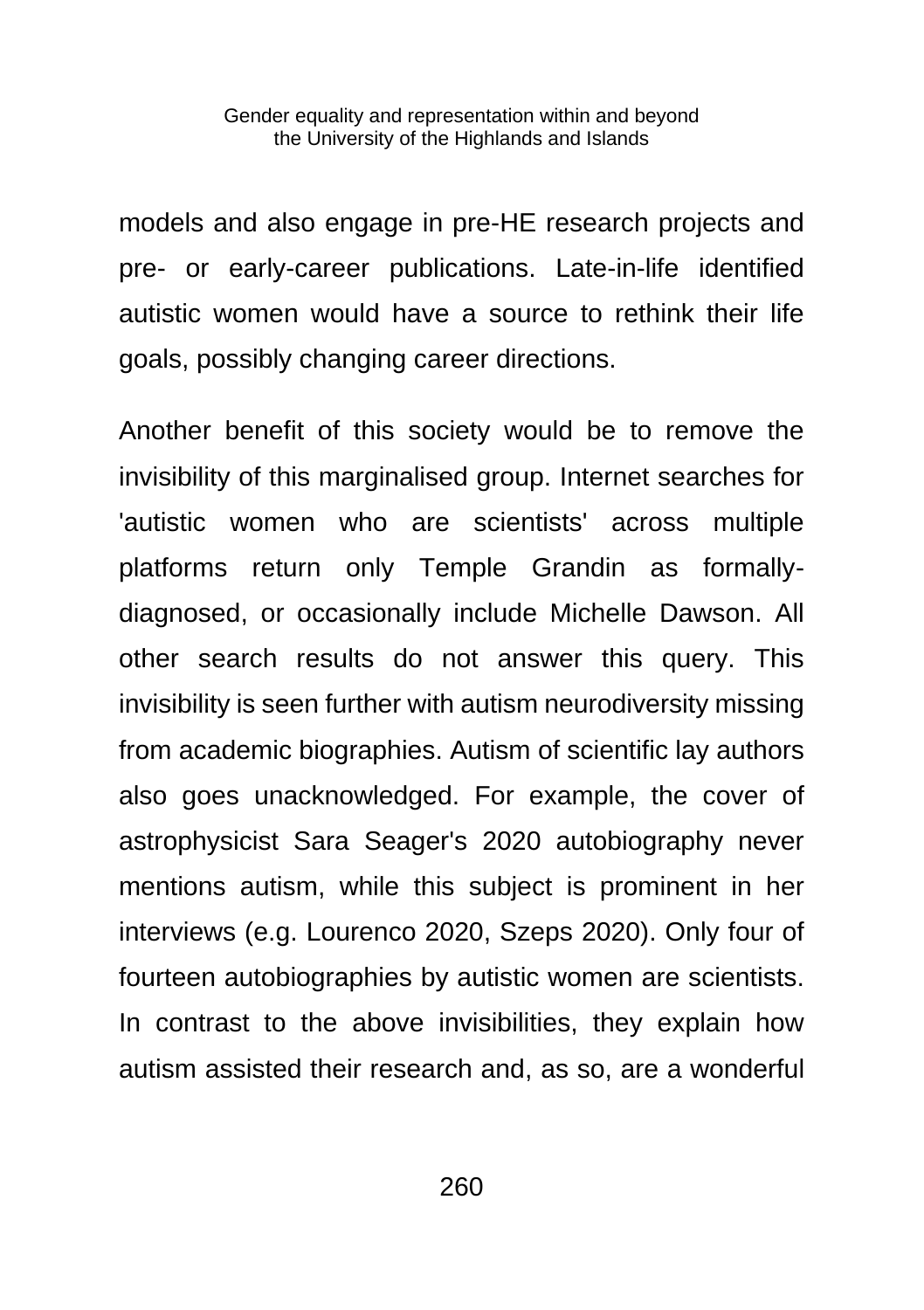means of helping attitudes of acceptance and inclusion (e.g. Prince-Hughes 2004; Pang 2020).

Visibility would also encourage autistics to register themselves. Through consultations with autistics, journal articles have repeatedly recommended accommodations (Gurbuz et al. 2019; Cox et al. 2020; Peña et al. 2020). Yet, accommodations are still greatly hindered in academia (Fig. 7.4). Only a third of self-identifying disability students register their need for support, with only 3% of those actively pursuing the assistance available (Love 2017: iii; see also Lillywhite and Wolbring 2019). The frustration of engaging disability services is experienced as, "It's like I have to make accommodations for *them*" (Rory Donnelly, pers. comm. 2021; see also Laxman et al. 2019). Increased registration would make autism prevalence more accurate, validating funding useful assistance. Likewise, many employers do not offer viable accommodations (Bury et al. 2020; Solomon 2020).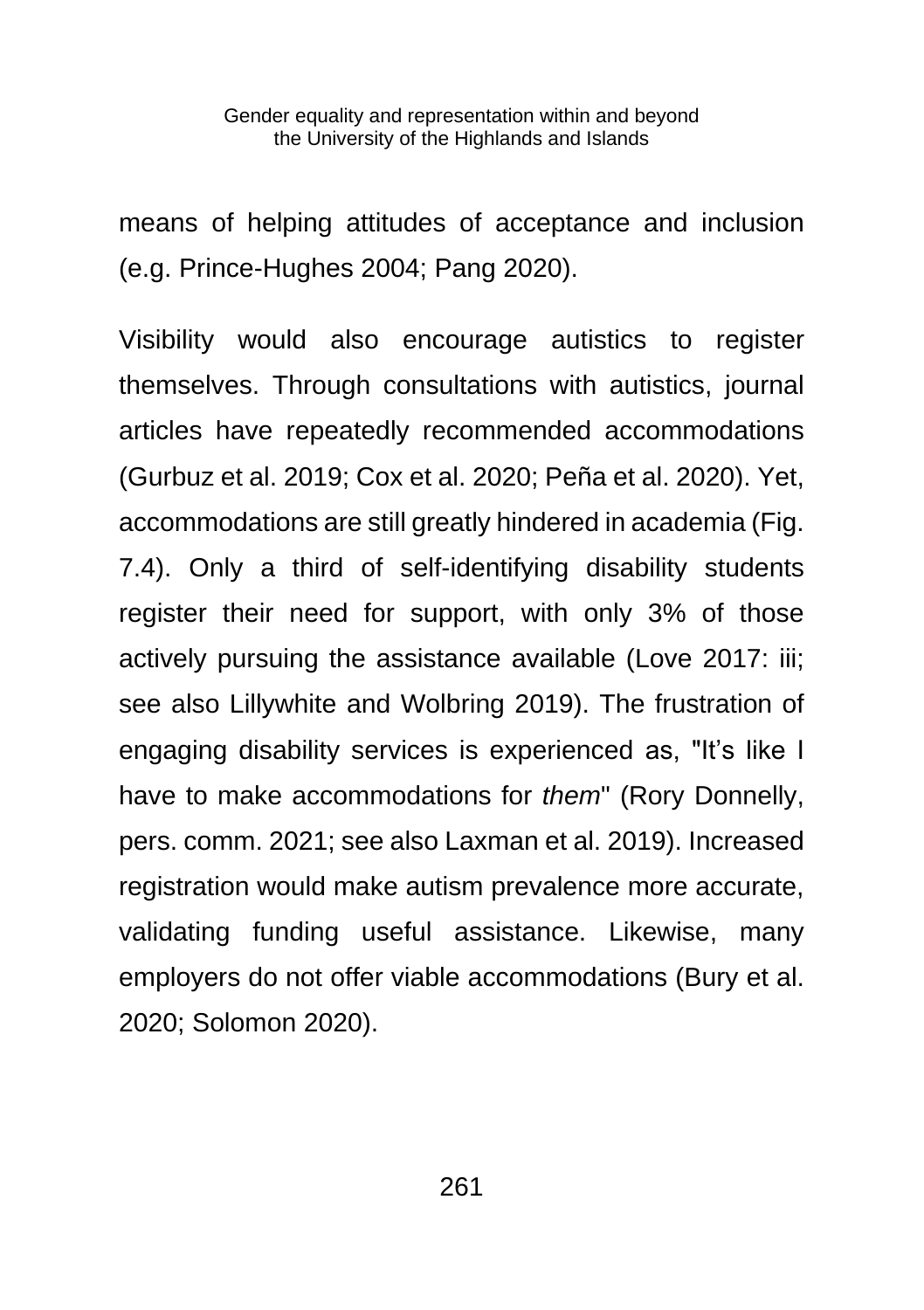The primary responsibility for arranging accommodations at the college level belongs to the student.

Requiring a student with ASD to contact the appropriate stranger and navigate the process of getting accommodations is like asking a paraplegic to climb a flight of stairs to arrange for a ramp.

-Mitya Schoppe DACM, BSN, RN



**Figure** 

7.4: Unfortunately we have to stay outside – acquiring support services and accommodations is on the onus of the student (Image by geralt; [Pixabay](https://pixabay.com/photos/stairs-shield-ban-obstacle-427700/) / [Pixabay license\)](https://pixabay.com/service/license/)

A professional group would also have the ability to act on behalf of an individual. Autistics are gullible to dominating personalities and can easily be taken advantage of (Kim 2015: 29). A professional society has the power to act as the representative for legal action. If these behaviours of injustice become recognised in the public domain their frequency will diminish. They would also provide social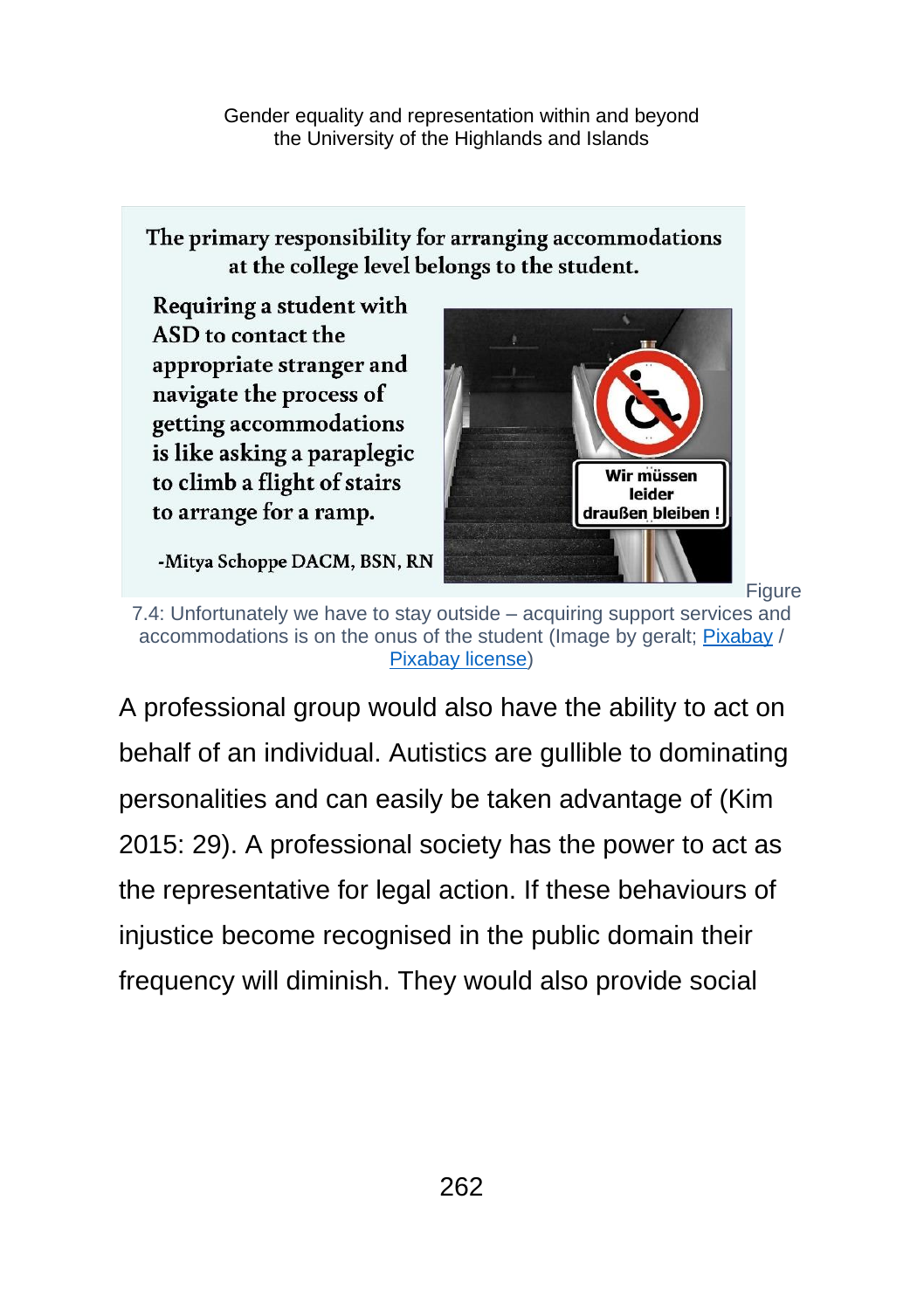stories<sup>7</sup> for autistic women that these are not acceptable behaviours. A learned society could provide a safe space for women to discuss 'This happened' and ask, 'Is this normal?'. If necessary, the association could provide a protective action to be taken.

A formalised advocacy group could assist in guaranteeing genuine autism-friendly environments. By influencing policy the society's actions can reduce biases. Both lower (Mamas et al. 2021: 6) and higher (Gillespie-Lynch et al. 2015) education institutions document greater acceptance when students are actively educated about autism. While multiple universities and businesses claim to be autism-friendly, there are few certifications by outside bodies of these claims. For instance, there is only one institution, Glasgow

<sup>&</sup>lt;sup>7</sup> 'Social stories' are written or drawn "with the intention of providing information and tuition on what people in a given situation are doing, thinking or feeling, the sequence of events, the identification of significant social cues and their meaning, and the script of what to do or say; in other words, the what, when, who and why aspects of social situations. The process of constructing a social story involves identifying an occasion where the [autistic] is confused or has difficulty understanding what they are supposed to do in a social context" (Attwood 2000: 90).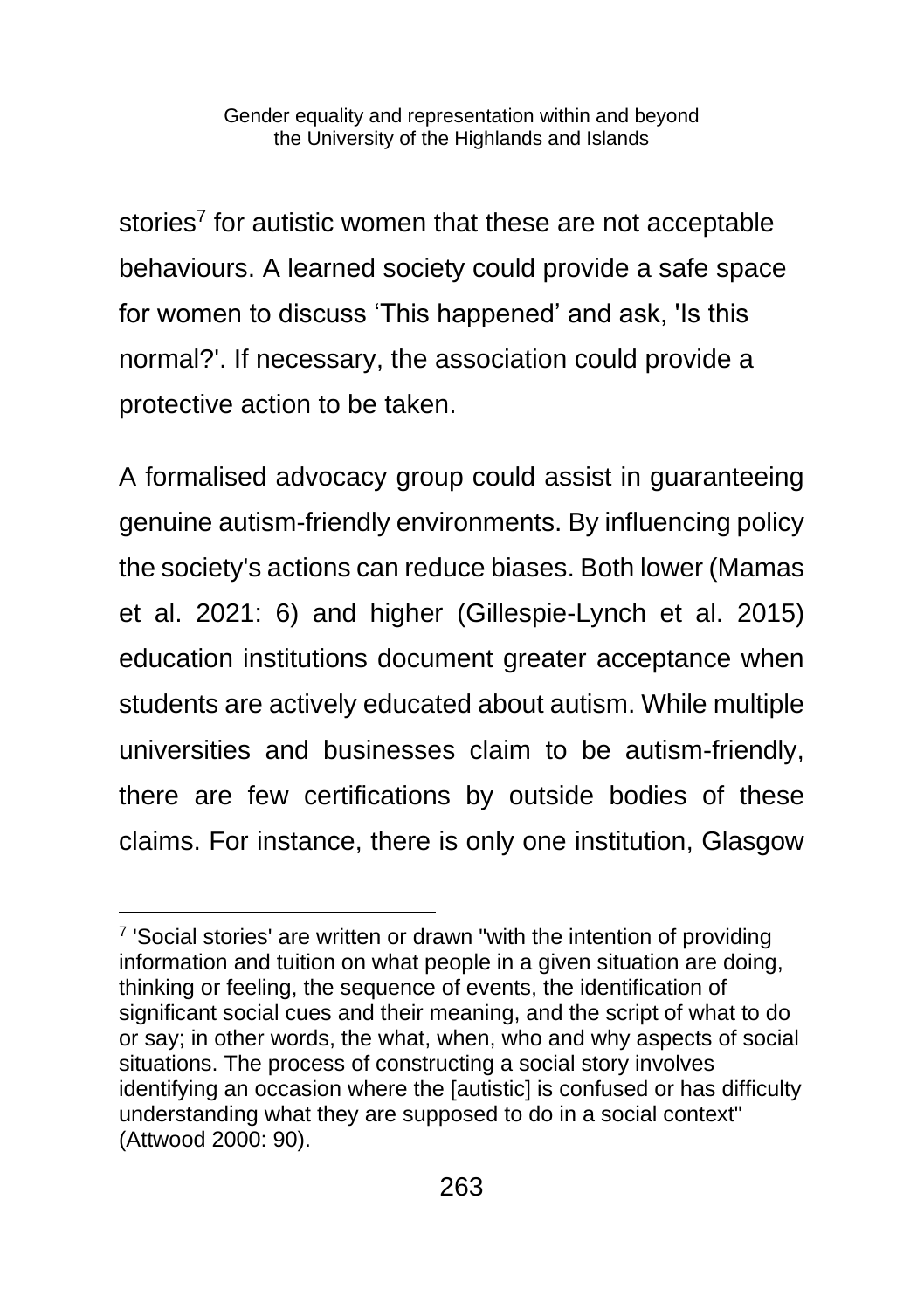Caledonian University, having earned the UK's Autism Accreditation (NAS 2020b: 1). No US certifications could be located, nor international ones. Such assertions by the society would lower stress and encourage autistics, many of whom need significant assistance in the application process (Lei et al. 2020).

An association could choose to create an endowment. Two distinct areas could be considered: funding autistic women to engage in and enhance STEM research, at all levels of career development; funding research into autistic women themselves. For the former, pre- and early-career engagements could be mentorship programs, financial support and/or scholarships. Established-career members might be funded for sabbaticals. For the latter, many autistics wish for research to have the fundamental outset of 'nothing about us without us' (Connor 2013). The few recent studies including autistics as researchers show they are not just helpful in design and execution, but crucial (Fletcher-Watson et al. 2019; Martin et al. 2019; Searle et al. 2019). The value of their inclusion and contribution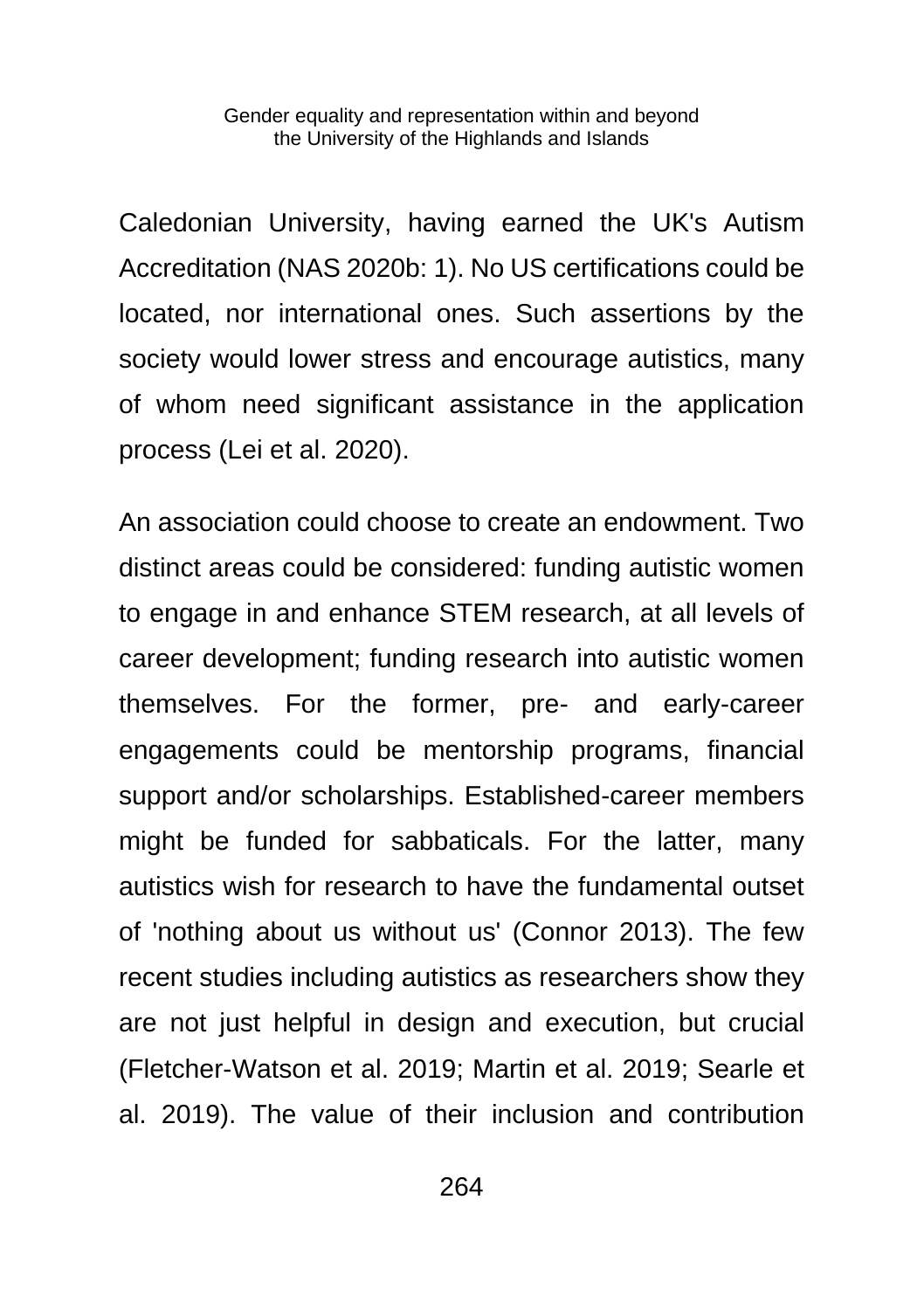remains under-appreciated (den Houting et al. 2021). The inclusion of these women in data sets benefits research by and about them (Mandy and Lai 2017; Strang et al. 2020). Professional organizations that advocate for their group assist in destroying unjust -isms (Segarra et al. 2020).

The association's advocacy could equally benefit neurotypicals as a resource to enhance working alongside autistic women in two ways. First, it could provide genuine autism information sources; there is a lot of disturbing misinformation out there. Second, it could encourage neurotypicals to learn autistic social skills (Beardon 2017: 21). There are now a few guides to help autistics comprehend the unstated social rules of neurotypicals (e.g. Simone 2010; O'Toole 2015). Byrne (2020), in particular, considers those unstated in educational settings. The reverse, however, has yet to happen. Neurotypicals need to acknowledge their version of social norms are not the only version (Milton 2012: 886), just as the Western view of reality is not the only reality (Viveiros de Castro 2004).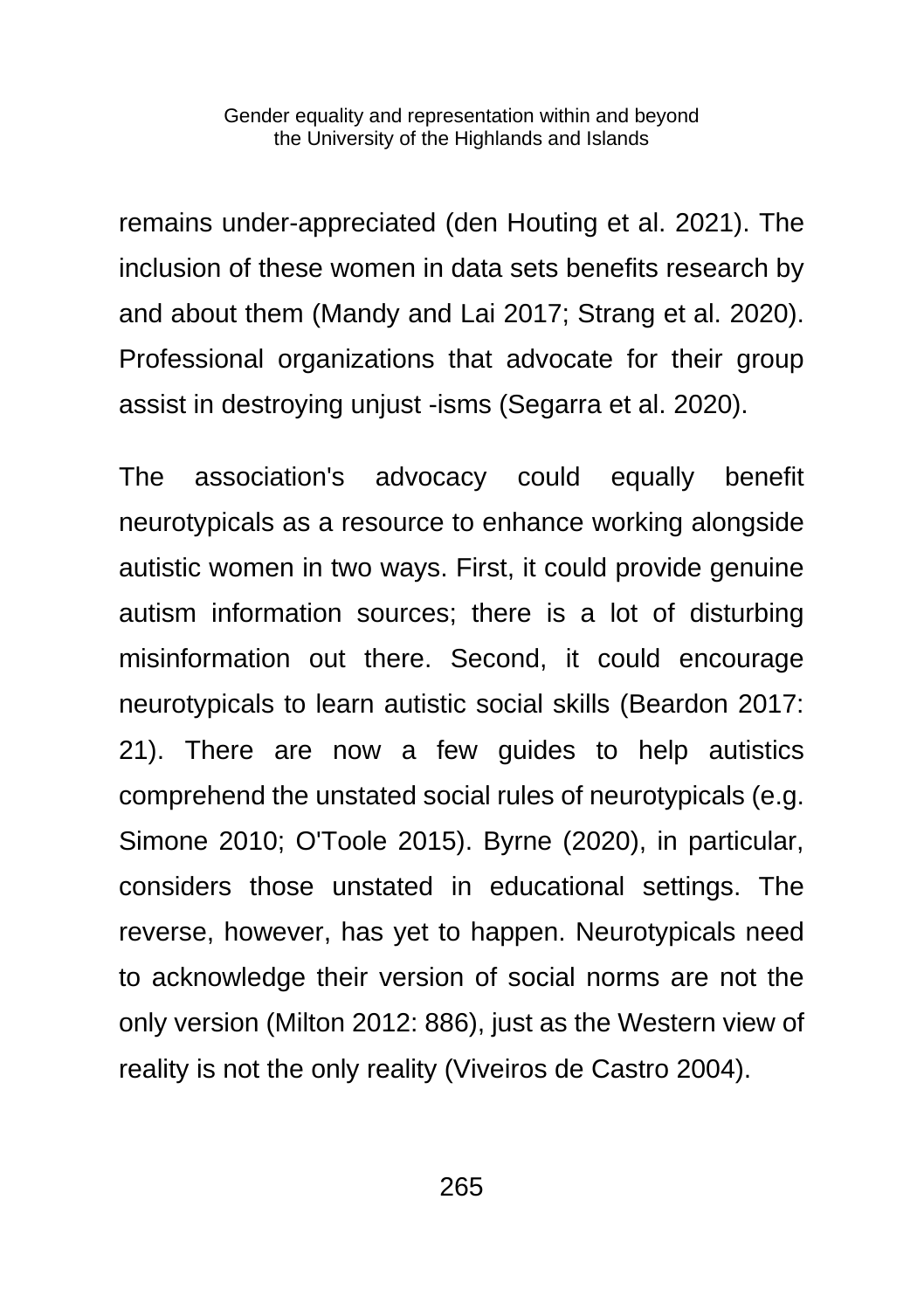For instance, asking multiple questions in a row without waiting for the autistic person to comprehend what you are asking is intimidating; have a little patience (Kim 2015: 49). Finding the least dangerous answer requires time. An autistic's wiring will fire simultaneous answers, just like a search engine (Grandin 2000). Time is needed to process these, judge them against the assumed situation, and decide on the safest reply or to form a clarifying question (Fig. 2). Neurotypicals can also learn to translate autistic language (Beardon 2017: 47) for which a dictionary is very much needed. For example, similar to the example of Figure 6.2, if a neurotypical asks genuinely 'How are you doing?', the autistic's memorized social-norm answer of 'I'm fine' needs to be seen in the same light as a concussion patient's or your girlfriend's answer—ignore it and keep gently asking. Again it is important to iterate autistics will be overly compliant (Hanify 2016: 133), agreeing to just about anything to conclude a social situation (James 2017: 104- 105).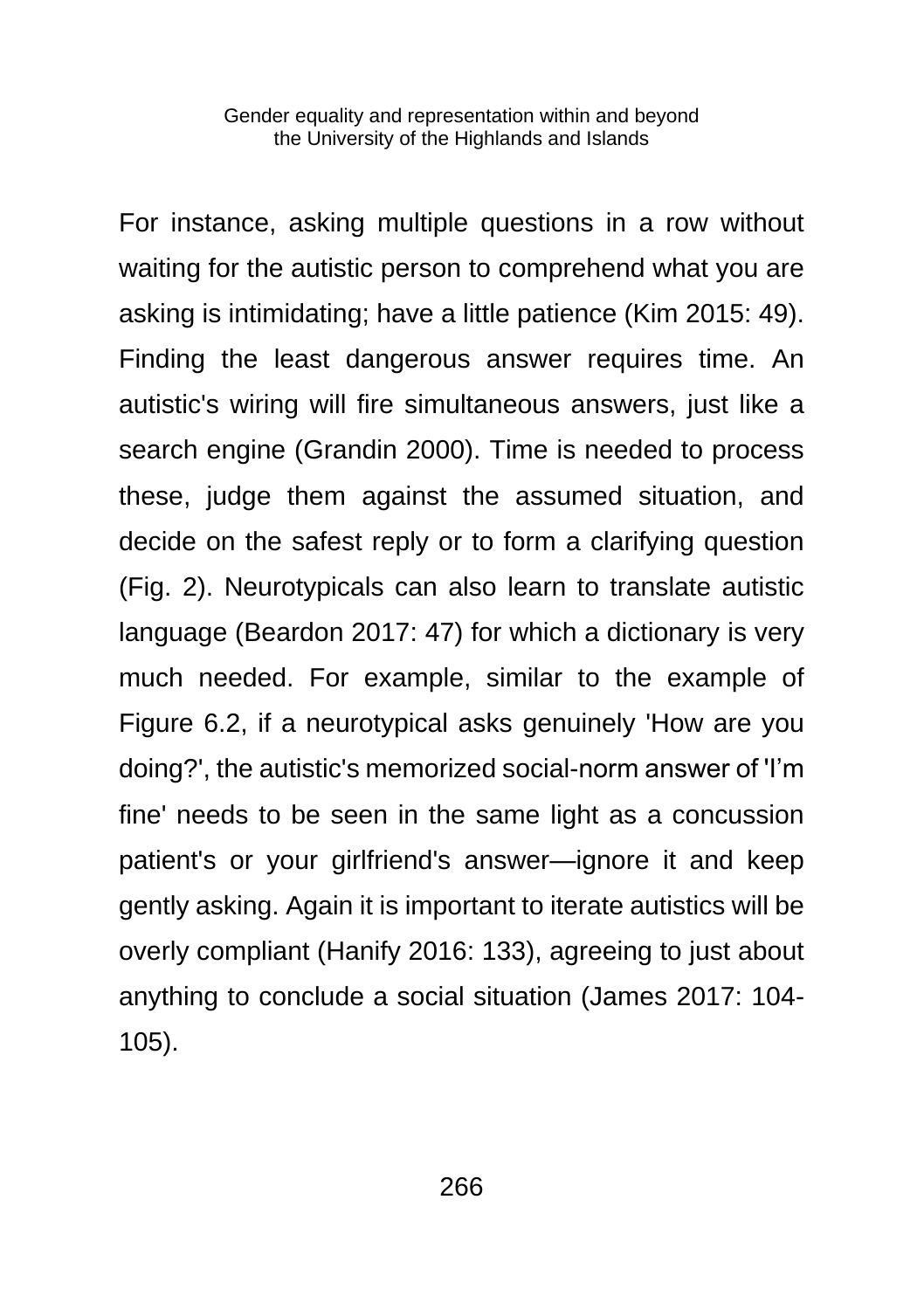From my own personal attempts, communications initiated by 'I think, uhm, that I, uhm, might possibly(?) have an idea' requires the neurotypical translation to 'I've collected and collated the data, I've run the results, I've searched the literature and the resultant publication is at least in outline format'. The overwhelming fear autistics experience means that you will be absolute in your findings before taking on the lethal task of discussing it with anyone else; "the *idea* of confrontation makes me feel as if my very existence is under threat" (James 2017: 158; emphasis added). The courage needed to approach with a novel idea inherently requires absolute certainty by the autistic in the thought and data; casually tossing out ideas will never occur. Confounding this is the unfortunate human negative response to novel information—cognitive dissonance in the form of resistance to change (Wicklund and Brehm 1976: 125). Nobody likes a change from the status quo $<sup>8</sup>$ , but this</sup> initial automated reaction is enough to destroy the

<sup>&</sup>lt;sup>8</sup> Autistics included! See Kim (2015: 89-94) for a classic example.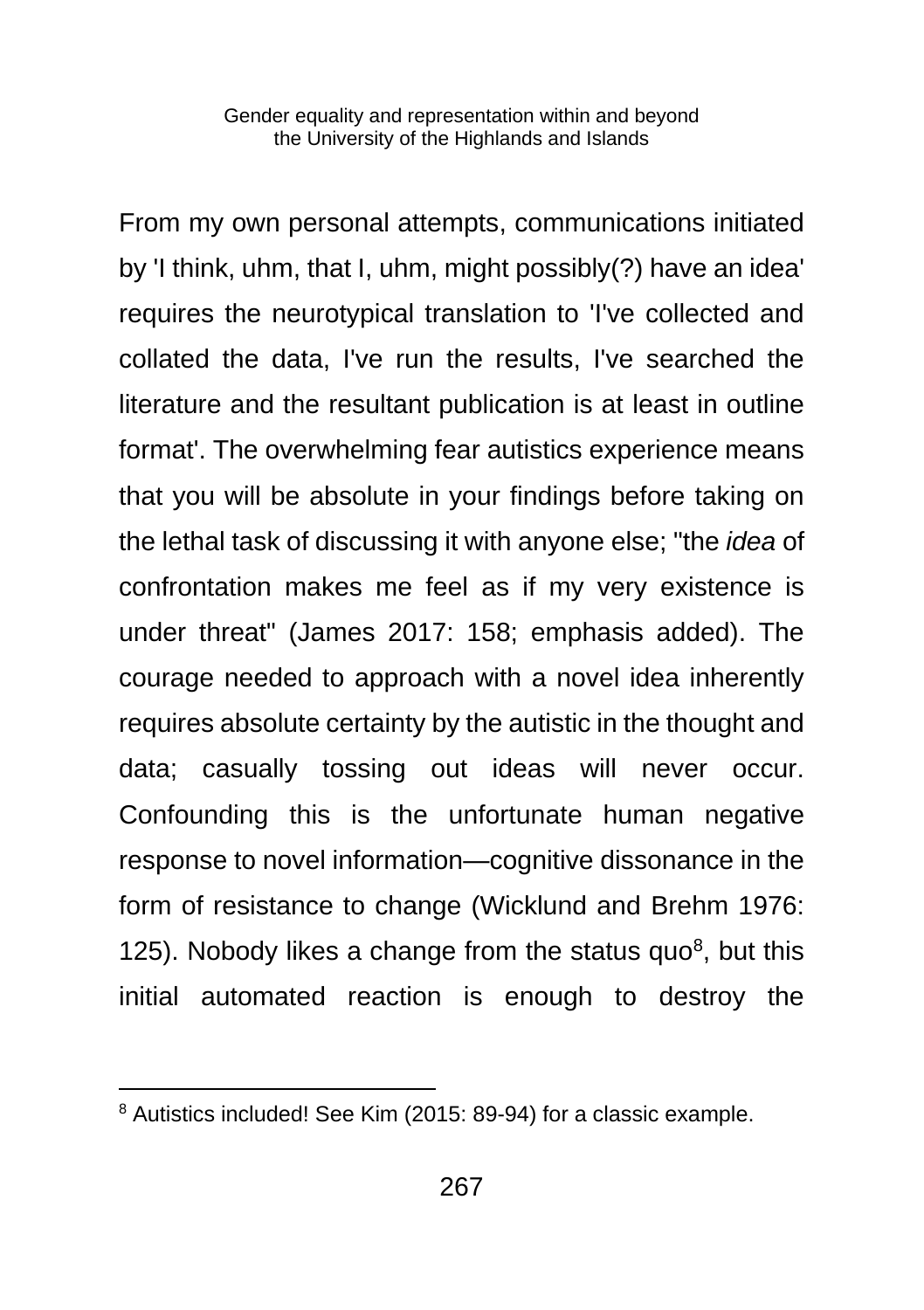confidence of an autistic woman (pers. obs.). Neurotypical colleagues need to react appropriately at these times with dissonance reduction, i.e. keep an open mind.

## **Starting an autistic women in science association**

The above has evaluated the benefits to all for the formation of an international professional society, since one does not yet exist. Already in existence are a few formalized groups for women autistics, such as SWAN (Scottish Women's Autism Network). However at present, there are seemingly only informal chat and Facebook groups that combine the three aspects of autism, womanhood and STEM. These cannot effectively wield the authoritative powers toward equality and enacting policy changes discussed above. Autistic women scientists are a disadvantaged group warranting formalised support.

The manner and means of starting and forming an international association will not be covered in depth here, and methods vary amongst countries. One of the major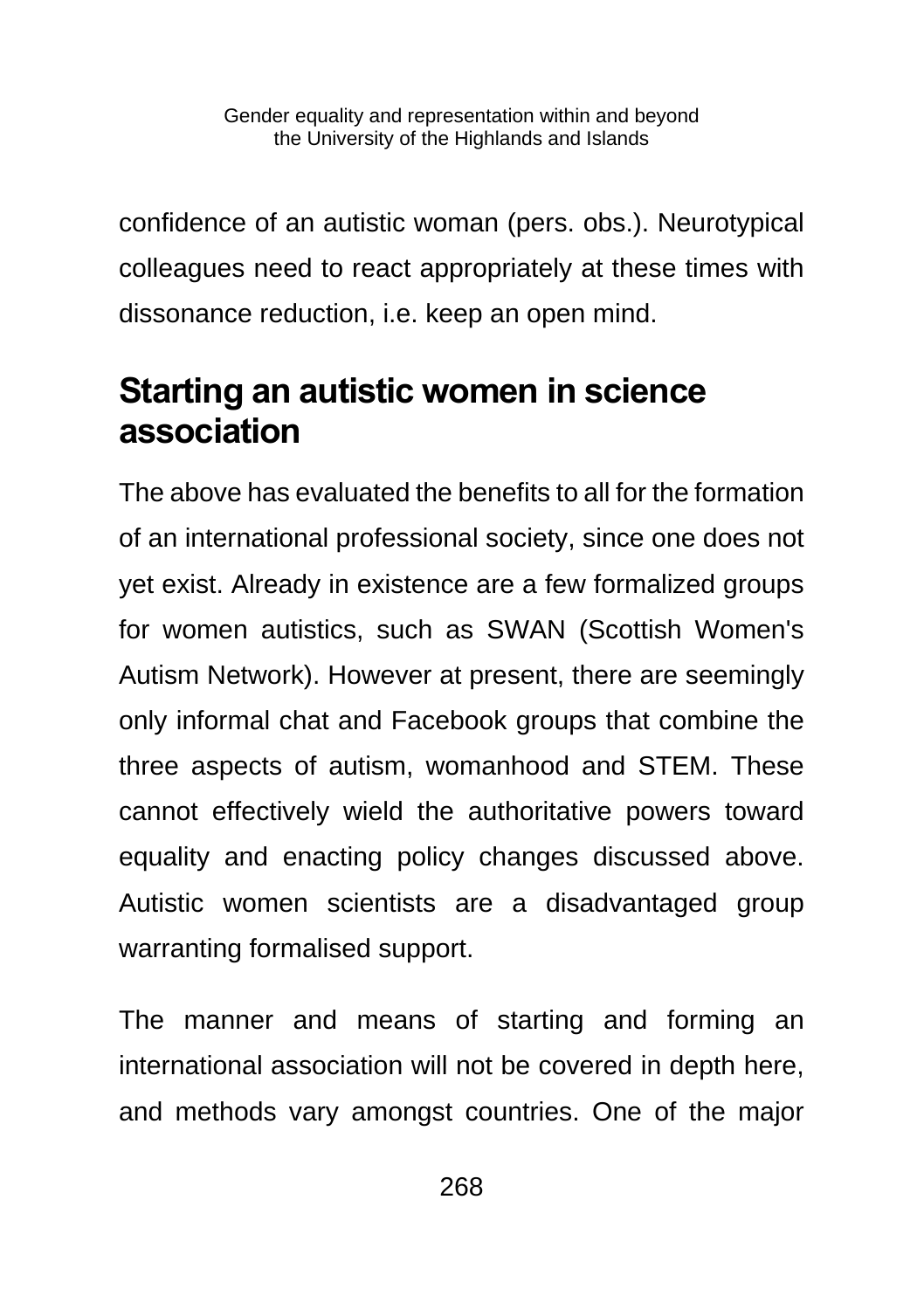considerations to forming such a women's organization is 'Who is included?' which needs to be addressed in depth for a healthy supportive resolution. For example, the *Autistic Women's Network* has adjusted to be the *Autistic Women & Nonbinary Network*. However, even with interest increasing in the female experience, other underrepresented groups are significantly far less considered (de Leeuw et al. 2020; Giwa Onaiwu 2020). Twenty-twenty saw only low single digit publications per other marginalized identities, at most, in comparison to more than fifty for females (pers. obs.). Holmes et al. (2020) discuss how learned societies can assist in raising awareness of these further marginalized groups (see also Olzmann 2020). With this consideration in mind, it is suggested that to wield the greatest power of enacting changes, perhaps all marginalized autistic scientists should conjoin; perhaps what is needed is actually a Society for All Marginalized Autistic Scientists.<sup>9</sup>

<sup>&</sup>lt;sup>9</sup> SAMAS is also nicely palindromic.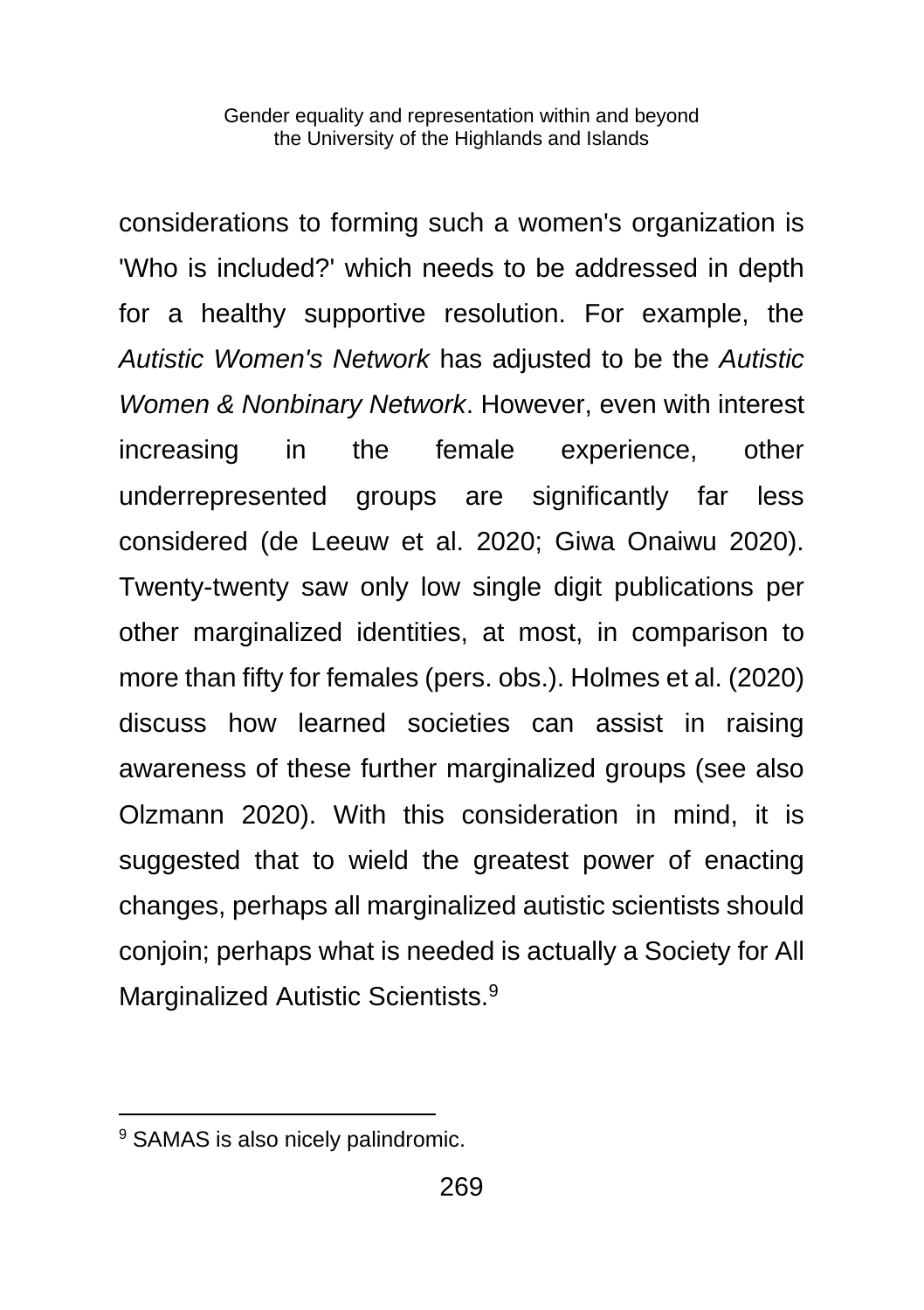With this in mind, a possible mission statement is: a learned society supporting and promoting underrepresented marginalized autistics involved in scientific endeavours by providing a welcoming, inclusive, accepting space for its autistic members while advocating and supporting their advancements in the public world.

## **Conclusion**

Autistics' STEM contributions are undeniably significant (Beardon 2017: 114); their alternative cognitive processing has contributed global-picture realisations through precisely detailed investigations. A specific group forms their own cluster through their combination of autism, marginalized identification, and involvement in STEM. The numbers of these underrepresented scientists need increasing, supporting them within a frame of acceptance is the only way forward.

An enhanced means of supporting, engaging and promoting this group is through the creation of their own dedicated professional society, having far greater powers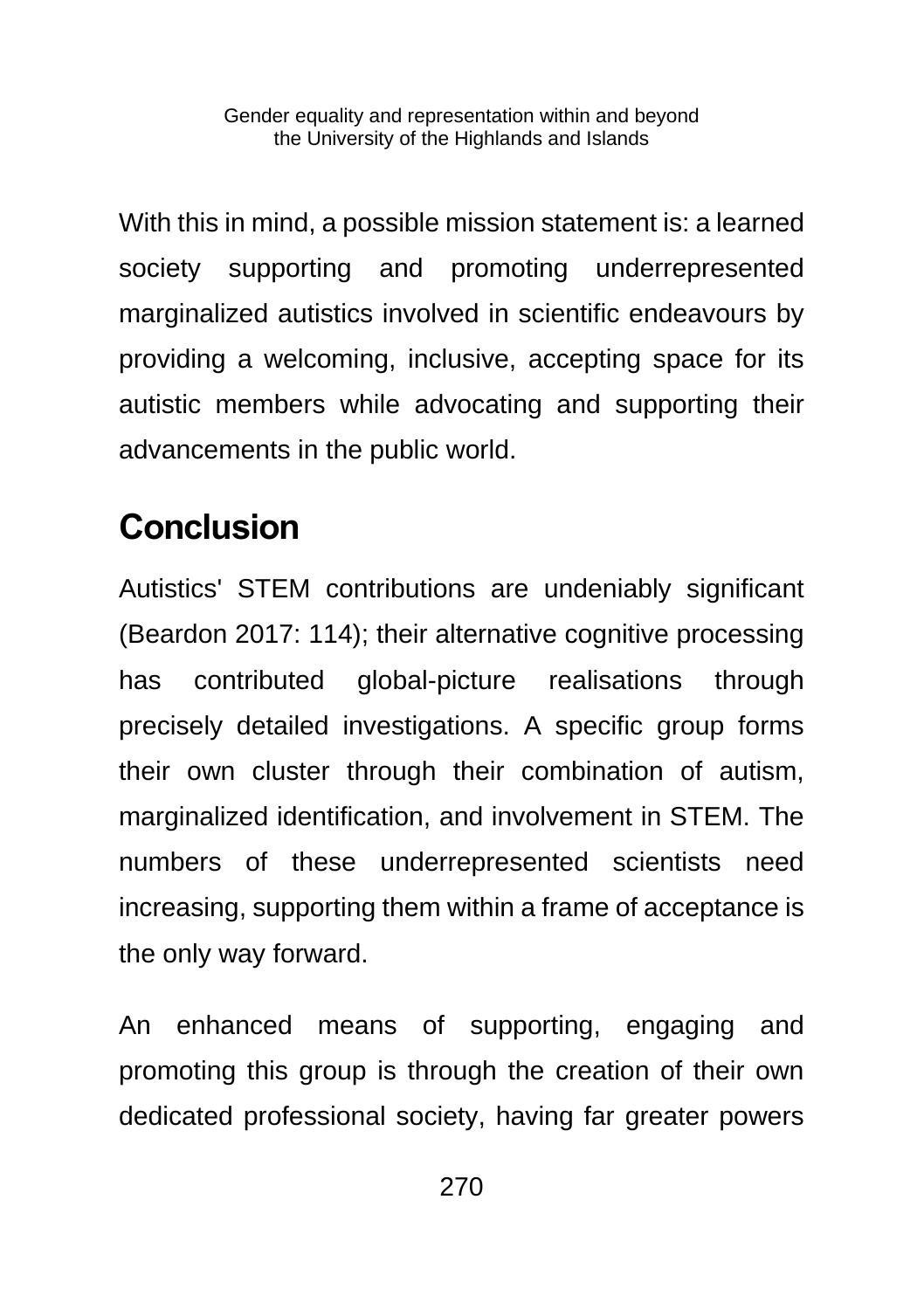of advocation than informal groups. Such an association could promote tools for neurotypicals to understand, include and accommodate marginalized autistics in science, and engender a shared space of unity and understanding. A learned society can assist their autistic members in pursuing and following through on their advances in STEM, buoying the publication of an untapped wealth of knowledge.

As an endnote, a brief detour into new research shows what future accommodations might look like, with the example that stimming should be encouraged, rather than vilified in neurotypical interactions. Jospe et al. (2020: 6) have just described how hand movements "facilitate the embodiment mechanism, leading to better comprehension", showing repetitive movements (i.e. stimming) are *enhancing* understanding within social interactions. As such, neurotypicals should embrace and encourage these repetitive movements, recognizing they are improving the overall interaction's success. This is especially necessary as neurotypical-autistic interactions are known to be less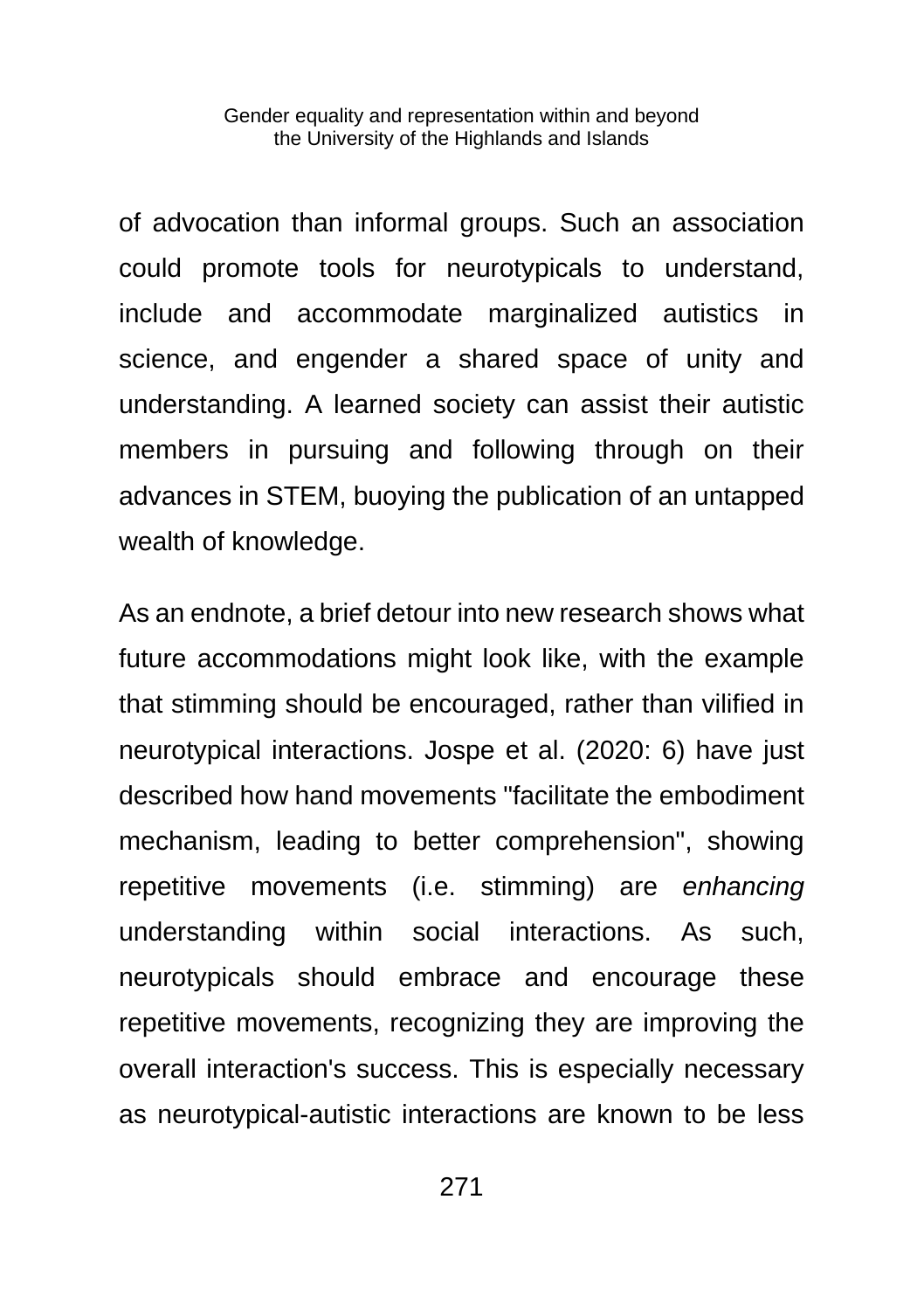productive than similar-neurotype interactions (Crompton et al. 2020). Apparently, flapping my toes is not only comforting, it's helping me to comprehend what's being communicated.

## **Acknowledgements**

The author would like to thank the Learning and Teaching Academy at the University of the Highlands and Islands, and Alex Walker as their Professional Development and Recognition Lead, for the opportunity to contribute. This chapter is indebted to Mitya Schoppe and M.D. Campbell for their endless support, and patience as proof-readers. This chapter is dedicated to Helen Inkster, Clinical Psychologist, who not only recognized my autism, but has assisted me every day since in understanding myself and everyone else.

## **Author bio**

Jay van der Reijden is a postgraduate student at the Orkney College, Archaeology Institute. Her research expertise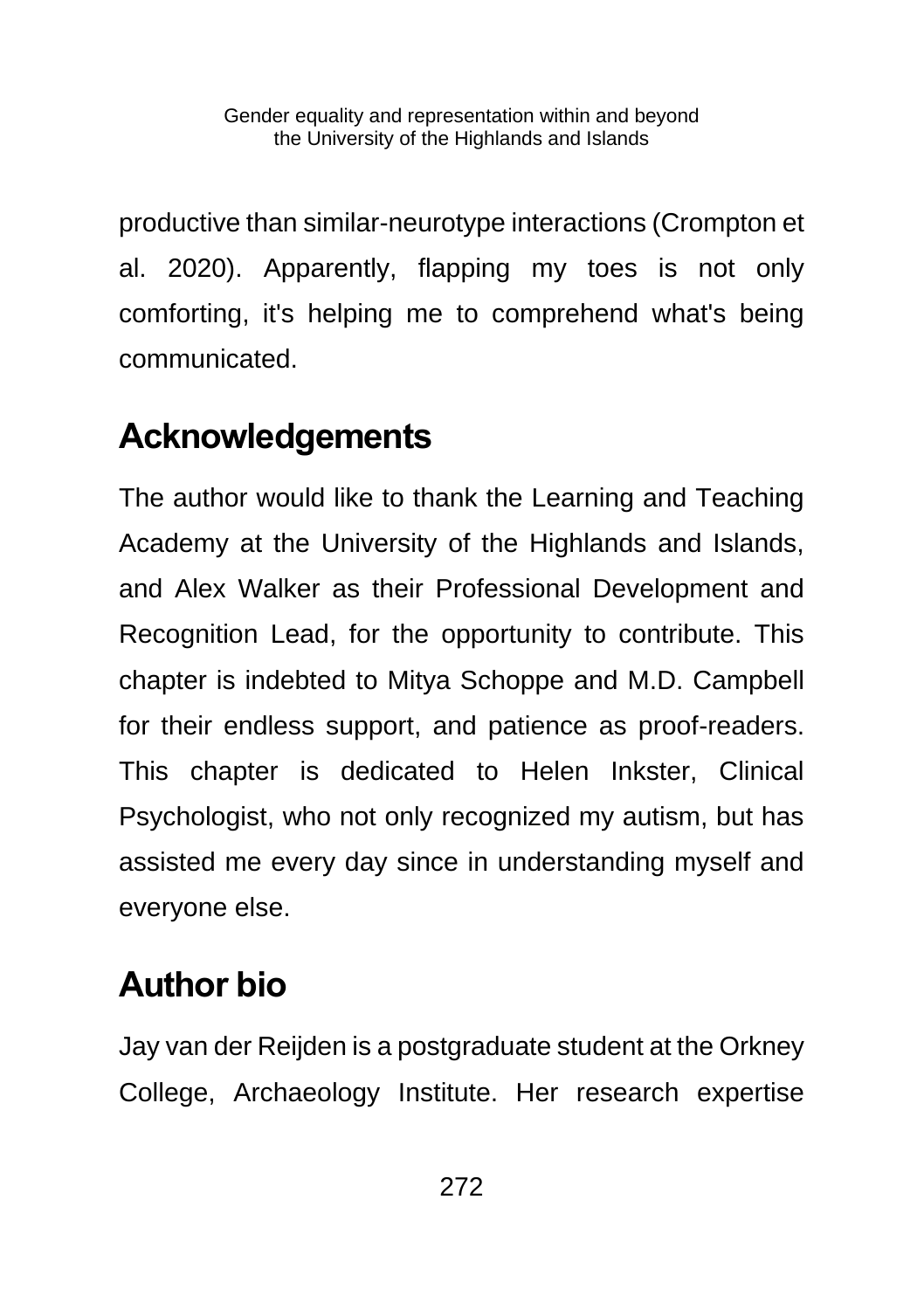includes human bones and teeth, as a global specialist in teeth modified for cultural reasons, and the architectural construction techniques of Orcadian Neolithic passage graves. Her latest publication presented novel evidence for construction choices within the Neolithic passage grave, Maeshowe. Jay turned to archaeology in 2012 with the loss of her previous career as a stone sculptor due to injury. She was recognized and diagnosed autistic on 1 April 2016, probably the most dramatic change within her varied past. The explanation of autism radically positively changed her view of herself, mainly via self-belief, and the means by which she gets through daily life. Her diagnosis has led to investigating the means of identification and advocating for adult-diagnosed autistic minorities.

#### **References**

Abbott, A.C. (2019) *Counseling Adults with Autism: A Comprehensive Toolkit*. London: Routledge.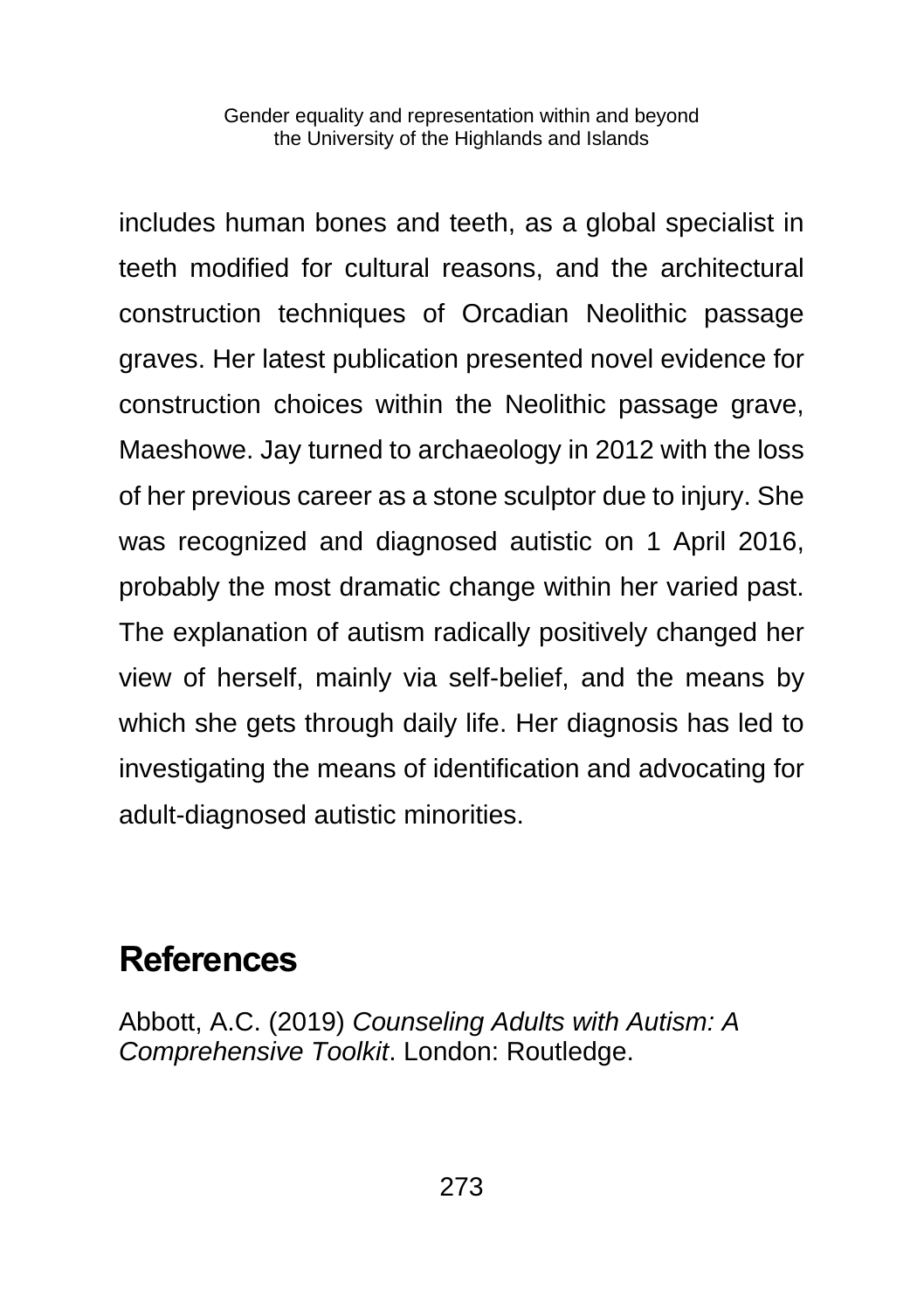Arnold, S.R., Huang, Y., Hwang, Y.I., Richdale, A.L., Trollor, J.N. and Lawson, L.P. (2020) "The single most important thing that has happened to me in my life": development of the impact of diagnosis scale—preliminary revision'. *Autism in Adulthood* 2 (1), 34-41. DOI <https://doi.org/10.1089/aut.2019.0059>

Attwood, T. (2000) 'Strategies for improving the social integration of children with Asperger syndrome'. *Autism* 4 (1), 85-100. DOI <https://doi.org/10.1177/1362361300004001006>

Attwood, T. (2008) *The Complete Guide to Asperger's Syndrome*. London: Jessica Kingsley Publishers.

Bargiela, S., Steward, R. and Mandy, W. (2016) 'The experiences of late-diagnosed women with autism spectrum conditions: an investigation of the female autism phenotype'. *Journal of Autism and Developmental Disorders* 46 (10), 3281-3294. DOI <https://doi.org/10.1007/s10803-016-2872-8>

Beardon, L. (2017) *Autism and Asperger Syndrome in Adults*. London: John Murray.

Bennett, C. (2020) 'Some pretty smart women claim to be racked by impostor syndrome. Do men just not get it?' [online]. *The Guardian* 27 December. Available from: [https://www.theguardian.com/commentisfree/2020/dec/27/](https://www.theguardian.com/commentisfree/2020/dec/27/if-only-our-inferior-leaders-were-not-immune-to-the-self-doubt-that-afflicts-jacinda-ardern) [if-only-our-inferior-leaders-were-not-immune-to-the-self](https://www.theguardian.com/commentisfree/2020/dec/27/if-only-our-inferior-leaders-were-not-immune-to-the-self-doubt-that-afflicts-jacinda-ardern)[doubt-that-afflicts-jacinda-ardern](https://www.theguardian.com/commentisfree/2020/dec/27/if-only-our-inferior-leaders-were-not-immune-to-the-self-doubt-that-afflicts-jacinda-ardern) [9 April 2021].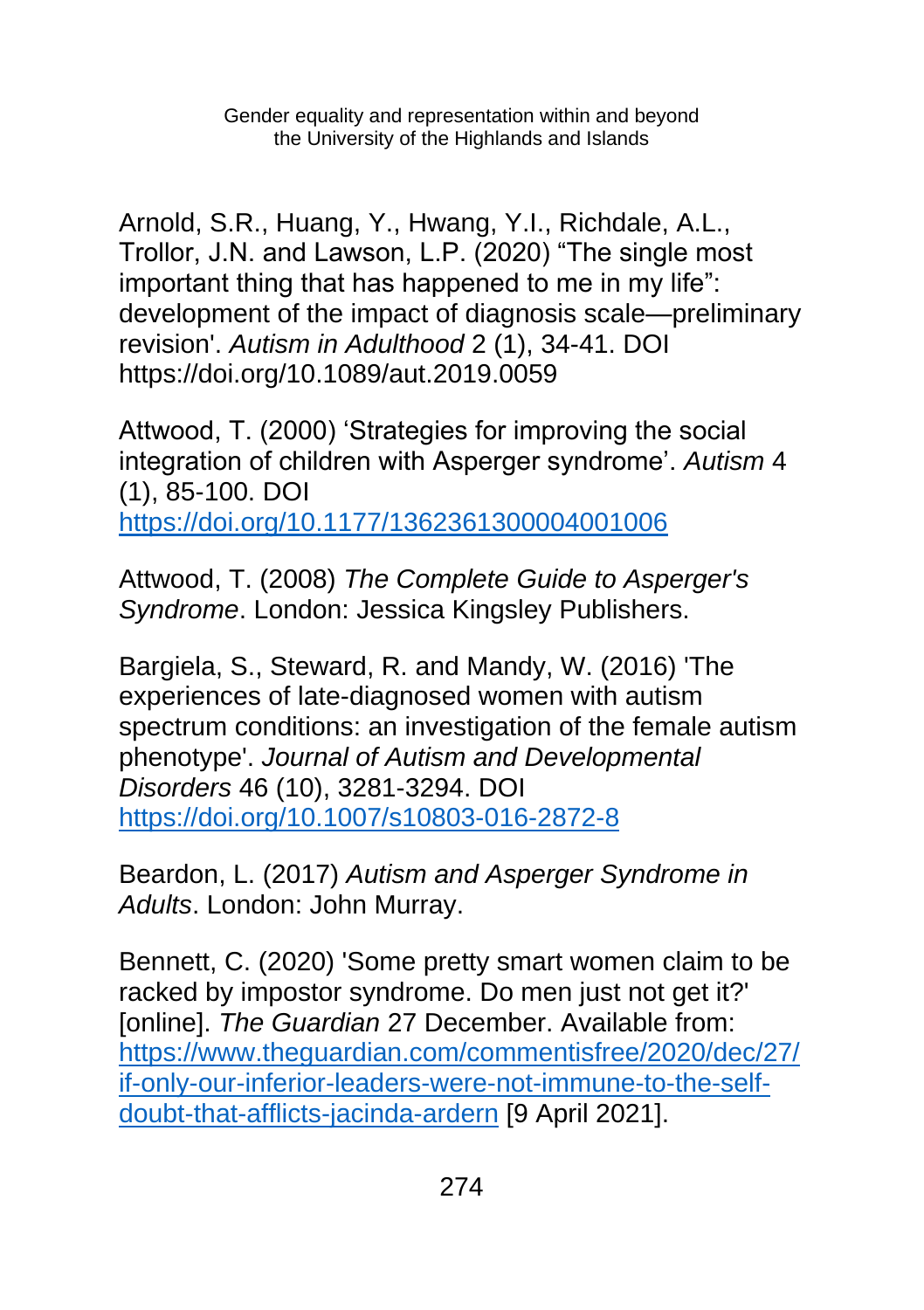Bertrams, A. (2021) 'Cultural context and the relationship between autistic traits and belief in a just world'. *Personality and Individual Differences* 173, 110642. DOI <https://doi.org/10.1016/j.paid.2021.110642>

Botha, M., Hanlon, J. and Williams, G. (2021) 'Does language matter? Identity-first versus person-first language use in autism research: a response to Vivanti'. *Journal of Autism and Developmental Disorders*, 1-9. DOI <https://doi.org/10.1007/s10803-020-04858-w>

Byrne, J.P. (2020) 'Perceiving the social unknown: how the hidden curriculum affects the learning of autistic students in higher education'. *Innovations in Education and Teaching International*, 1-8. DOI <https://doi.org/10.1080/14703297.2020.1850320>

Buckee, C., Hedt-Gauthier, B., Mahmud, A., Martinez, P., … and Dhatt, R. (2020) 'Women in science are battling both Covid-19 and the patriarchy: the pandemic has worsened longstanding sexist and racist inequalities in science pushing many of us to say 'I'm done', write 35 female scientists' [online].*Times Higher Education* 15 May 2020. Available from:

[https://www.timeshighereducation.com/blog/women](https://www.timeshighereducation.com/blog/women-science-are-battling-both-covid-19-and-patriarchy)[science-are-battling-both-covid-19-and-patriarchy](https://www.timeshighereducation.com/blog/women-science-are-battling-both-covid-19-and-patriarchy) [9 April 2021].

Bury, S.M., Flower, R.L., Zulla, R., Nicholas, D.B. and Hedley, D. (2020) 'Workplace social challenges experienced by employees on the autism spectrum: an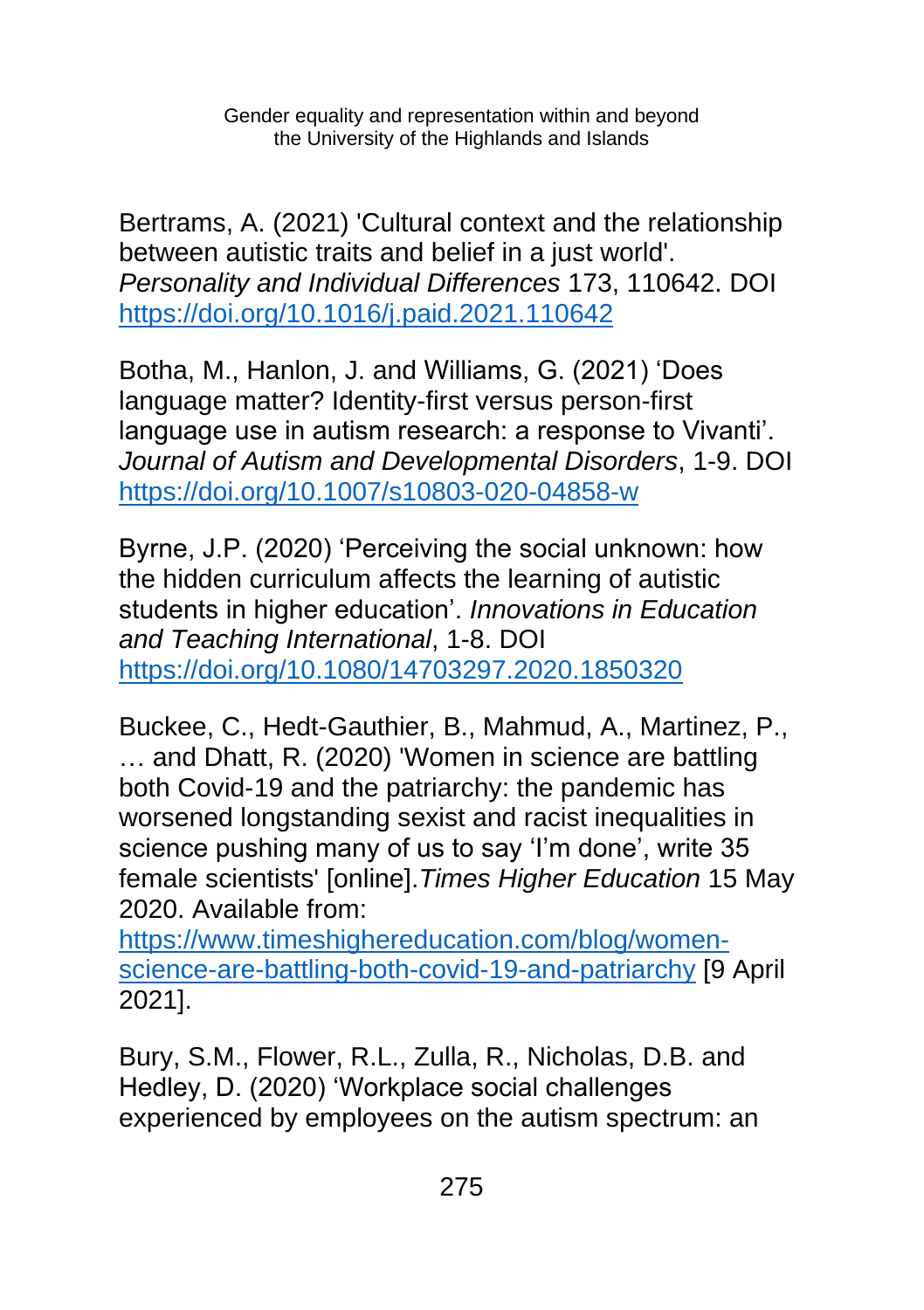international exploratory study examining employee and supervisor perspectives'. *Journal of Autism and Developmental Disorders*, 51, 1614–1627. DOI <https://doi.org/10.1007/s10803-020-04662-6>

Campbell, M. (2018) 'Finding your tribe'. In B. Cook and M.Garnett (eds.) *Spectrum Women: Walking to the Beat of Autism*. London: Jessica Kingsley, 21-32.

Cassidy, S.A., Gould, K., Townsend, E., Pelton, M., Robertson, A.E. and Rodgers, J. (2020) 'Is camouflaging autistic traits associated with suicidal thoughts and behaviours? Expanding the interpersonal psychological theory of suicide in an undergraduate student sample'. *Journal of Autism and Developmental Disorders* 50 (10), 3638-3648. DOI [https://doi.org/10.1007/s10803-019-](https://doi.org/10.1007/s10803-019-04323-3) [04323-3](https://doi.org/10.1007/s10803-019-04323-3)

Connor, D.J. (2013) 'Kiss my Asperger's: turning the tables of knowledge'. *International Journal of Inclusive Education* 17 (2), 111-129. DOI <https://doi.org/10.1080/13603116.2011.605911>

Cox, B.E., Nachman, B.R., Thompson, K., Dawson, S., Edelstein, J.A. and Breeden, C. (2020) 'An exploration of actionable insights regarding college students with autism: a review of the literature'. *Review of Higher Education* 43 (4), 935-966. DOI<https://doi.org/10.1353/rhe.2020.0026>

Critchley, S-J. and Critchley, E. (2019) 'Growing up and taking charge'. In C. Bond and J. Hebron (eds.) *Education*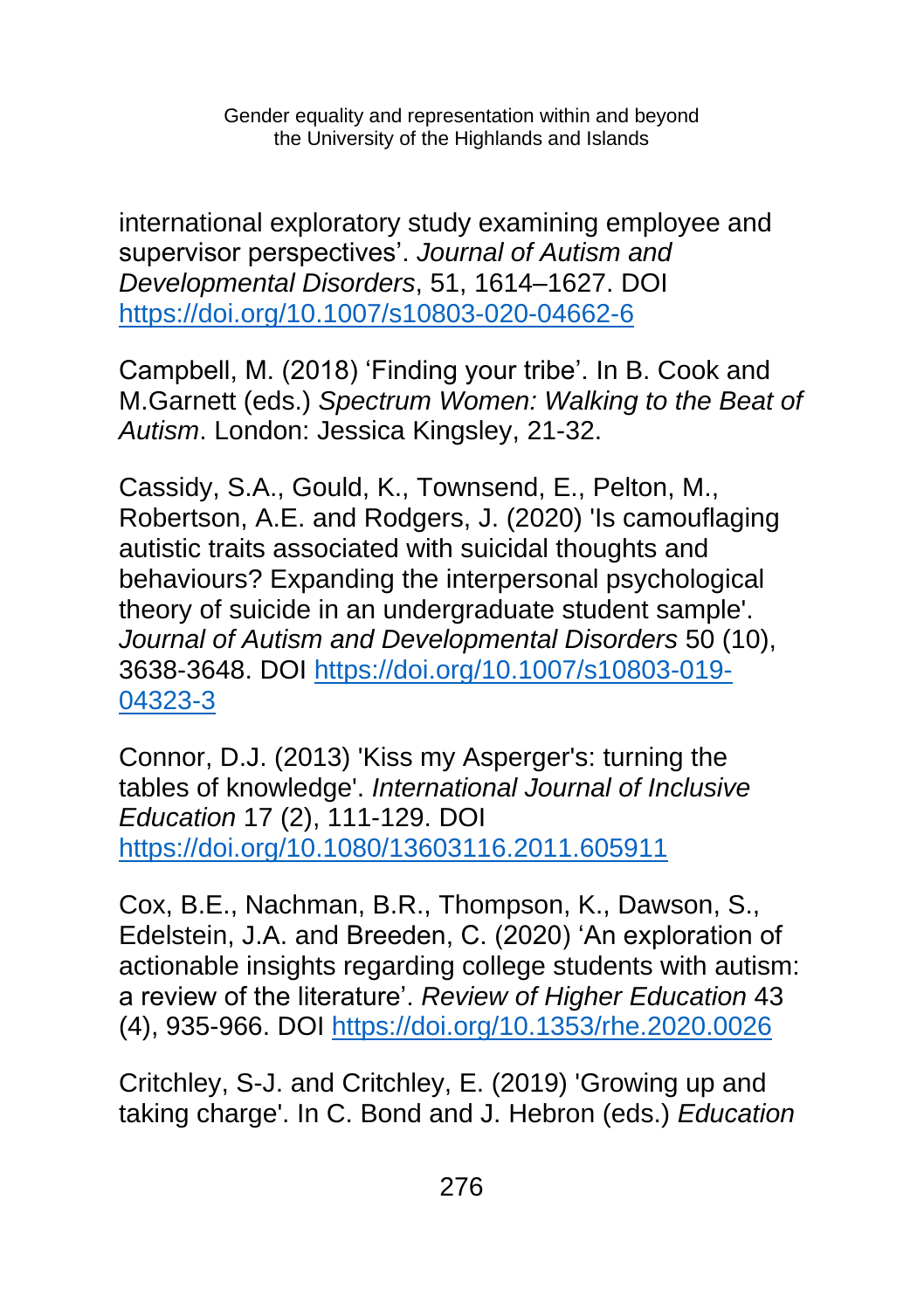*and Girls on the Autism Spectrum: Developing an Integrated Approach*. London: Jessica Kingsley, 47-68.

Crompton, C.J., Ropar, D., Evans-Williams, C.V., Flynn, E.G. and Fletcher-Watson, S. (2020) 'Autistic peer-to-peer information transfer is highly effective'. *Autism* 24 (7), 1704-1712. DOI

<https://doi.org/10.1177/1362361320919286>

Dale, L.K. (2019) *Uncomfortable Labels: My Life as a Gay Autistic Trans Woman*. London: Jessica Kingsley.

Davidson, J., Smith, M. (2009) 'Autistic autobiographies and more-than-human emotional geographies'. *Environment and Planning D: Society and Space* 27 (5), 898-916. DOI<https://doi.org/10.1068/d4308>

Day, E. (2020) *Failosophy: A Handbook for When Things Go Wrong*. London: 4th Estate.

DeBrabander, K.M., Morrison, K.E., Jones, D.R., Faso, D.J., Chmielewski, M. and Sasson, N.J. (2019) 'Do first impressions of autistic adults differ between autistic and nonautistic observers?'. *Autism in Adulthood* 1 (4), 250- 257. DOI<https://doi.org/10.1089/aut.2019.0018>

de Leeuw, A., Happé, F. and Hoekstra, R.A. (2020) 'A conceptual framework for understanding the cultural and contextual factors on autism across the globe'. *Autism Research* 13, 1029-1050. DOI <https://doi.org/10.1002/aur.2276>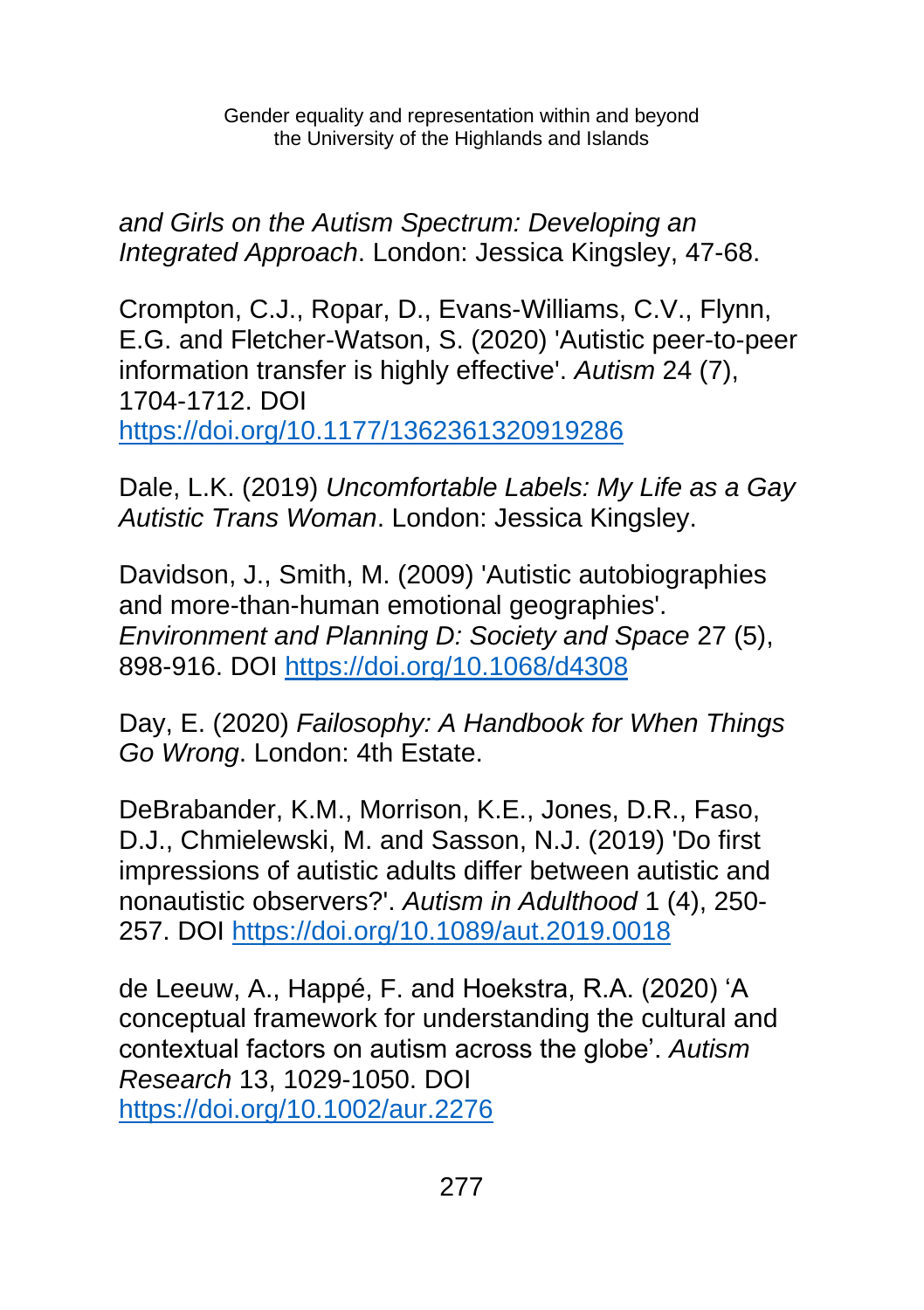den Houting, J., Higgins, J., Isaacs, K., Mahony, J. and Pellicano, E. (2021) "I'm not just a guinea pig": academic and community perceptions of participatory autism research'. *Autism* 25 (1), 148-163. DOI <https://doi.org/10.1177/1362361320951696>

Fletcher-Watson, S., Adams, J., Brook, K., Charman, T., Crane, L., Cusack, J., Leekam, S., Milton, D., Parr, J.R. and Pellicano, E. (2019) 'Making the future together: shaping autism research through meaningful participation'. *Autism* 23 (4), 943-953. DOI <https://doi.org/10.1177/1362361318786721>

Gillespie-Lynch, K., Brooks, P.J., Someki, F., Obeid, R., Shane-Simpson, C., Kapp, S.K., Daou, N. and Smith, D.S. (2015) 'Changing college students' conceptions of autism: an online training to increase knowledge and decrease stigma'. *Journal of Autism and Developmental Disorders* 45 (8), 2553-2566. DOI [https://doi.org/10.1007/s10803-](https://doi.org/10.1007/s10803-015-2422-9) [015-2422-9](https://doi.org/10.1007/s10803-015-2422-9)

Giwa Onaiwu, M. (2020) '"They don't know, don't show, or don't care": autism's White privilege problem'. *Autism in Adulthood* 2 (4), 270-272. DOI <https://doi.org/10.1089/aut.2020.0077>

Glaze-Crampes, A.L. (2020) 'Leveraging communities of practice as professional learning communities in Science, Technology, Engineering, Math (STEM) education'. *Education Sciences* 10 (8), Available from: DOI <https://doi.org/10.3390/educsci10080190> [09 July 2021].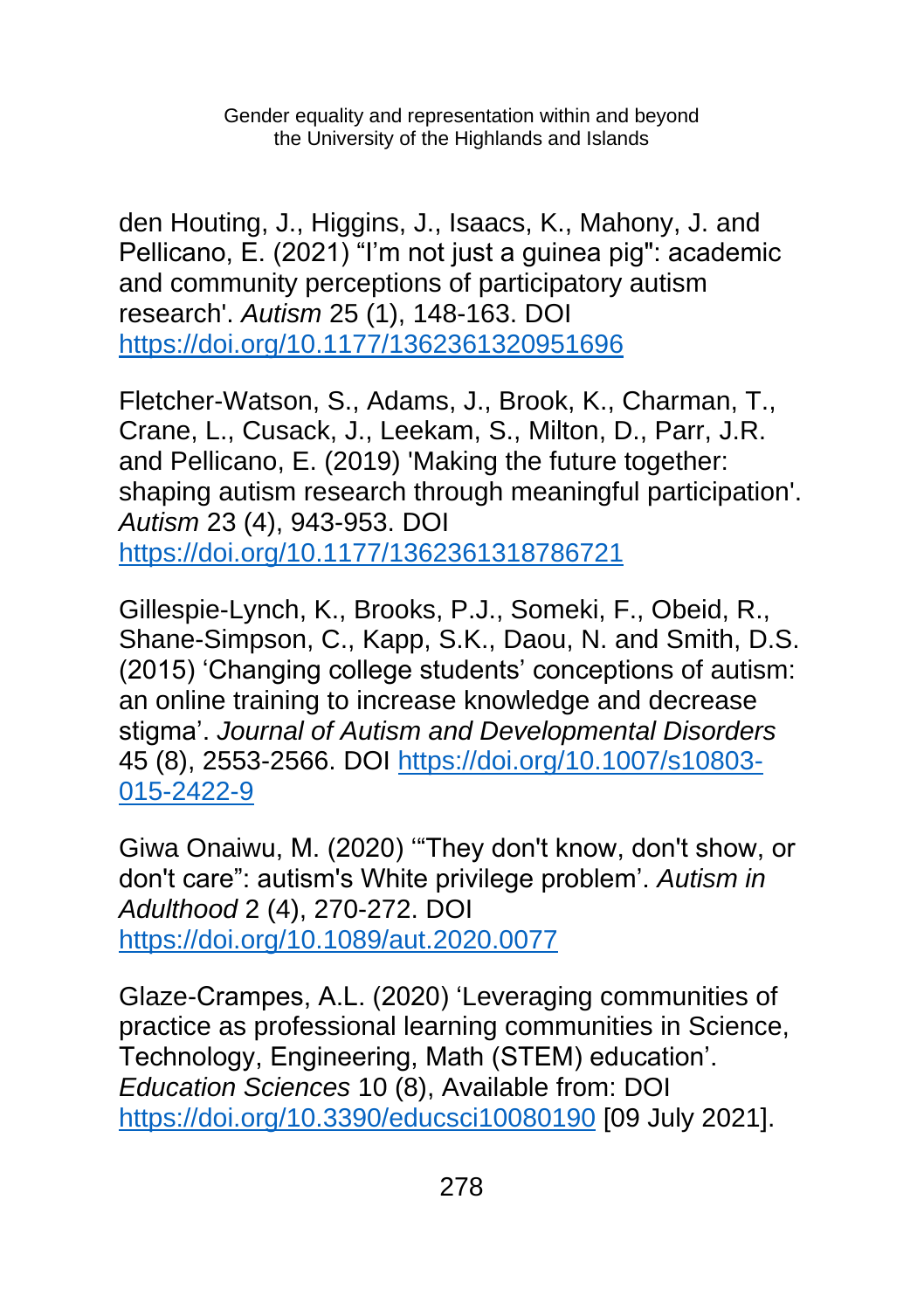Grandin, T. (2000) 'My mind is a web browser: how people with autism think'. *Cerebrum* 2 (1), 14-22. Available from: <https://grandin.com/inc/mind.web.browser.html> [9 April 2021].

Grandin, T. (2015 revision of 1997 article) 'Thinking the way animals do: unique insights from a person with a singular understanding' [online]. Available from: <https://www.grandin.com/references/thinking.animals.html> [9 April 2021].

Grandin, T. and Panek, R. (2013) *The Autistic Brain: Thinking Across the Spectrum*. Boston: Houghton Mifflin Harcourt.

Griego, A.W., Datzman, J.N., Estrada, S.M. and Middlebrook, S.S. (2019) 'Suggestibility and false memories in relation to intellectual disability and autism spectrum disorder: a meta-analytic review'. *Journal of Intellectual Disability Research* 63 (12), 1464-1474. DOI <https://doi.org/10.1111/jir.12668>

Grogan, G. (2015) 'Supporting students with autism in higher education through teacher educator programs'. *SRATE Journal* 24 (2), 8-13. Available from: <https://files.eric.ed.gov/fulltext/EJ1083126.pdf> [9 April 2021]

Gurbuz, E., Hanley, M. and Riby, D.M. (2019) 'University students with autism: the social and academic experiences of university in the UK'. *Journal of Autism and*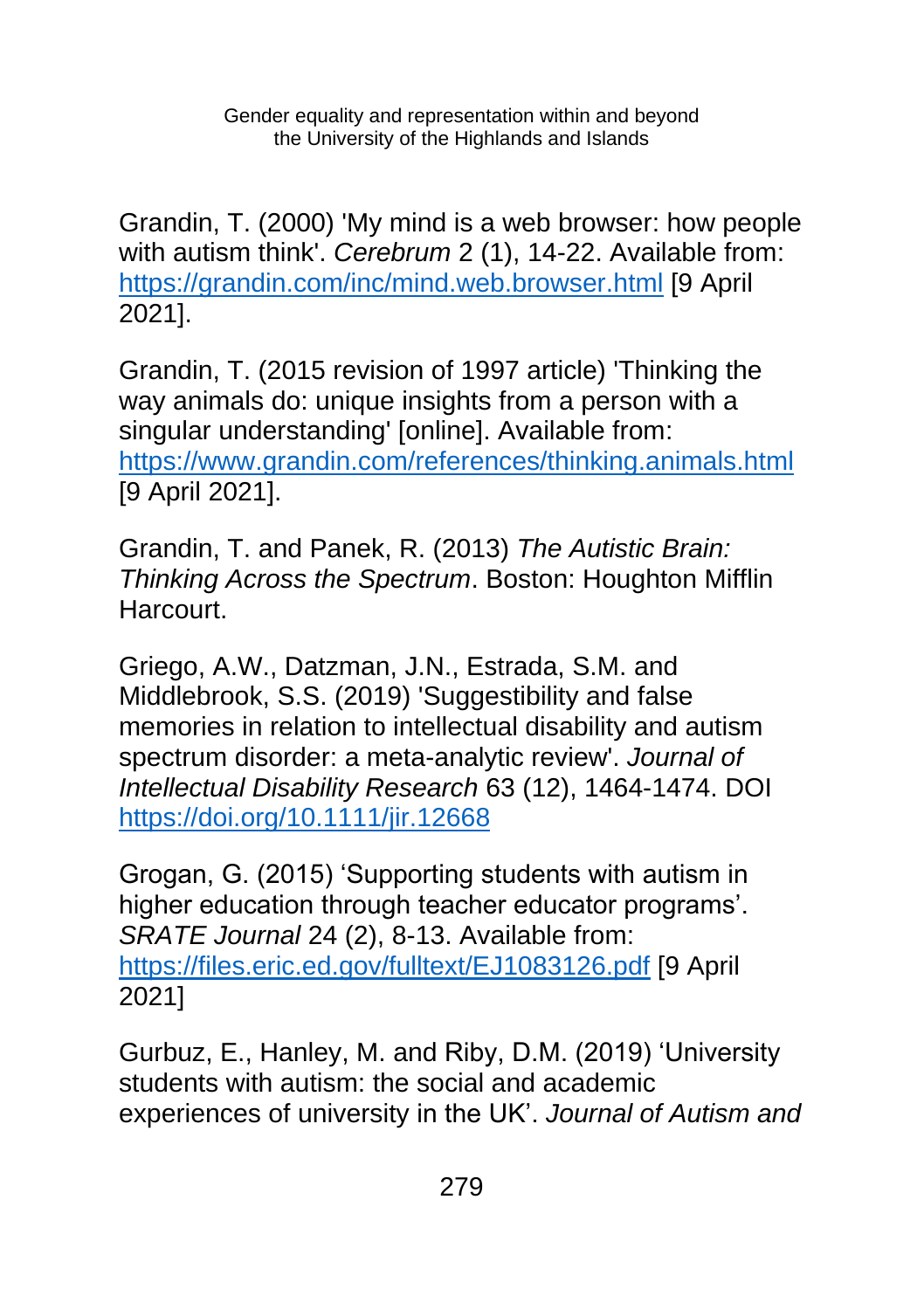*Developmental Disorders* 49 (2), 617-631. DOI <https://doi.org/10.1007/s10803-018-3741-4>

Hagan, A.K., Topçuoğlu, B.D., Gregory, M.E., Barton, H.A. and Schloss, P.D. (2020) 'Women are underrepresented and receive differential outcomes at ASM journals: a sixyear retrospective analysis'. *mBio* 11 (6), article e01680- 20. Available from: DOI <https://doi.org/10.1128/mBio.01680-20>

Hanify, J. (2016) *A Small Blue Thing: Life on the Spectrum*. Eastbourne: Submarine.

Happé, F. (1999) 'Autism: cognitive deficit or cognitive style?'. *Trends in Cognitive Sciences* 3 (6), 216-222. DOI [https://doi.org/10.1016/S1364-6613\(99\)01318-2](https://doi.org/10.1016/S1364-6613(99)01318-2)

Harmuth, E., Silletta, E., Bailey, A., Adams, T., Beck, C. and Barbic, S.P. (2018) 'Barriers and facilitators to employment for adults with autism: a scoping review'. *Annals of International Occupational Therapy* 1 (1), 31-40. DOI<https://doi.org/10.3928/24761222-20180212-01>

Hillier, A., Gallop, N., Mendes, E., Tellez, D., Buckingham, A., Nizami, A. and O'Toole, D. (2020) 'LGBTQ+ and autism spectrum disorder: experiences and challenges'. *International Journal of Transgender Health* 21 (1), 98- 110. DOI<https://doi.org/10.1080/15532739.2019.1594484>

Holmes, M.A., Myles, L. and Schneider, B. (2020) 'Diversity and equality in honours and awards programs—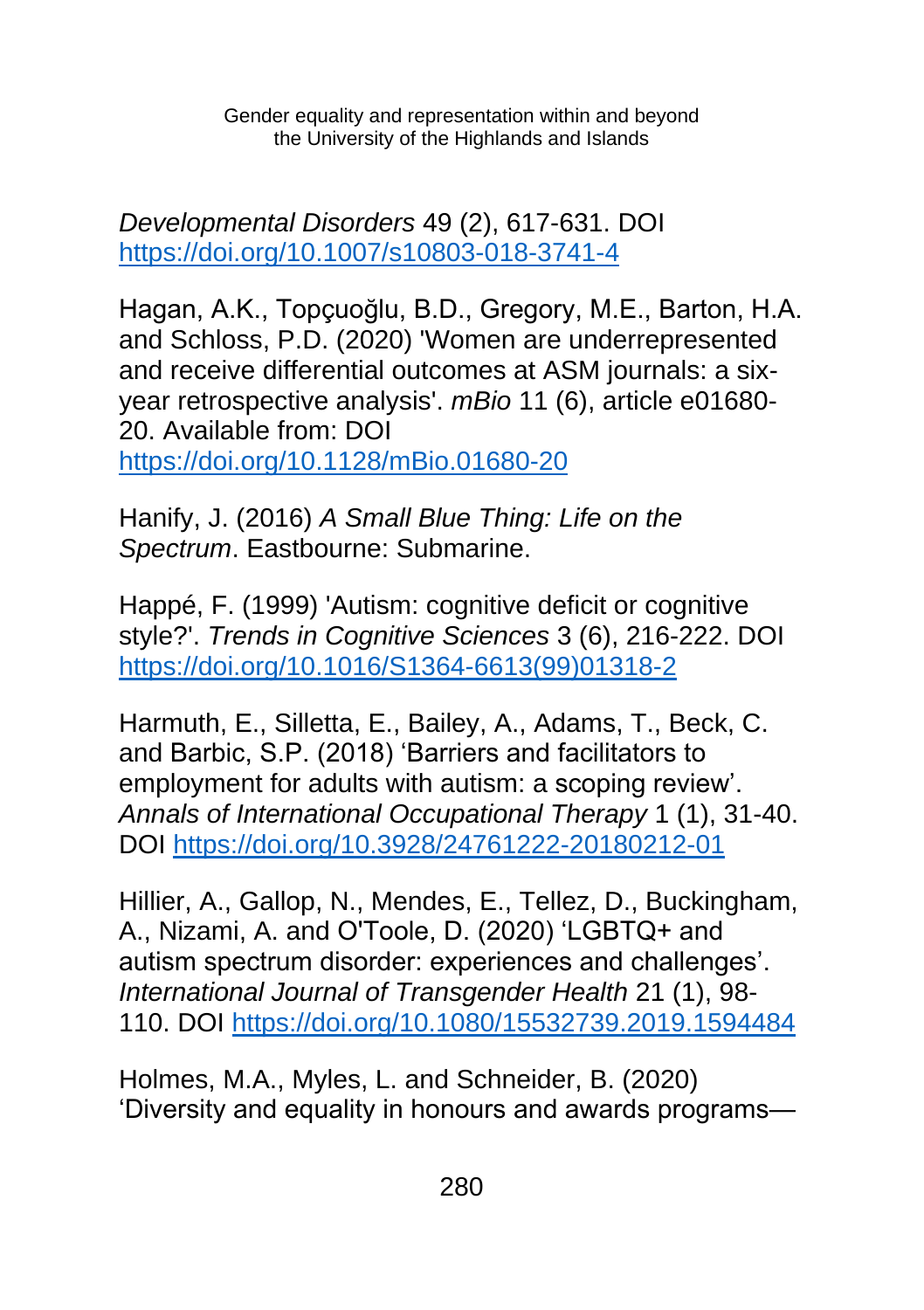steps towards a fair representation of membership'. *Advances in Geosciences* 53, 41-51. DOI <https://doi.org/10.5194/adgeo-53-41-2020>

Hull, L., Petrides, K.V., Allison, C., Smith, P., Baron-Cohen, S., Lai, M.C. and Mandy, W. (2017) '"Putting on my best normal": social camouflaging in adults with autism spectrum conditions'. *Journal of Autism and Developmental Disorders* 47 (8), 2519-2534. DOI <https://doi.org/10.1007/s10803-017-3166-5>

Hurlbutt, K. and Chalmers, L. (2004) 'Employment and adults with Asperger syndrome'. *Focus on Autism and Other Developmental Disabilities* 19 (4), 215-222. DOI <https://doi.org/10.1177/10883576040190040301>

James, A., Chisnall, R. and Plank, M.J. (2019) 'Gender and societies: a grassroots approach to women in science'. *Royal Society Open Science* 6 (9), 190633. Available at DOI<https://doi.org/10.1098/rsos.190633> [09 July 2021].

James, L. (2017) *Odd Girl Out: An Autistic Woman in a Neurotypical World*. London: Bluebird.

Jones, K.B., Cottle, K., Bakian, A., Farley, M., Bilder, D., Coon, H. and McMahon, W.M. (2016) 'A description of medical conditions in adults with autism spectrum disorder: a follow-up of the 1980s Utah/UCLA autism epidemiologic study'. *Autism* 20 (5), 551-561. DOI <https://doi.org/10.1177/1362361315594798>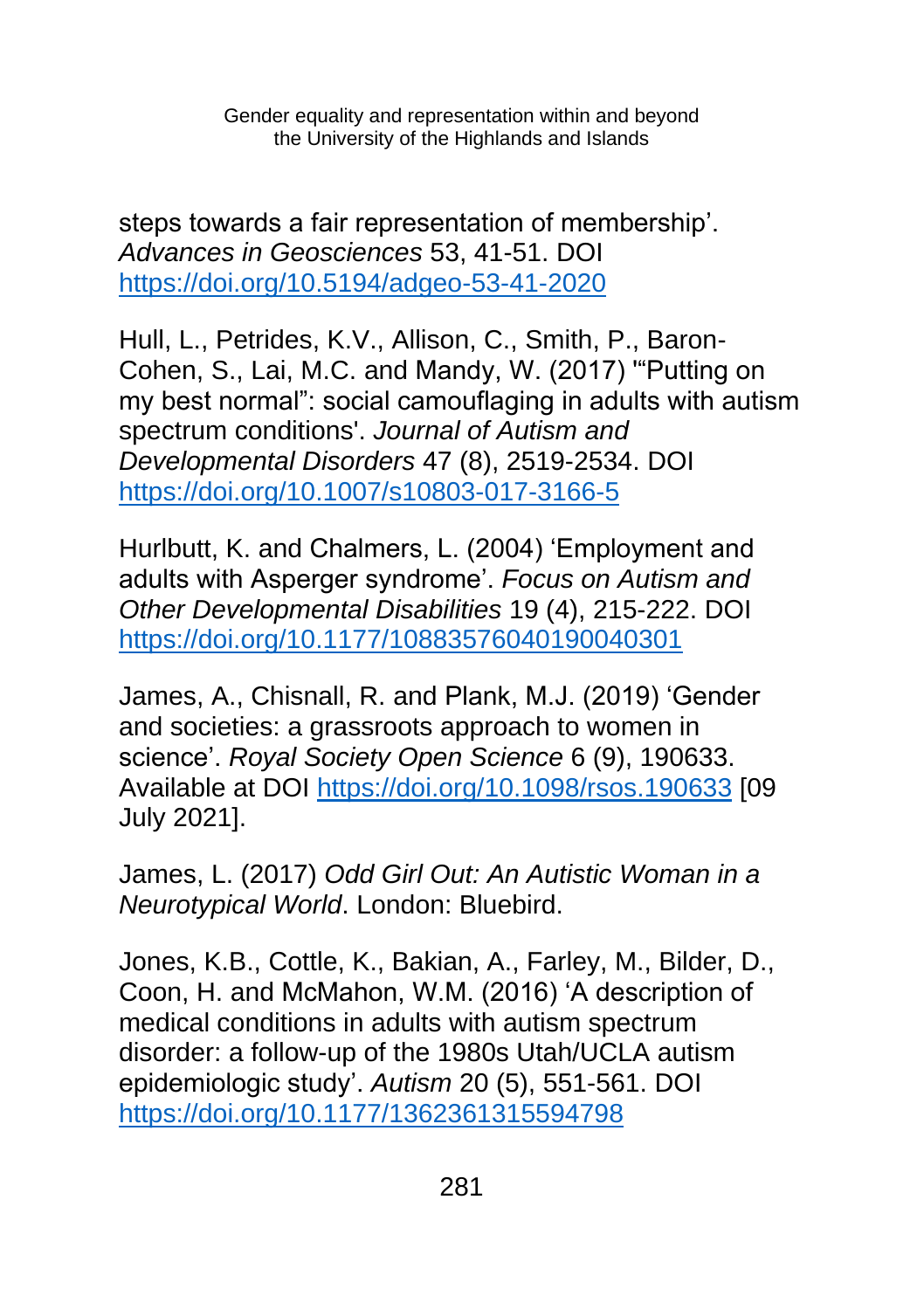Jospe, K., Flöel, A. and Lavidor, M. (2020) 'The interactive effect of empathy and motor cortex stimulation on hand gesture comprehension'. *Neuropsychologia* 141, 107412. DOI

<https://doi.org/10.1016/j.neuropsychologia.2020.107412>

Kassee, C., Babinski, S., Tint, A., Lunsky, Y., Brown, H.K., Ameis, S.H., Szatmari, P., Lai, M.C. and Einstein, G. (2020) 'Physical health of autistic girls and women: a scoping review'. *Molecular Autism* 11. Available at: DOI <https://doi.org/10.1186/s13229-020-00380-z> [09 July 2021].

Kim, C. (2015) *Nerdy, Shy, and Socially Inappropriate: A User Guide to an Asperger Life.* London: Jessica Kingsley.

Krieger, N. (2020) 'Measures of racism, sexism, heterosexism, and gender binarism for health equity research: from structural injustice to embodied harm—an ecosocial analysis'. *Annual Review of Public Health* 41, 37-62. Available from: DOI [https://doi.org/10.1146/annurev-publhealth-040119-](https://doi.org/10.1146/annurev-publhealth-040119-094017) [094017](https://doi.org/10.1146/annurev-publhealth-040119-094017) [09 July 2021].

Kung, K.T. (2020) 'Autistic traits, systemising, empathising, and theory of mind in transgender and nonbinary adults'. *Molecular Autism* 11 (1), Article 73. DOI <https://doi.org/10.1186/s13229-020-00378-7>

Lai, M.C., Szatmari, P. (2020) 'Sex and gender impacts on the behavioural presentation and recognition of autism'.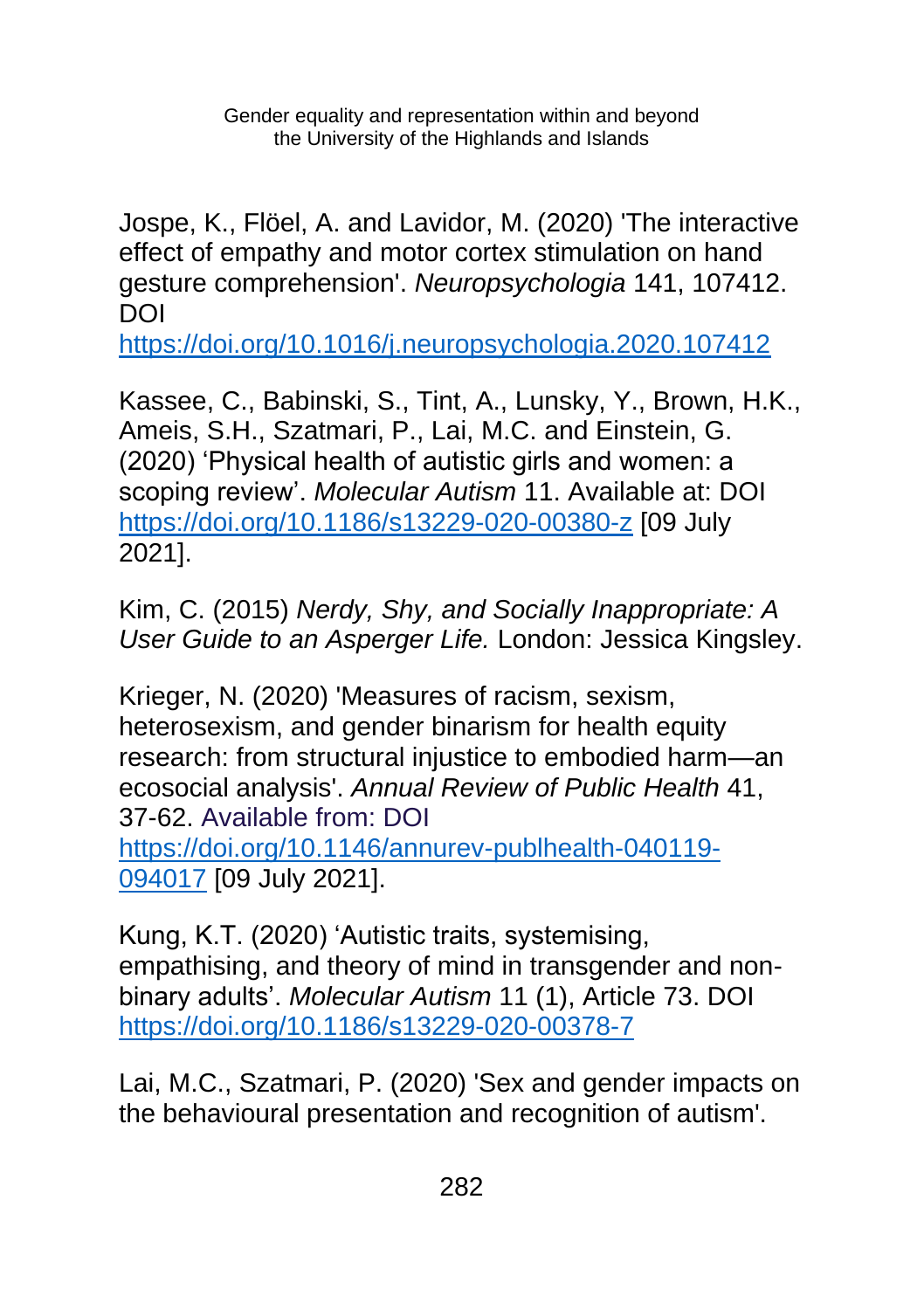*Current Opinion in Psychiatry* 33 (2), 117-123. DOI <https://doi.org/10.1097/YCO.0000000000000575>

Lai, M.C., Lombardo, M.V., Auyeung, B., Chakrabarti, B., Baron-Cohen, S. (2015) 'Sex/gender differences and autism: setting the scene for future research'. *Journal of the American Academy of Child & Adolescent Psychiatry* 54 (1), 11-24. https://doi.org/10.1016/j.jaac.2014.10.003

Lai, M.C., Lombardo, M.V., Chakrabarti, B., Baron-Cohen, S. (2013a) 'Subgrouping the autism "spectrum": reflections on DSM-5'. *PLoS Biology* 11 (4), article e1001544. https://doi.org/10.1371/journal.pbio.1001544

Lai, M.C., Lombardo, M.V., Ruigrok, A.N., Chakrabarti, B., Auyeung, B., Szatmari, P., Happé, F., Baron-Cohen, S. and MRC AIMS Consortium. (2017) 'Quantifying and exploring camouflaging in men and women with autism'. *Autism* 21 (6), 690-702. Available from: DOI <https://doi.org/10.1177/1362361316671012> [09 July 2021].

Lai, M.C., Lombardo, M.V., Suckling, J., Ruigrok, A.N., Chakrabarti, B., Ecker, C., Deoni, S.C., Craig, M.C., Murphy, D.G., Bullmore, E.T. and MRC AIMS Consortium. (2013b) 'Biological sex affects the neurobiology of autism'. *Brain* 136 (9), 2799-2815. Available from: DOI <https://doi.org/10.1093/brain/awt216> [09 July 2021].

Langdell, T. (1978) 'Recognition of faces: an approach to the study of autism'. *Child Psychology and Psychiatry and*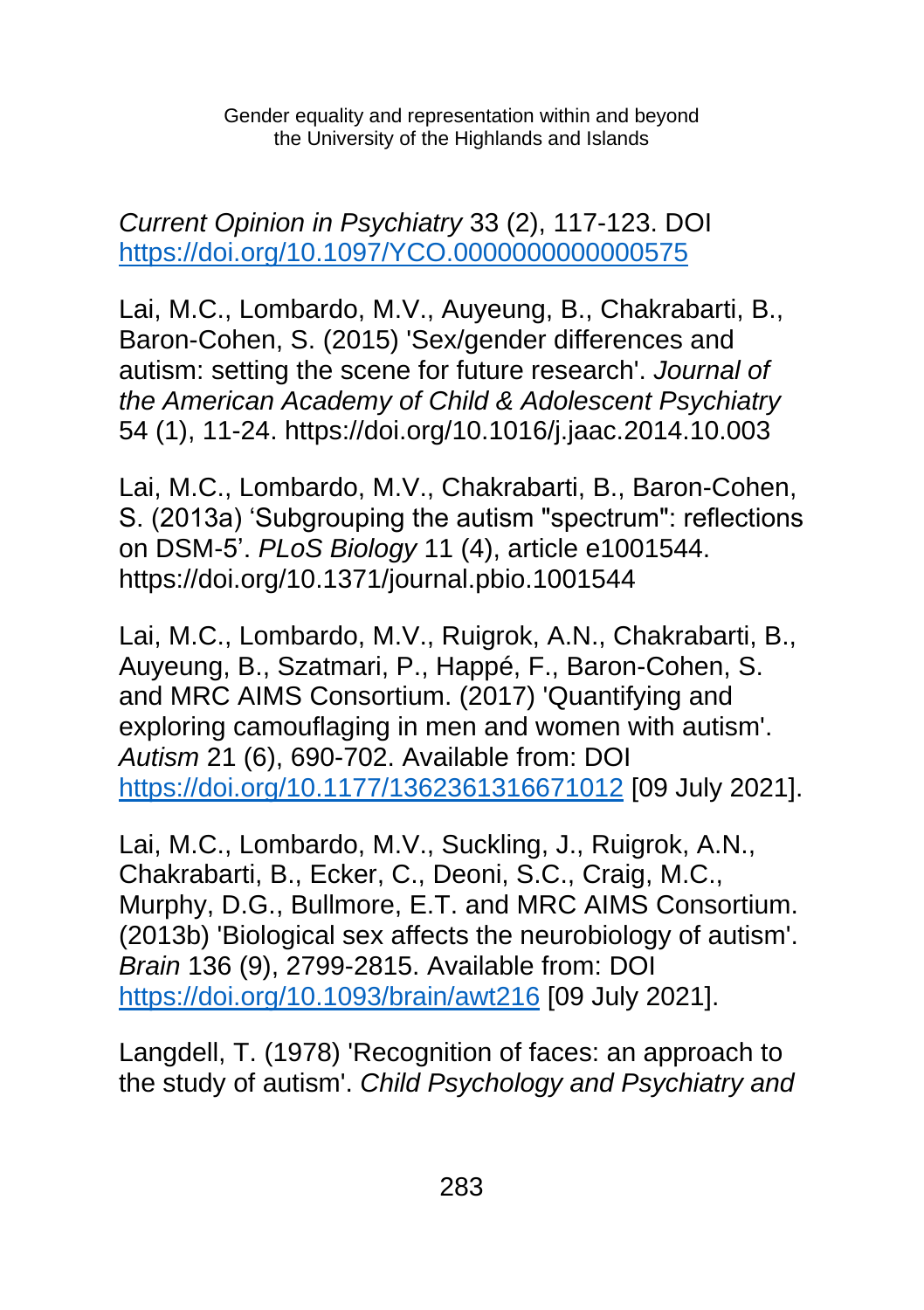*Allied Disciplines* 19 (3), 255-268. DOI <https://doi.org/10.1111/j.1469-7610.1978.tb00468.x>

Lave, J. and Wagner, E. (1991) *Situated Learning: Legitimate Peripheral Participation*. Cambridge: Cambridge University Press.

Laxman, D.J., Taylor, J.L., DaWalt, L.S., Greenberg, J.S. and Mailick, M.R. (2019) 'Loss in services precedes high school exit for teens with autism spectrum disorder: a longitudinal study'. *Autism Research* 12 (6), 911-921. Available from: DOI<https://doi.org/10.1002/aur.2113> [09 July 2021].

Leedham, A., Thompson, A.R., Smith, R. and Freeth, M. (2020) '"I was exhausted trying to figure it out": the experiences of females receiving an autism diagnosis in middle to late adulthood'. *Autism* 24 (1), 135-146. Available from: DOI

<https://doi.org/10.1177/1362361319853442> [09 July 2021].

Lei, J., Calley, S., Brosnan, M., Ashwin, C. and Russell, A. (2020) 'Evaluation of a transition to university programme for students with autism spectrum disorder'. *Journal of Autism and Developmental Disorders* 50 (7), 2397-2411. Available from: DOI [https://doi.org/10.1007/s10803-018-](https://doi.org/10.1007/s10803-018-3776-6) [3776-6](https://doi.org/10.1007/s10803-018-3776-6) [09 July 2021].

Lewis, L.F. (2017) 'A mixed methods study of barriers to formal diagnosis of autism spectrum disorder in adults'. *Journal of Autism and Developmental Disorders* 47 (8),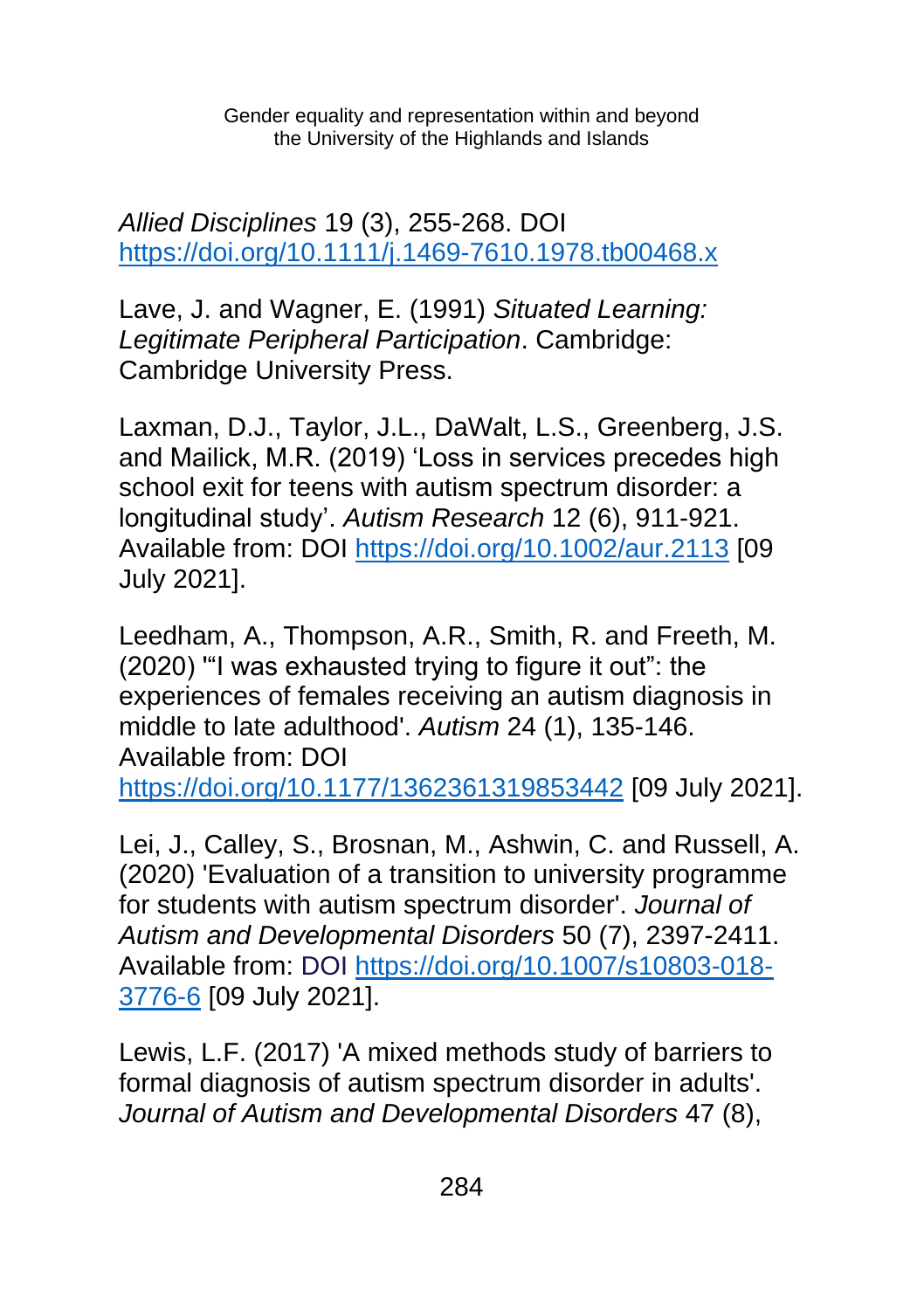2410-2424. Available from: DOI <https://doi.org/10.1007/s10803-017-3168-3> [09 July 2021].

Lillywhite, A. and Wolbring, G. (2019) 'Undergraduate disabled students as knowledge producers including researchers: a missed topic in academic literature'. *Education Sciences* 9 (4), Article 259. Available from: DOI <https://doi.org/10.3390/educsci9040259> [09 July 2021].

Livingston, L.A. and Happé, F. (2017) 'Conceptualising compensation in neurodevelopmental disorders: reflections from autism spectrum disorder'. *Neuroscience and Biobehavioral Reviews* 80, 729-742. DOI <https://doi.org/10.1016/j.neubiorev.2017.06.005>

Loomes, R., Hull, L. and Mandy, W.P.L. (2017) 'What is the male-to-female ratio in autism spectrum disorder? A systematic review and meta-analysis'. *Journal of the American Academy of Child and Adolescent Psychiatry* 56 (6), 466-474. DOI <https://doi.org/10.1016/j.jaac.2017.03.013>

Lord, C., Brugha, T.S., Charman, T., Cusack, J., Dumas, G., Frazier, T., Jones, E.J., Jones, R.M., Pickles, A., State, M.W. and Taylor, J.L. (2020) 'Autism spectrum disorder'. *Nature Reviews Disease Primers* 6 (1), Article 5. DOI

<https://doi.org/10.1038/s41572-019-0138-4>

Lourenco, D. (2020) 'Renowned Canadian astrophysicist shares new memoir about grief, love and science' [online]. *CTV News* (Toronto) 20 August. Available from: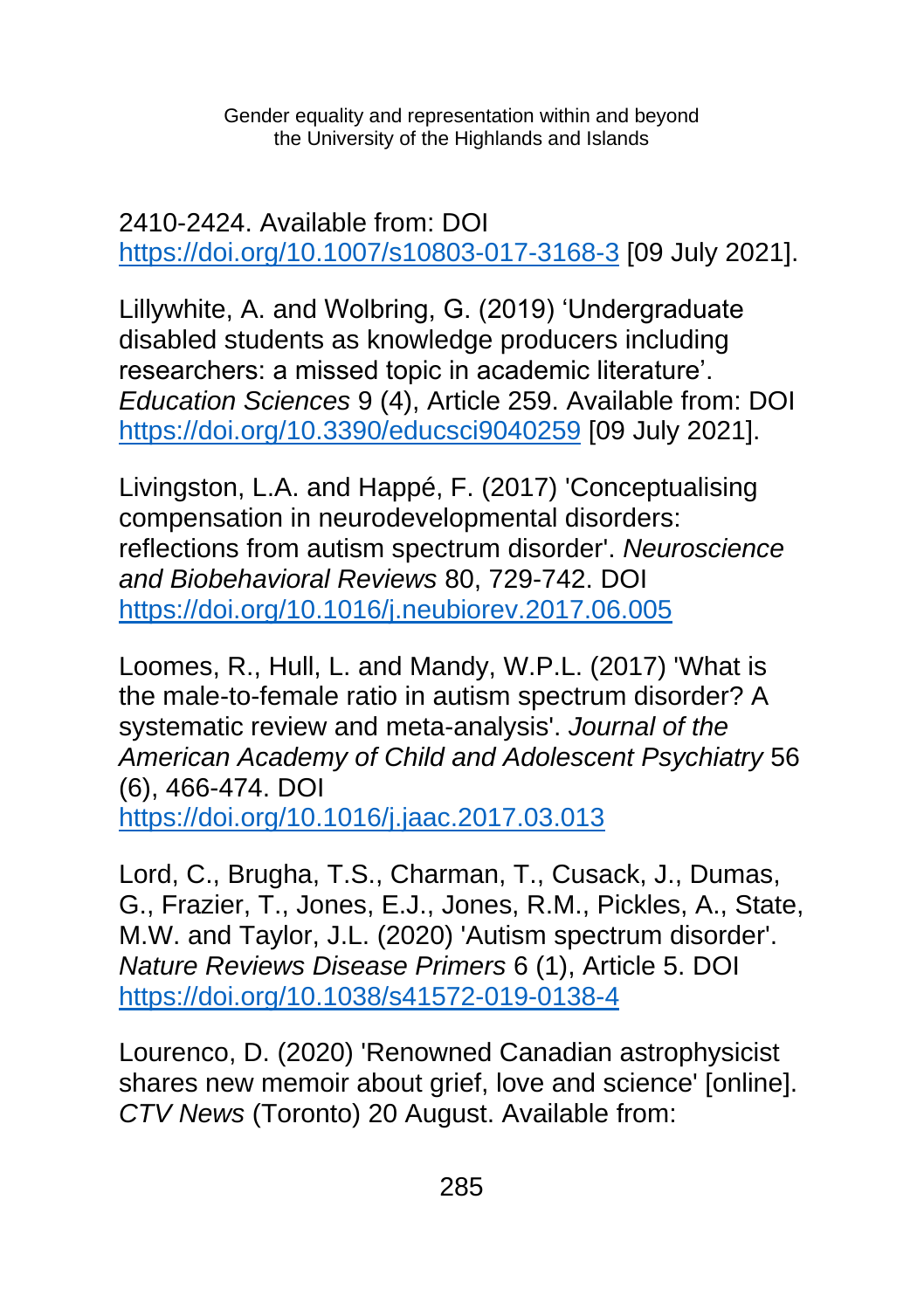[https://www.ctvnews.ca/sci-tech/renowned-canadian](https://www.ctvnews.ca/sci-tech/renowned-canadian-astrophysicist-shares-new-memoir-about-grief-love-and-science-1.5072215)[astrophysicist-shares-new-memoir-about-grief-love-and](https://www.ctvnews.ca/sci-tech/renowned-canadian-astrophysicist-shares-new-memoir-about-grief-love-and-science-1.5072215)[science-1.5072215](https://www.ctvnews.ca/sci-tech/renowned-canadian-astrophysicist-shares-new-memoir-about-grief-love-and-science-1.5072215) [9 April 2021].

Love, J.M. (2017) *Wording Matters: The Impact of Disability Identification in Post-Secondary Education* [online]. University of Wisconsin Milwaukee: Master's thesis. Available from: <https://dc.uwm.edu/etd/1662/> [9 April 2021].

Mamas, C., Daly, A.J., Cohen, S.R. and Jones, G. (2021) 'Social participation of students with autism spectrum disorder in general education settings'. *Learning, Culture and Social Interaction* 28, article 100467. DOI <https://doi.org/10.1016/j.lcsi.2020.100467>

Mandy, W. (2019) 'Social camouflaging in autism: is it time to lose the mask?'. *Autism* 23 (8), 1879-1881. Available from: DOI<https://doi.org/10.1177/1362361319878559> [09 July 2021].

Mandy, W. and Lai, M.-C. (2017) 'Towards sex- and gender-informed autism research'. *Autism* 21 (6), 643-645. Available from: DOI <https://doi.org/10.1177/1362361317706904> [09 July 2021].

Martin, S.B., Burbach, J.H., Benitez, L.L. and Ramiz, I. (2019) 'Participatory action research and co-researching as a tool for situating youth knowledge at the centre of research'. *London Review of Education* 17 (3), 297-313. DOI<https://doi.org/10.18546/LRE.17.3.05>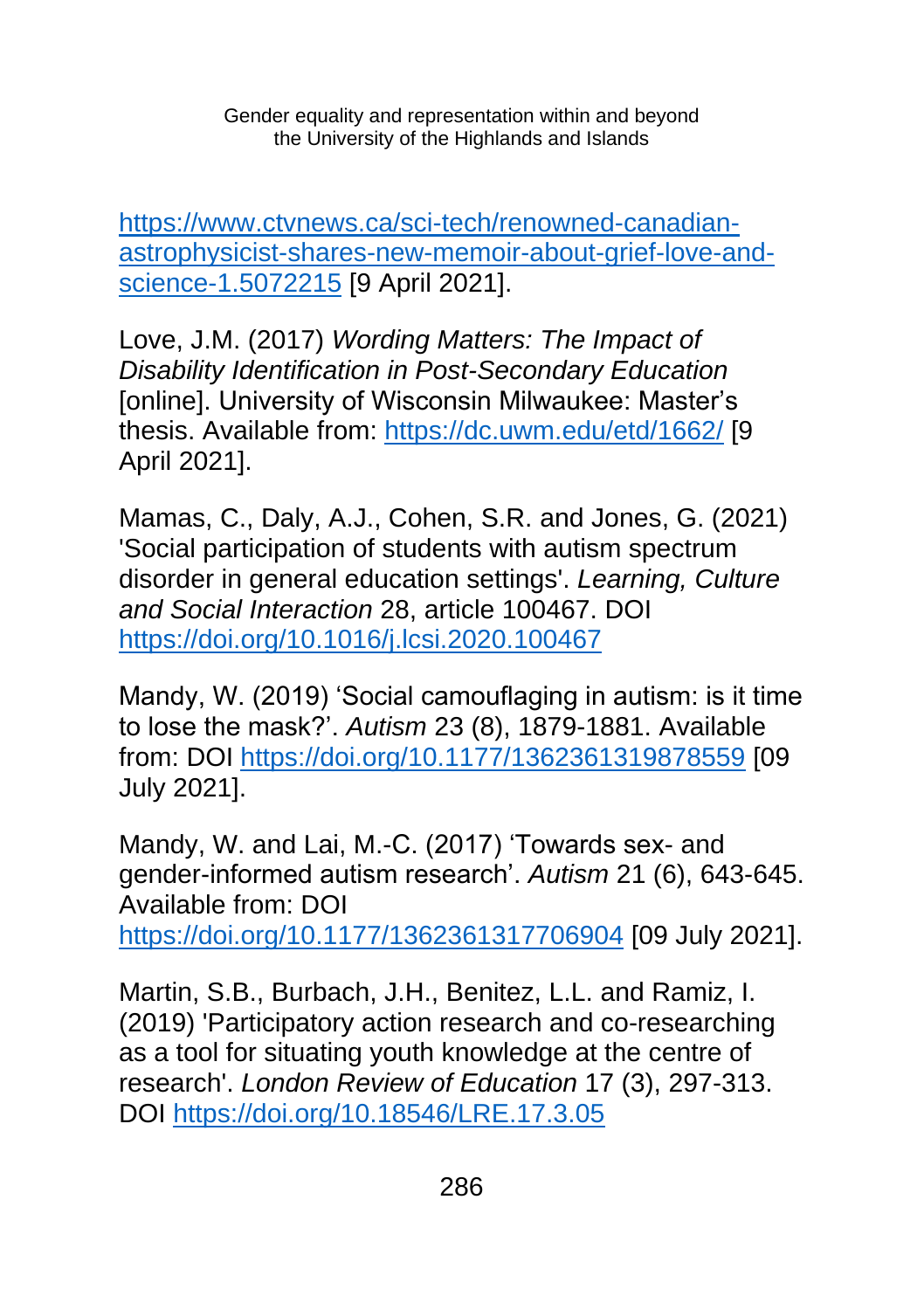May, K. (2018) *The Electricity of Every Living Thing: One Woman's Walk with Asperger's*. London: Trapeze.

Mendes, E.A. and Harris, B.T. (2019) *Gender Identity, Sexuality and Autism: Voices from Across the Spectrum.*  London: Jessica Kingsley Publishers.

Milton, D.E.M. (2012) 'On the ontological status of autism: the 'double empathy problem''. *Disability & Society* 27 (6), 883-887. DOI

<https://doi.org/10.1080/09687599.2012.710008>

Mottron, L. (2011) 'The power of autism'. *Nature* 479 (7371), 33-35. Available from: DOI <https://doi.org/10.1038/479033a> [09 July 2021].

National Autistic Society. (2020a) *Stories from the Spectrum: Camilla Pang* [online]. Available from: [https://www.autism.org.uk/advice-and](https://www.autism.org.uk/advice-and-guidance/stories/stories-from-the-spectrum-camilla-pang)[guidance/stories/stories-from-the-spectrum-camilla-pang](https://www.autism.org.uk/advice-and-guidance/stories/stories-from-the-spectrum-camilla-pang) [9 April 2021].

National Autistic Society. (2020b) *Glasgow Caledonian University's Student Well-Being Service is the first in the UK to achieve Autism Accreditation* [online]. Available from: [https://www.autism.org.uk/what-we](https://www.autism.org.uk/what-we-do/news/glasgow-university-student-well-being-service)[do/news/glasgow-university-student-well-being-service](https://www.autism.org.uk/what-we-do/news/glasgow-university-student-well-being-service) [9 April 2021].

Olzmann, J.A. (2020) 'Diversity through equity and inclusion: the responsibility belongs to all of us'. *Molecular*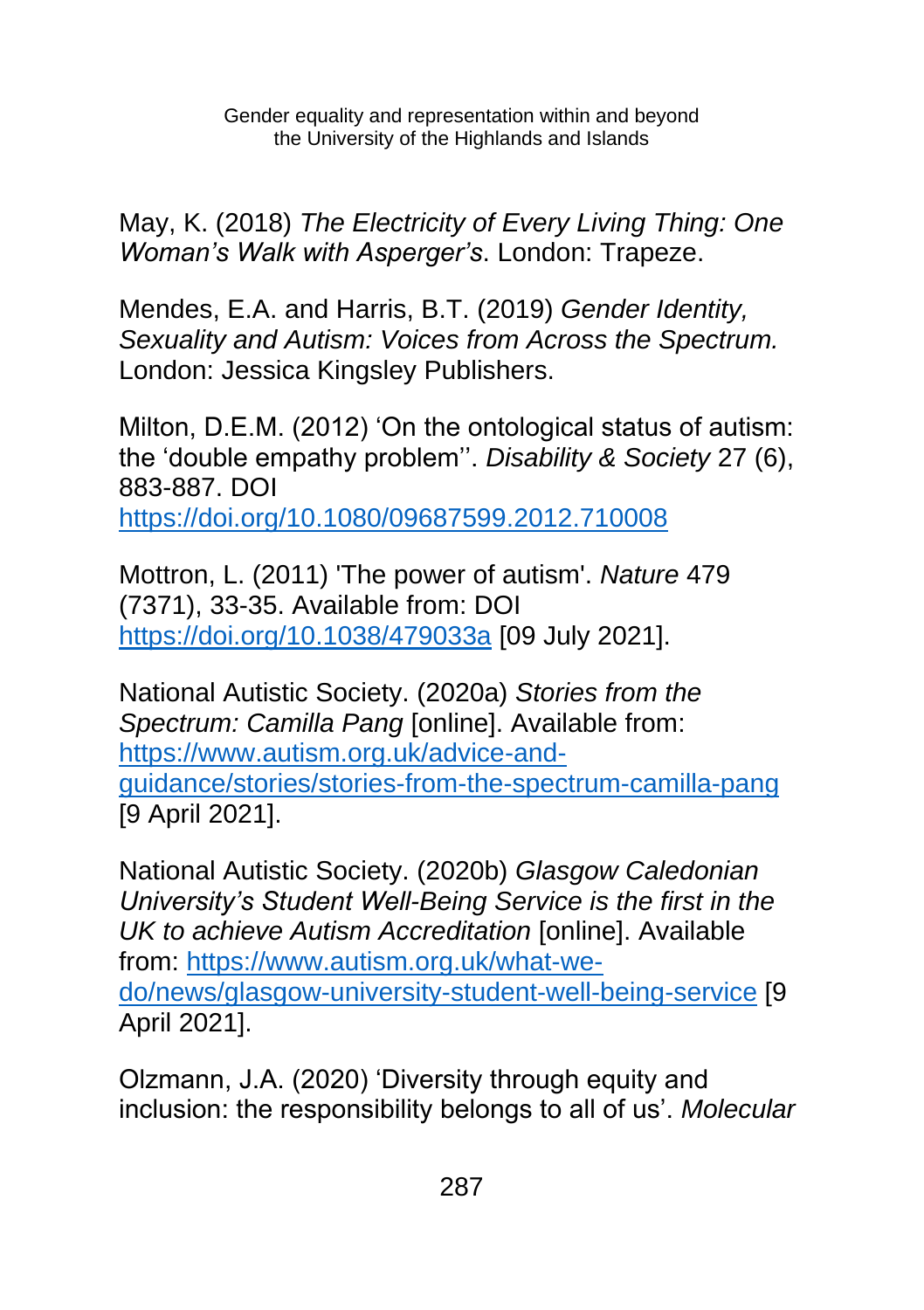*Biology of the Cell* 31 (25), 2757-2760. Available from: DOI<https://doi.org/10.1091/mbc.E20-09-0575> [09 July 2021].

O'Toole, J.C. (2015) *Sisterhood of the Spectrum: An Asperger Chick's Guide to Life.* London: Jessica Kingsley Publishers.

O'Toole, J.C. (2018) *Autism in Heels: The Untold Story of a Female Life on the Spectrum.* New York: Skyhorse.

Overholtzer, L. and Jalbert, C.L. (2021) 'A "leaky" pipeline and chilly climate in archaeology in Canada'*. American Antiquity* 86, 1-23. Available from: DOI <https://doi.org/10.1017/aaq.2020.107> [09 July 2021].

Pang, C. (2020) *Explaining Humans: What Science Can Teach Us about Life, Love and Relationships.* London: Viking.

Paskowitz-Asner, N. (2018) 'Foreword'. In J.C. O'Toole (ed.) *Heels: The Untold Story of a Female Life on the Spectrum.* New York: Skyhorse: xi-xii.

Pellicano, E., Lawson, W., Hall, G., Mahony, J., Lilley, R., Davis, C., Arnold, S., Trollor, J. and Yudell, M. (2020) 'Documenting the untold histories of late-diagnosed autistic adults: a qualitative study protocol using oral history methodology'. *BMJ Open* 10 (5), Article e037968. Available from: DOI [https://doi.org/10.1136/bmjopen-2020-](https://doi.org/10.1136/bmjopen-2020-037968) [037968](https://doi.org/10.1136/bmjopen-2020-037968) [09 July 2021].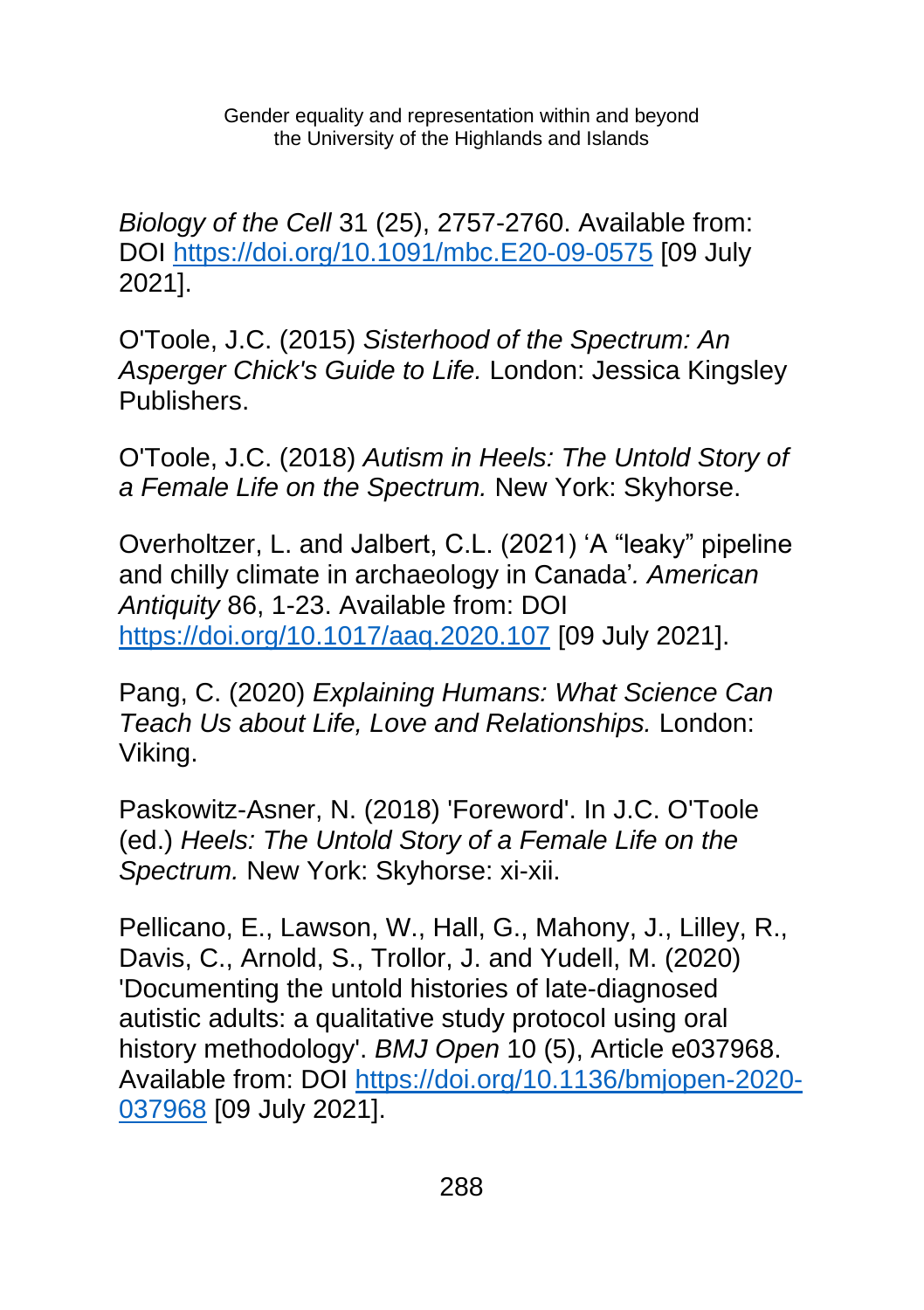Peña, E.V., Gassner, D. and Brown, K.R. (2020) 'Autisticcentered program development and assessment practices (practice brief)'. *Journal of Postsecondary Education and Disability* 33 (3), 233-240. Available from: <https://files.eric.ed.gov/fulltext/EJ1280846.pdf> [9 April 2021].

Potvin, D.A., Burdfield-Steel, E., Potvin, J.M. and Heap, S.M. (2018) 'Diversity begets diversity: a global perspective on gender equality in scientific society leadership'. *PloS one* 13 (5), article e0197280. Available from: DOI<https://doi.org/10.1371/journal.pone.0197280> [09 July 2021].

Prince-Hughes, D. (2004) *Songs of the Gorilla Nation: My Journey Through Autism*. New York: Three Rivers.

Purkis, J. (2018) 'Promoting positive employment'. In B. Cook and M. Garnett (eds.) *Spectrum Women: Walking to the Beat of Autism*. London: Jessica Kingsley, 133-147.

Rakhmani, I., Eliyanah, E. and Sakhiyya, Z. (2017) 'Research: Indonesian female academics bear the brunt of the pandemic' [online]. *The Conversation* 15 February 2017. Available from:

[https://theconversation.com/research-indonesian-female](https://theconversation.com/research-indonesian-female-academics-bear-the-brunt-of-the-pandemic-154487)[academics-bear-the-brunt-of-the-pandemic-154487](https://theconversation.com/research-indonesian-female-academics-bear-the-brunt-of-the-pandemic-154487) [9 April 2021].

Roark, M.L. (1987) 'Preventing violence on college campuses'. *Journal of Counseling and Development* 65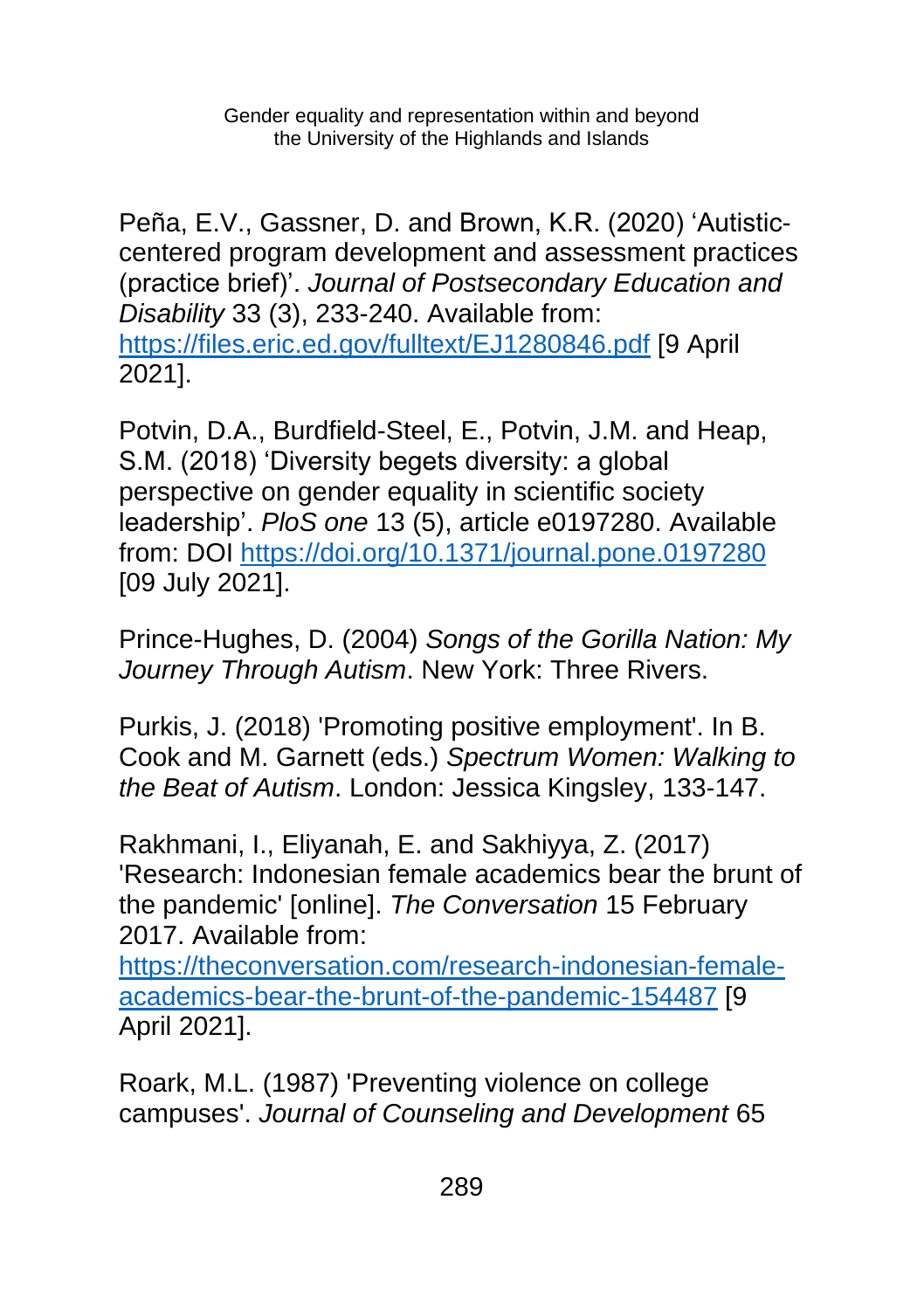#### (7), 367-371. DOI [https://doi.org/10.1002/j.1556-](https://doi.org/10.1002/j.1556-6676.1987.tb00732.x) [6676.1987.tb00732.x](https://doi.org/10.1002/j.1556-6676.1987.tb00732.x)

Rose, L. (2015) 'Resistance is futile: cognitive dissonance, temporal refusal, and the e-learning environment as cyborg'. *E-Learning and Digital Media* 12 (3-4), 315-326. Available from: DOI

<https://doi.org/10.1177/2042753015571053> [09 July 2021].

Rushworth, C.A., Baucom, R.S., Blackman, B.K., Neiman, M., Orive, M.E., Sethuraman, A., Ware, J. and Matute, D.R. (2021) 'Who are we now? A demographic assessment of three evolution societies'. *Evolution* 75 (2), 208-218. Available from: DOI <https://doi.org/10.1111/evo.14168> [09 July 2021].

Sasson, N.J. and Morrison, K.E. (2019) 'First impressions of adults with autism improve with diagnostic disclosure and increased autism knowledge of peers'. *Autism* 23 (1), 50-59. Available from: DOI <https://doi.org/10.1177/1362361317729526> [09 July 2021].

Sasson, N.J., Faso, D.J., Nugent, J., Lovell, S., Kennedy, D.P. and Grossman, R.B. (2017) 'Neurotypical peers are less willing to interact with those with autism based on thin slice judgments'. *Scientific Reports* 7, Article 40700. Available from: DOI<https://doi.org/10.1038/srep40700> [09 July 2021].

Scott, M., Milbourn, B., Falkmer, M., Black, M., Bölte, S., Halladay, A., Lerner, M., Taylor, J.L. and Girdler, S. (2019)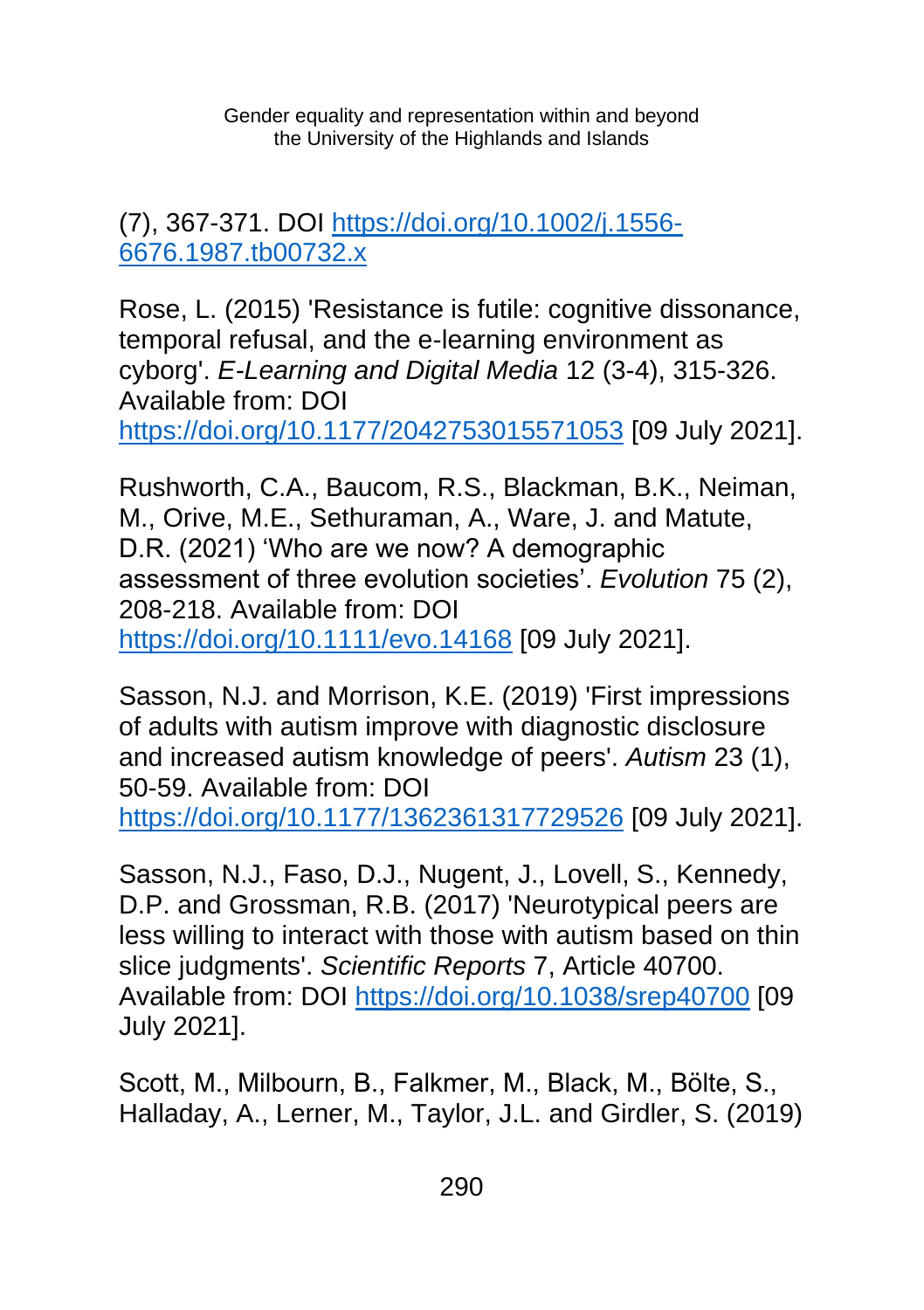'Factors impacting employment for people with autism spectrum disorder: a scoping review'. *Autism* 23 (4), 869- 901. Available from: DOI

<https://doi.org/10.1177/1362361318787789> [09 July 2021].

Seager, S. (2020) *The Smallest Light in the Universe*. London: 4th Estate.

Searle, K.A., Ellis, L., Kourti, M., MacLeod, A., Lear, C., Duckworth, C., Irvine, D., Jones, H., King, M., Ling, J. and Simpson, J. (2019) 'Participatory autism research with students at a UK university: evidence from a small-scale empirical project'. *Advances in Autism* 5 (2), 84-93. DOI <https://doi.org/10.1108/AIA-05-2018-0018>

Segarra, V.A., Blatch, S., Boyce, M., Carrero-Martinez, F., Aguilera, R.J., Leibowitz, M.J., Zavala, M., Hammonds-Odie, L. and Edwards, A. (2020) 'Scientific societies advancing STEM workforce diversity: lessons and outcomes from the Minorities Affairs Committee of the American Society for Cell Biology'. *Journal of Microbiology and Biology Education* 21 (1), Article 8. Available from: DOI<https://doi.org/10.1128/jmbe.v21i1.1941> [09 July 2021].

Silberman, S. (2019) 'Greta Thunberg became a climate activist not in spite of her autism, but because of it' [online]. *Vox* 24 September 2019. Available from [https://www.vox.com/first](https://www.vox.com/first-person/2019/5/6/18531551/greta-thunberg-autism-aspergers)[person/2019/5/6/18531551/greta-thunberg-autism](https://www.vox.com/first-person/2019/5/6/18531551/greta-thunberg-autism-aspergers)[aspergers](https://www.vox.com/first-person/2019/5/6/18531551/greta-thunberg-autism-aspergers) [09 April 2021].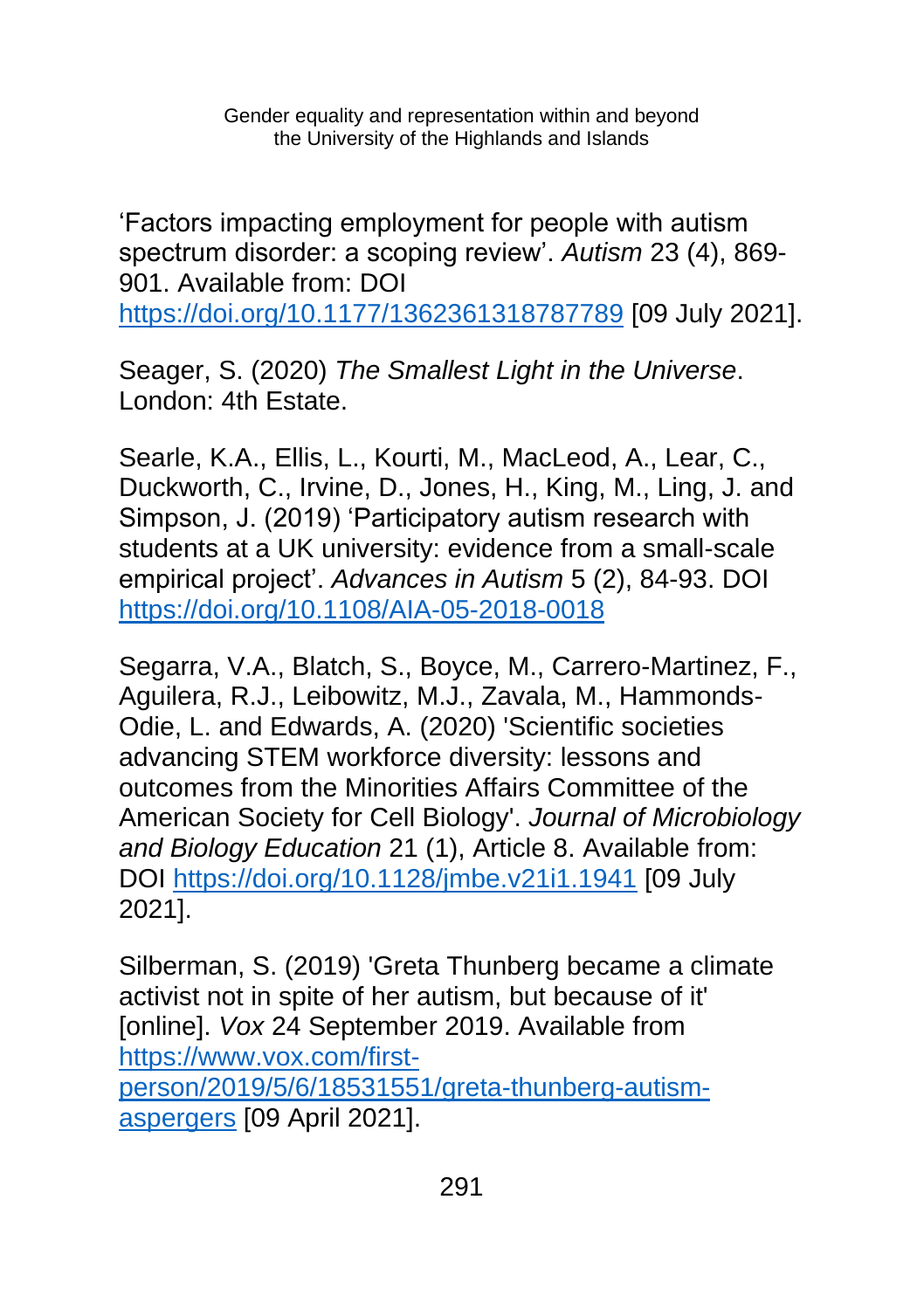Silleresi, S., Prevost, P., Zebib, R., Bonnet‐Brilhault, F., Conte, D. and Tuller, L. (2020) 'Identifying language and cognitive profiles in children with ASD via a cluster analysis exploration: implications for the new ICD‐11'. *Autism Research* 13 (7), 1155-1167. DOI <https://doi.org/10.1002/aur.2268>

Simone, R. (2010) Aspergirls: *Empowering Females with Asperger Syndrome.* London: Jessica Kingsley.

Singer, J. (1999) 'Why can't you be normal for once in your life? From a 'problem with no name' to the emergence of a new category of difference'. In M. Corker and S. French (eds.) *Disability Discourse.* Buckingham: Open University Press, 59-67.

Skuse, D. (2020) 'Autism – 25 years on: A lot has changed!'. *Clinical Child Psychology and Psychiatry* 25 (3), 721-725. Available from: DOI <https://doi.org/10.1177/1359104520929729> [09 July 2021].

Solomon, C. (2020) 'Autism and employment: implications for employers and adults with ASD'. *Journal of Autism and Developmental Disorders* 50, 4209-4217. DOI <https://doi.org/10.1007/s10803-020-04537-w>

Song, A., Cola, M., Plate, S., Petrulla, V., Yankowitz, L., Pandey, J., Schultz, R.T. and Parish-Morris, J. (2020) 'Natural language markers of social phenotype in girls with autism'. *Journal of Child Psychology and Psychiatry*, 1-12. DOI<https://doi.org/10.1111/jcpp.13348>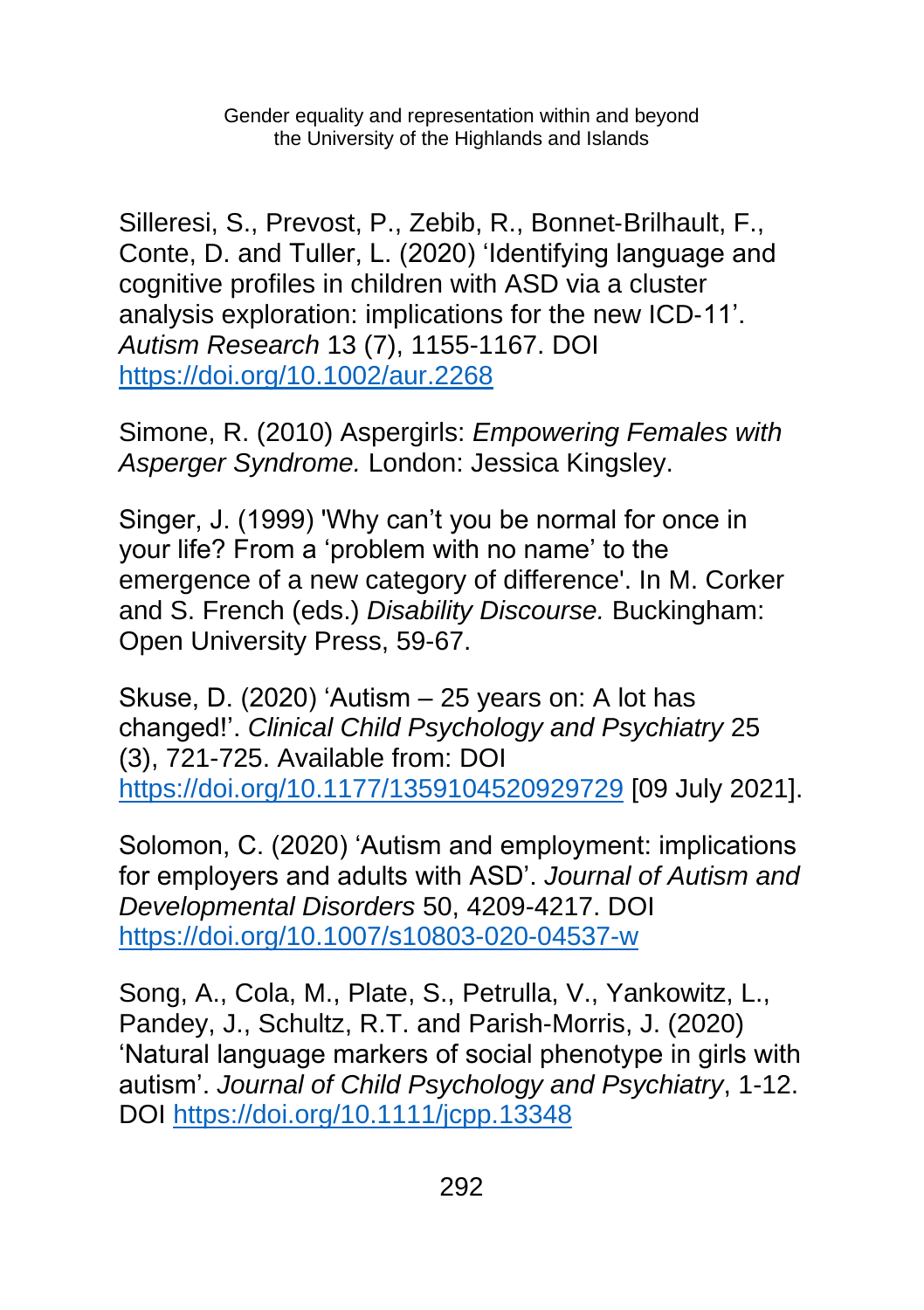Stevenson, J.L. and Nonack, M.B. (2018) 'Gender differences in mental rotation strategy depend on degree of autistic traits'. *Autism Research* 11 (7), 1024-1037. DOI <https://doi.org/10.1002/aur.1958>

Stockard, J., Rohlfing, C.M. and Richmond, G.L. (2021) 'Equity for women and underrepresented minorities in STEM: graduate experiences and career plans in chemistry'. *Proceedings of the National Academy of Sciences* 118 (4), Article e2020508118. Available from: DOI<https://doi.org/10.1073/pnas.2020508118> [09 July 2021].

Strang, J.F., van der Miesen, A.I., Caplan, R., Hughes, C., daVanport, S., Lai, M.C. (2020) 'Both sex- and genderrelated factors should be considered in autism research and clinical practice'. *Autism* 24 (3), 539-543. Available from: DOI<https://doi.org/10.1177/1362361320913192> [09 July 2021].

Suckle, E.K. (2021) 'DSM-5 and challenges to female autism identification'. *Journal of Autism and Developmental Disorders* 51 (2), 754-759. DOI <https://doi.org/10.1007/s10803-020-04574-5>

Szeps, J. (2020) 'Interview with Sara Seager'. *ABC Radio Sydney Newsletter: On Focus* [online]. Available from: [https://www.abc.net.au/radio/sydney/programs/focus/sara](https://www.abc.net.au/radio/sydney/programs/focus/sara-seager-exoplanets-and-life-elsewhere/12573746)[seager-exoplanets-and-life-elsewhere/12573746](https://www.abc.net.au/radio/sydney/programs/focus/sara-seager-exoplanets-and-life-elsewhere/12573746) [09 April 2021].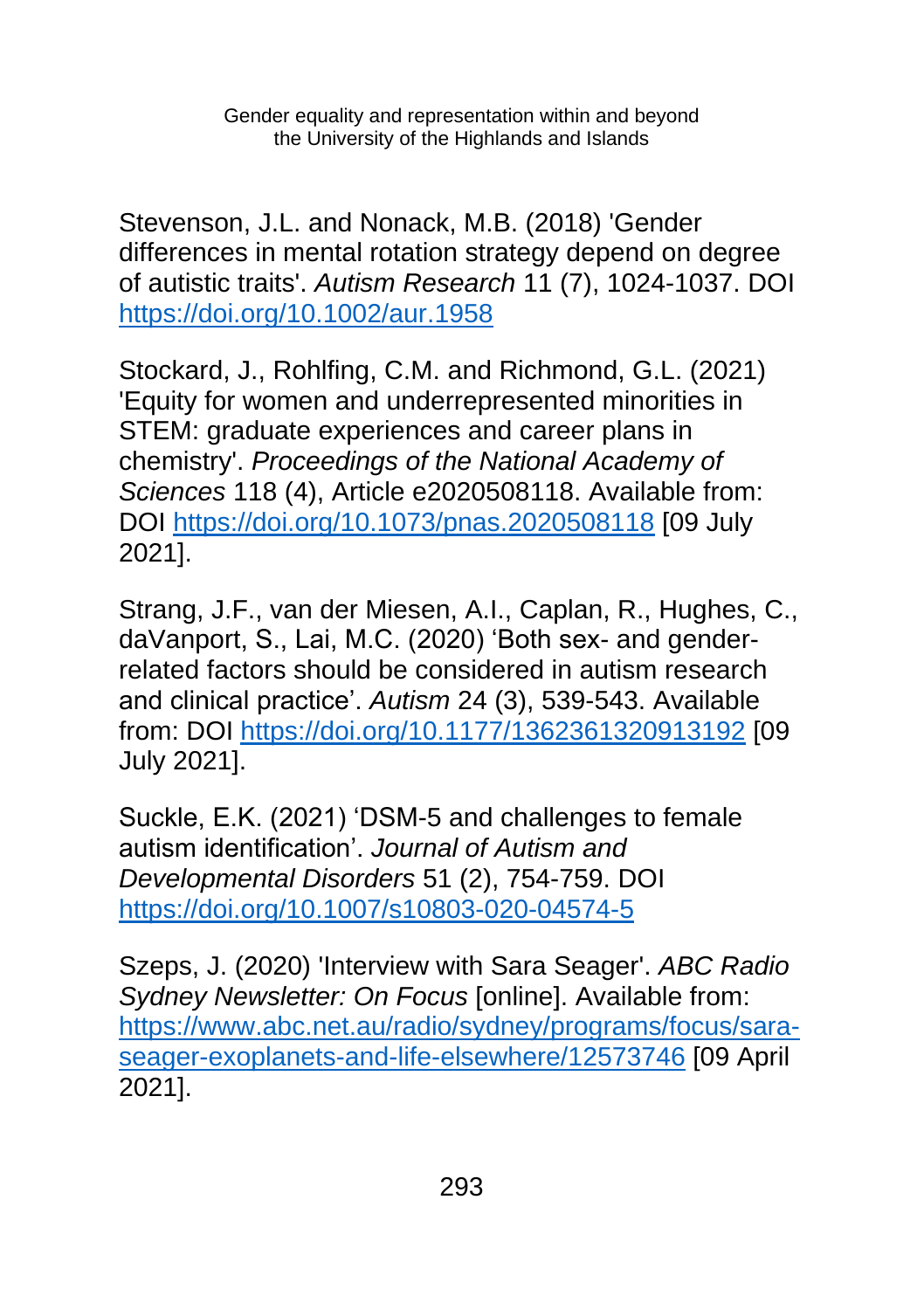Taylor, J.L. and Mailick, M.R. (2014) 'A longitudinal examination of 10-year change in vocational and educational activities for adults with autism spectrum disorders'. *Developmental Psychology* 50 (3), 699-708. DOI<https://doi.org/10.1037/a0034297>

Thompson-Hodgetts, S., Labonte, C., Mazumder, R. and Phelan, S. (2020) 'Helpful or harmful? A scoping review of perceptions and outcomes of autism diagnostic disclosure to others'. *Research in Autism Spectrum Disorders* 77, Article 101598. DOI <https://doi.org/10.1016/j.rasd.2020.101598>

UNESCO (2017) *Cracking The Code: Girls' and Womens' Education in Science, Technology, Engineering and Mathematics* [online]. Paris: UNESCO Publishing. Available from:

<https://unesdoc.unesco.org/ark:/48223/pf0000260079> [09 April 2021].

Viveiros de Castro, E.B. (2004) 'Exchanging perspectives: the transformation of objects into subjects in Amerindian ontologies'. *Common Knowledge* 10 (3), 463-484. Available from: DOI

<https://www.muse.jhu.edu/article/171397> [09 July 2021].

Voss, B.L. (2021) 'Documenting cultures of harassment in archaeology: a review and analysis of quantitative and qualitative research studies'. *American Antiquity*, 1-17. Available from: DOI<https://doi.org/10.1017/aaq.2020.118> [09 July 2021].